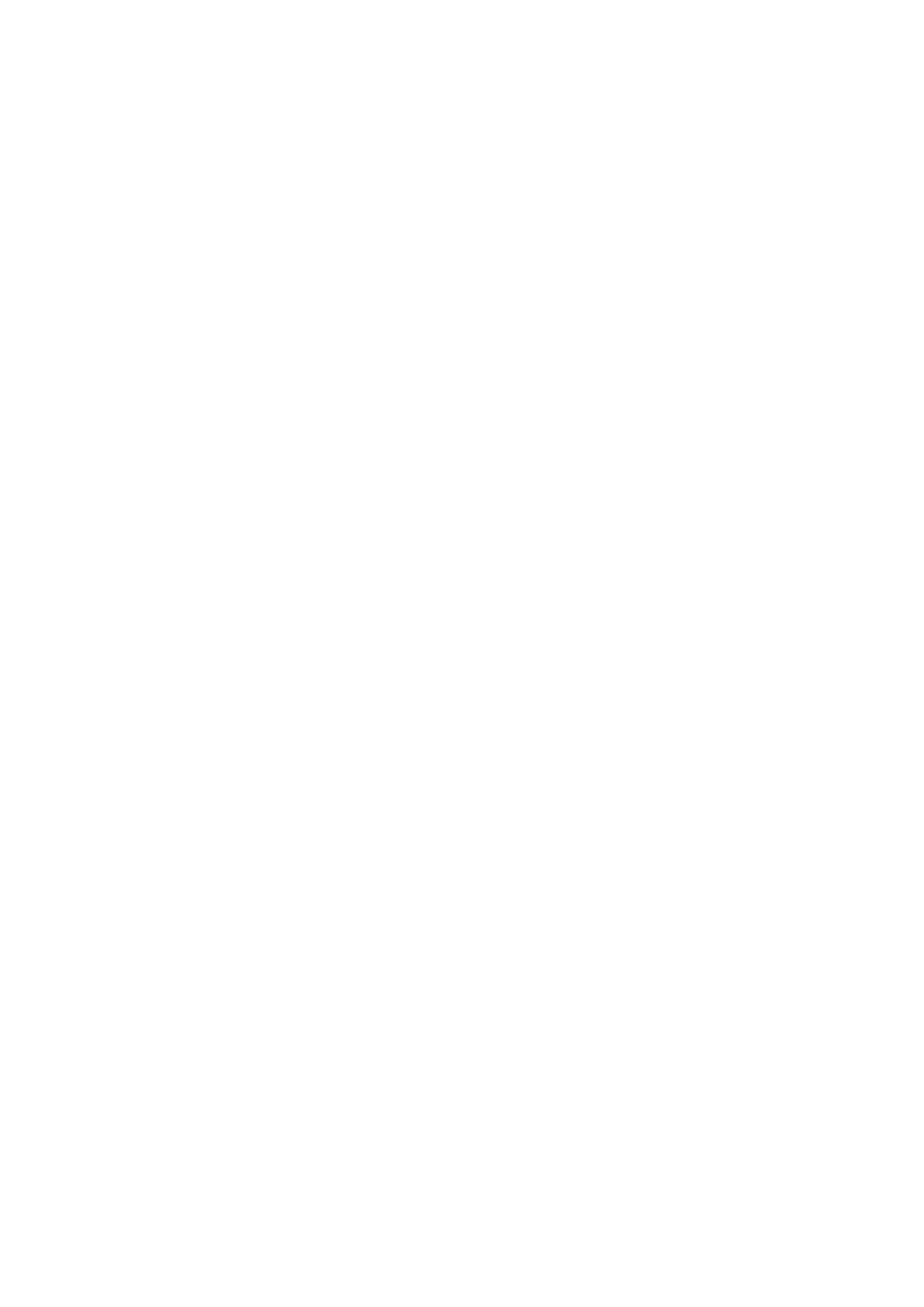# **Table of Contents**

| <b>Annex</b>             |                                                                     | 39               |
|--------------------------|---------------------------------------------------------------------|------------------|
| 2.                       | <b>Conclusion</b>                                                   | 38               |
| 3.4.                     | Discussion of alternative options for inclusion of LULUCF           | 35               |
| 3.3.3.                   | Ireland                                                             | 33               |
| 3.3.2.                   | France                                                              | 31               |
| 3.3.1.                   | Finland                                                             | 29               |
| 3.3.                     | <b>Country examples</b>                                             | 29               |
| 3.2.5.                   | Accounting case E) - alternative AR accounting                      | 27               |
| 3.2.4.                   | Accounting case D) - historical reference period for FM (1991-2000) | 27               |
| 3.2.3.                   | Accounting case C) - constructed low FMRL                           | 26               |
| 3.2.2.                   | Accounting case B) - constructed high FMRL                          | 26               |
| 3.2.1.                   | Accounting case A – scaled FMRL of CP2                              | 26               |
| 3.2.                     | <b>Effect of accounting rules</b>                                   | 24               |
| 3.1.                     | Development of LULUCF and agriculture emissions until 2030          | 22               |
| 3.                       | <b>Presentation of results</b>                                      | 22               |
| 2.6.                     | <b>Accounting options considered</b>                                | 20               |
| 2.5.                     | Uncertainty of historical data and projections                      | 17               |
| 2.4.                     | Other data                                                          | 17               |
| 2.3.                     | <b>ESD data</b>                                                     | 16               |
| 2.2.                     | <b>Projection data</b>                                              | 15               |
| 2.1.                     | <b>Historical data</b>                                              | 15               |
| 2.                       | <b>Methodology</b>                                                  | 15               |
| 1.3.                     | Aim of this study                                                   | 14               |
| 1.2.2.                   | Land versus activity based accounting                               | 13               |
| 1.2.1.                   | Rules under the Kyoto Protocol                                      | 10               |
| 1.2.                     | <b>Existing accounting options</b>                                  | 10               |
| 1.1.                     | <b>Background</b>                                                   | 9                |
| 1.                       | Introduction to the policy framework                                | $\boldsymbol{9}$ |
| <b>Executive Summary</b> |                                                                     | 6                |
| <b>Acronym list</b>      |                                                                     | 5                |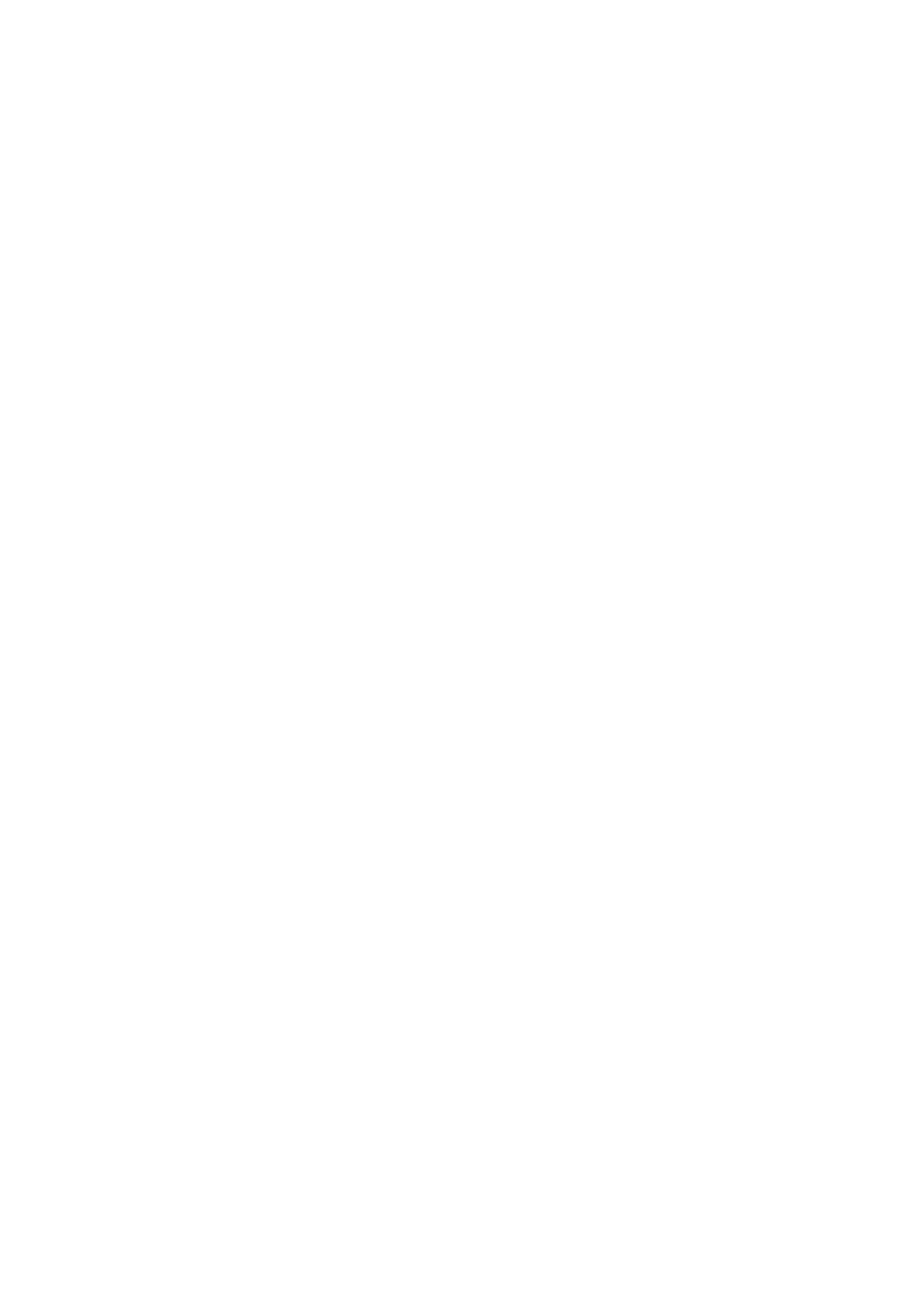# <span id="page-4-0"></span>**Acronym list**

| AFOLU:      | <b>Agriculture Forestry and Land Use</b>  |
|-------------|-------------------------------------------|
| AR:         | Afforestation and Reforestation           |
| <b>CH4:</b> | Methane                                   |
| $CO2$ :     | <b>Carbon Dioxide</b>                     |
| $CO2e$ :    | <b>Carbon Dioxide Equivalent</b>          |
| CM:         | <b>Cropland Management</b>                |
| CP:         | <b>Commitment Period</b>                  |
| D:          | Deforestation                             |
| EEA:        | <b>European Environment Agency</b>        |
| ESD:        | <b>Effort Sharing Decision</b>            |
| EU:         | <b>European Union</b>                     |
| EU ETS:     | <b>EU Emissions Trading System</b>        |
| FM:         | <b>Forest Management</b>                  |
| FMRL:       | Forest Management Reference Level         |
| GDP:        | <b>Gross Domestic Product</b>             |
| GM:         | Grazing land management                   |
| IPCC:       | Intergovernmental Panel on Climate Change |
| JRC:        | <b>Joint Research Centre</b>              |
| LULUCF:     | Land Use, Land Use Change and Forestry    |
| Mt:         | Megatons                                  |
| $N20$ :     | <b>Nitrous Oxide</b>                      |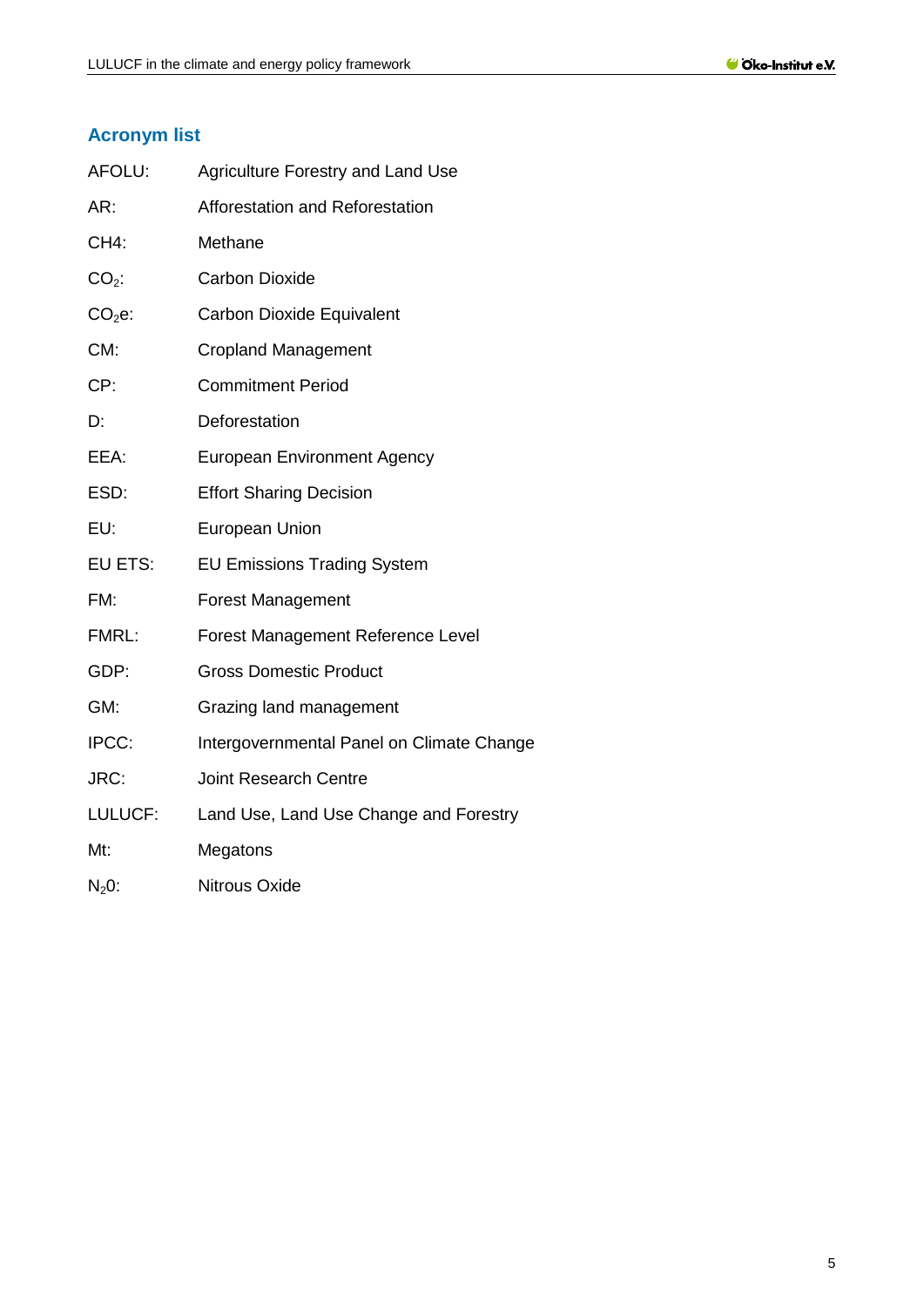## <span id="page-5-0"></span>**Executive Summary**

The European Union (EU) has a target to reduce emissions by at least 40 per cent by 2030. This is an economy-wide target and therefore includes the Land Use, Land Use Change and Forestry (LULUCF) sector. The EU is currently consulting stakeholders on how to integrate LULUCF into the EU's 2030 Climate and Energy Framework.<sup>[1](#page-5-1)</sup>

The LULUCF sector has several particularities and differs from energy, industrial processes, waste and agriculture (non-CO<sub>[2](#page-5-2)</sub>) emissions in a number of ways.<sup>2</sup> Adequate rules are therefore essential to reflect the changes in LULUCF and to assess progress towards targets. The most specific particularity is that the sector includes activities that cause emissions but also can lead to carbon being taken up and stored (e.g. through biomass accumulation), referred to in this report as a 'removals', though the removal is not permanent. Currently LULUCF is a net sink in the EU, i.e. it removes more carbon than it releases, though this sink is projected to decline by 2030. Another particularity is that not all emissions and removals are directly human-induced. This is especially true for removals from forest management. One more general particularity is data uncertainty. Average uncertainty ranges reported by Member States that are associated with estimates of the level of emissions and removals are relatively high (32 per cent) compared to emissions from fossil fuel combustion (1 per cent) for EU-15 countries.

In the impact assessment prepared for the 2030 Climate and Energy Framework, three principal options for future policy design were identified by the European Commission. [3](#page-5-3) These three options form the basis of the options the EU is consulting on:

Option 1: LULUCF pillar: Maintain non-CO<sub>2</sub> Agriculture sector emissions in the Effort Sharing Decision (ESD), and further develop a LULUCF sector policy approach separately

Option 2: Land Sector Pillar: Merge the LULUCF and non- $CO<sub>2</sub>$  Agriculture sector emissions into one new independent pillar of the EU's climate policy<sup>[4](#page-5-4)</sup>

Option 3: Include LULUCF in the ESD

The implications of the different options for the 2030 Climate and Energy Framework depend to a large degree on the accounting rules for different land use activities. This report assesses the implications of the three options on the level of ambition required to meet the EU's target of reducing emissions by at least 40 per cent by 2030.

The focus of this study is on the period 2021-2030. Emissions in this future period are estimated by using projections which make assumptions about the development of emission drivers and describe a future trajectory of how emissions might develop. For the projection, this report uses European Commission figures, published in the Trends to 2050 Report (EC, 2014). It describes the EU Reference scenario projection 2013.

<span id="page-5-1"></span> <sup>1</sup> http://ec.europa.eu/clima/consultations/articles/0026\_en.htm

<span id="page-5-2"></span> $2$  Iversen P., Lee D., and Rocha M., 2014: Understanding Land Use in the UNFCCC. Available at: http://www.climateandlandusealliance.org/uploads/PDFs/Understanding\_Land\_Use\_in\_the\_UNFCCC.pdf

<span id="page-5-3"></span><sup>3</sup> http://eur-lex.europa.eu/legal-content/EN/TXT/PDF/?uri=CELEX:52014SC0015&from=EN

<span id="page-5-4"></span><sup>&</sup>lt;sup>4</sup> Note that there is a discrepancy between Option 2 in the EU's Impact Assessment, which refers to merging LULUCF into the Effort Sharing Decision, whereas for the purposes of the LULUCF consultation, Option 2 refers to a 'Land Use sector pillar'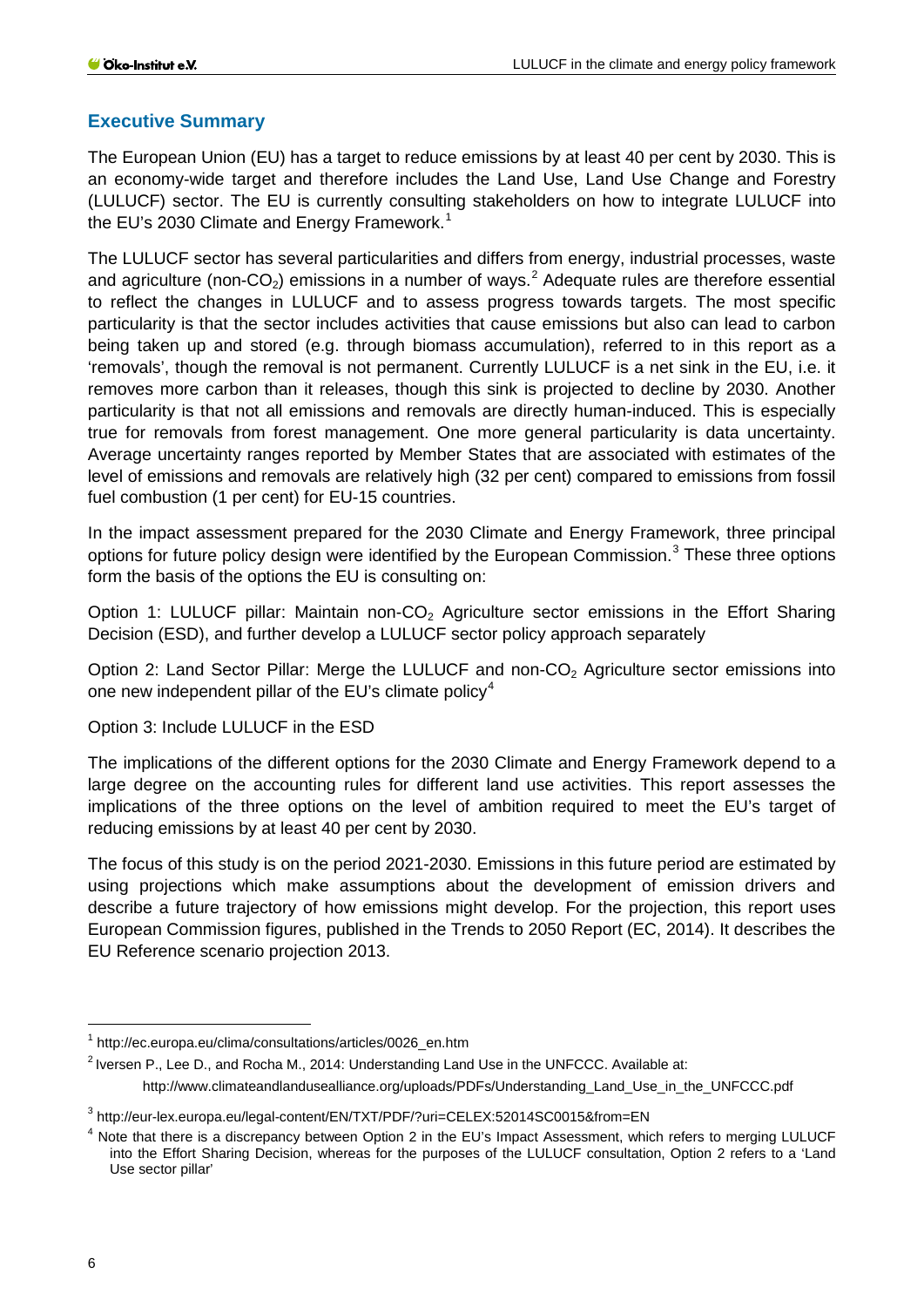To simulate the implications of the three options, this report uses historical data (1990-2012) for LULUCF emissions based on data reported by Member States to the United Nations Framework Convention on Climate Change (UNFCCC) including the LULUCF activities Afforestation and Reforestation (AR), Deforestation (D), Forest Management (FM), Cropland Management (CM), and Grazing land Management (GM). In addition reported historical non- $CO<sub>2</sub>$  emissions from Agriculture are used. We calculate accounted emissions and removals under different combinations of accounting rules:

- Accounting case A) scaled Forest Management Reference Level (FMRL) of Commitment Period (CP) 2
- Accounting case B) constructed high FMRL
- Accounting case C) constructed low FMRL
- Accounting case D) historical reference period for forest management (1991-2000)
- Accounting case E) alternative afforestation and reforestation accounting

All cases assume the same historic and future emissions and removals, but make different assumptions on accounting. Due to different assumptions, the cases result in different volumes of credits and debits, increasing (in case of debits) or reducing (in case of credits) efforts of emission reduction in other sectors. Credits or debits from LULUCF are compared to the effort of emissions reduction needed in the Agriculture sector, the ESD for the period 2021-2030 and to the overall emission reduction target of 40 per cent in 2030.

In the past, the EU reported that uptake and storing of carbon through LULUCF activities was higher than emissions from this sector. The LULUCF sector thus acted as a relatively stable net sink of emissions at around -300 to -350 Megatons (Mt)  $CO<sub>2</sub>$ . The data suggests that the EU had a stronger sink than projected over the period 1990 to 2012. The projection presented by the European Commission to the UNFCCC reverses this trend and foresees the net sink declining rather constantly at an unprecedented rate of 12 Mt  $CO<sub>2</sub>$  per decade, reaching 279 Mt  $CO<sub>2</sub>$  in 2030. According to the models used for the projection this is due to increased harvest rates expected for the future caused in part by increased demand for bioenergy as well as age-class shifts in EU forests.

Since the FMRL has not yet been set for the period 2021-2030, this report has built a model that estimates the impact that different choices for the FMRL would have on LULUCF credits and debits. Country examples of relatively low (i.e. underestimating the future sink) and high (i.e. overestimating the sink) FMRLs are discussed. If the EU were to choose a FMRL based on (too) low estimates for carbon uptake and storage, FM could potentially generate credits that would be gained 'artificially' as a result of an underestimation of the projected net sink. A relatively high FMRL could potentially lead to debits from FM. Besides accounting for FM, the rules for afforestation accounting could have an impact on the overall ambition needed to reach the EU's 40 per cent emission reduction target, depending on how LULUCF is included. Under CP2 accounting rules all afforestation that has occurred since 1990 can be accounted for using gross-net accounting. This means that emissions and removals reported in the commitment period are not compared against a reference, but fully accounted for (see Box 1-1). This study models the impact if only the most recent afforestation would receive afforestation credits, where after 20 years, the afforested area would then enter FM and be accounted for against the FMRL. This would be in keeping with Intergovernmental Panel on Climate Change (IPCC) rules.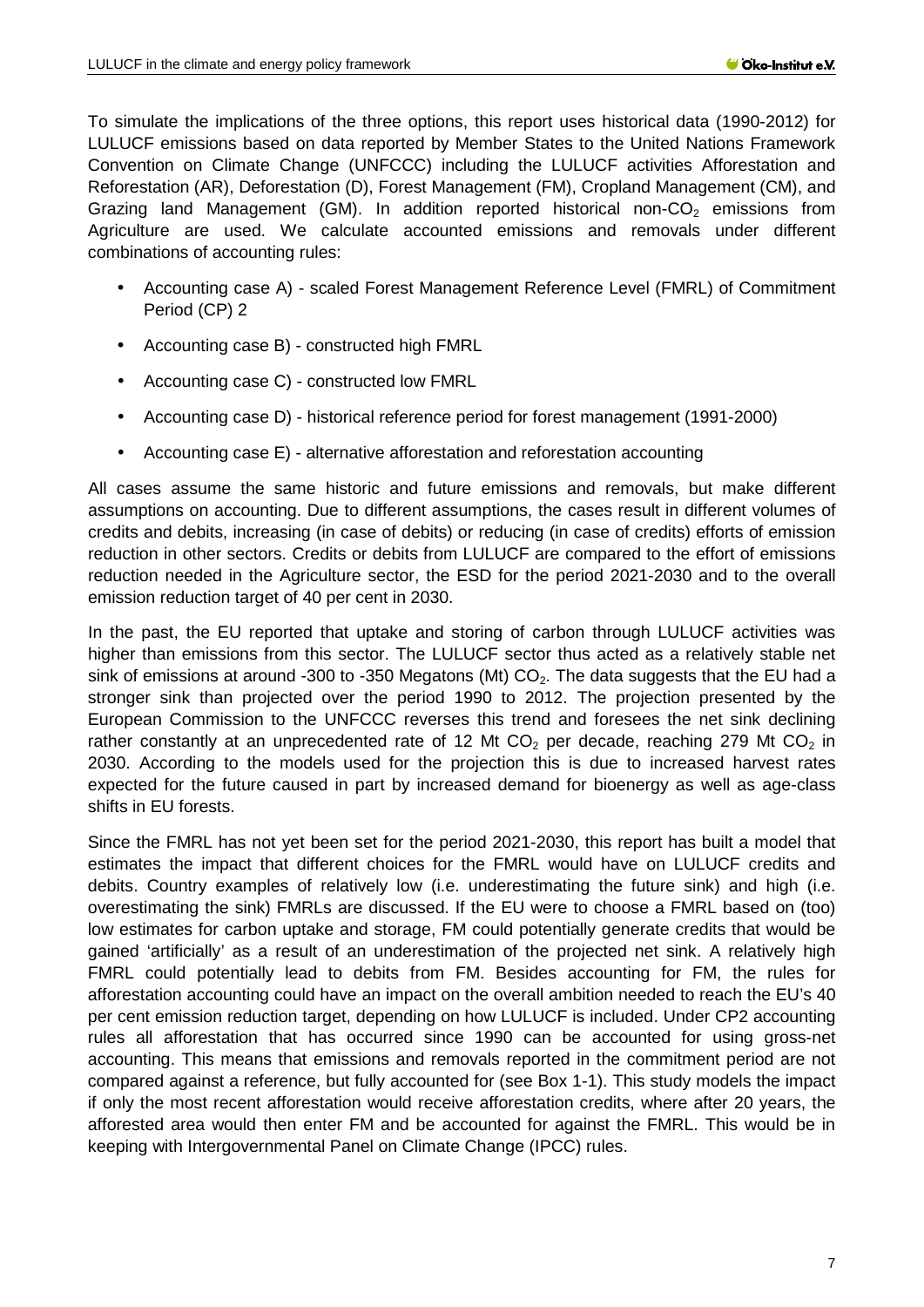#### **Results**

This study concludes that depending on accounting rules used, including LULUCF would change the effort needed to reach the 40 per cent target by between 7.5 and 16 per cent of total emissions. This means a 2030 target of between 37 per cent and 33.6 per cent (instead of an at least 40 per cent target). If FM was calculated net-net according to a ten year base period (1990-1999), LULUCF would produce debits and the target 2030 target would increase, to 40.6 per cent. Similarly, if afforestation rules were changed to be more in line with IPCC rules, the 2030 target would be 37 per cent.

If compared to the total effort under the ESD, the highest sink impact would result in a reduction in effort of between 30 per cent and 65 per cent of the ESD. This means an ESD target of between 10.6 per cent and 20.8 per cent, instead of 30 per cent. If FM was calculated net-net according to a ten year base period (1990-1999), LULUCF would produce debits and the ESD target for 2030 would be 31.8 per cent. Similarly, if afforestation rules were changed to be more in line with IPCC rules, the 2030 target would be 21.7 per cent.

If the agriculture and LULUCF sector were to form a Land Use Pillar (as described in Option 2), and if this pillar were to take on a 30 per cent emission reduction target, in line with the ESD target, this would impact the effort needed to reach this target by between 94 per cent to 198 per cent of agriculture reduction efforts.

These are figures for the EU as a whole and effects are different for different MS. While accounting rules are equal for all MS, methods for estimating the FMRL can differ according to data availability. This study has provided details of three countries: Finland, France and Ireland.

For the most plausible setting of accounting rules (a translation of CP2 rules to 2021-2030) LULUCF credits would mean the ESD in fact has a target of 15.7 per cent and the overall emission reduction target would be 35.3 per cent.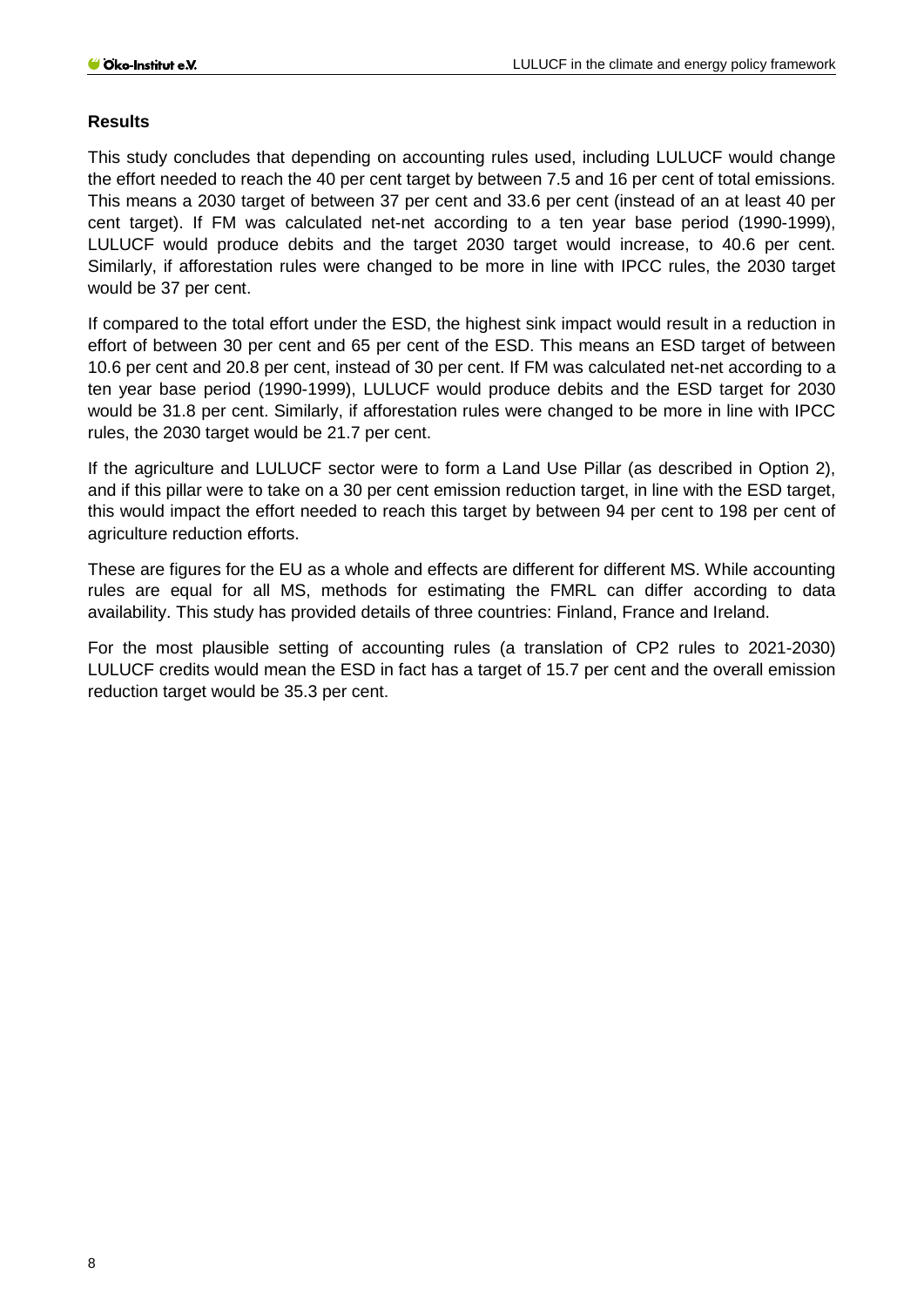# <span id="page-8-0"></span>**1. Introduction to the policy framework**

## <span id="page-8-1"></span>**1.1. Background**

The current EU climate policy framework consists of two main elements: the EU Emissions Trading System (EU ETS), covering 45 per cent of the EU's total emissions and the Effort Sharing Decision (ESD), covering more than 50 per cent of the EU's total emissions.  $CO<sub>2</sub>$  emissions and removals from land use, land use change and forestry were not accounted against the EU target.

The EU climate policy framework addresses agriculture, forestry and other land use at present in two separate pillars. While non-CO<sub>2</sub> emissions from agriculture are covered under the ESD, CO<sub>2</sub> emissions and removals from LULUCF are covered under the Kyoto Protocol. This will be the framework for the EU target of 20 per cent greenhouse gas reduction until 2020. European Council conclusions<sup>[5](#page-8-2)</sup> of October 2014 include provisions for the LULUCF sector to be included in the EU's target to reduce by at least 40 per cent by 2030. The EU is currently consulting stakeholders on how to integrate LULUCF. Three principal options for future policy design were identified:

- Option 1 LULUCF pillar: Maintain non- $CO<sub>2</sub>$  Agriculture emissions in a potential future ESD, and further develop a LULUCF sector policy approach separately;
- Option  $2$  Land use sector pillar: Merging the LULUCF and agriculture sector non-CO<sub>2</sub> emissions into one new and independent pillar of the EU's climate policy;
- Option 3 Effort Sharing: Include the LULUCF sector in a potential future ESD. l.

Implications of the different options for the effort needed by sectors to reach the ESD target (reducing emissions by 30 per cent by 2030) and the agriculture sector (were Option 2 to be realised), but also the impact on the overall level of ambition of the 40 per cent reduction target depends to a large degree on the accounting rules for different activities. Rules will be applied at the Member State level. While accounting rules are equal for all Member States, methods for estimating the FMRL can differ according to data availability. The following describes existing accounting rules as applied under the Kyoto Protocol.

<span id="page-8-2"></span> <sup>5</sup> European Council SN79/14: Conclusions on 2030 Climate and Energy Policy Framework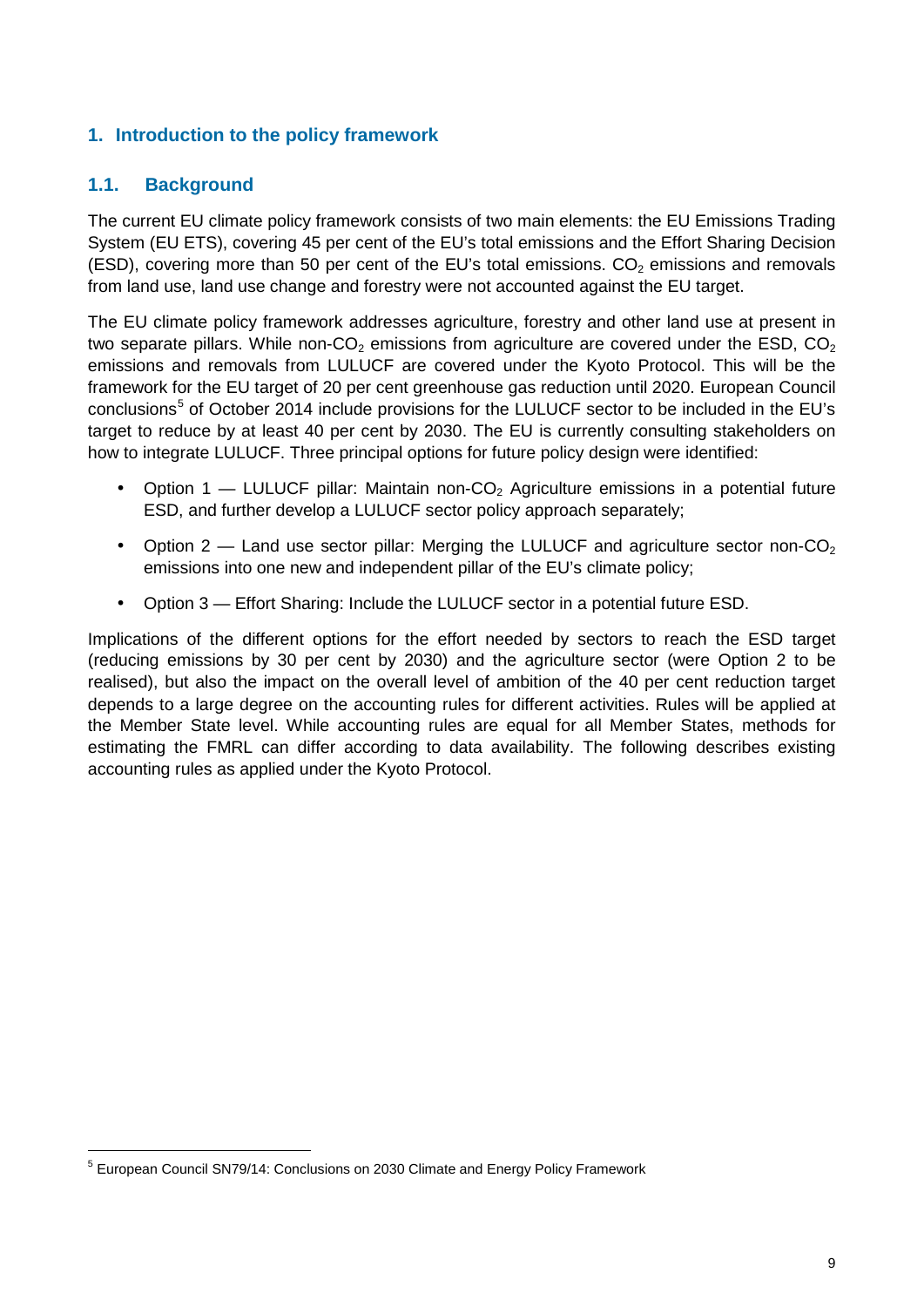# <span id="page-9-0"></span>**1.2. Existing accounting options**

#### <span id="page-9-1"></span>**1.2.1. Rules under the Kyoto Protocol**

Kyoto Protocol accounting for LULUCF is based on an effort to reflect only those emissions and removals that are linked to direct human-induced activities. It is based on two paragraphs of the Protocol: Article 3.3 and Article 3.4. Accounting is mandatory for some activities, (Article 3.3) and voluntary (Article 3.4) for others. Afforestation, reforestation and deforestation and FM (for the 2nd commitment period) are mandatory. Other activities (cropland management, grazing land management, wetland, drainage and rewetting) can be accounted on a voluntary basis, but have to be accounted continuously in the future, once a decision to include these activities has been made. Table 1-1 shows the accounting rules for different activities and differences between commitment periods. Box 1-1 illustrates different accounting methods applied under the Kyoto Protocol.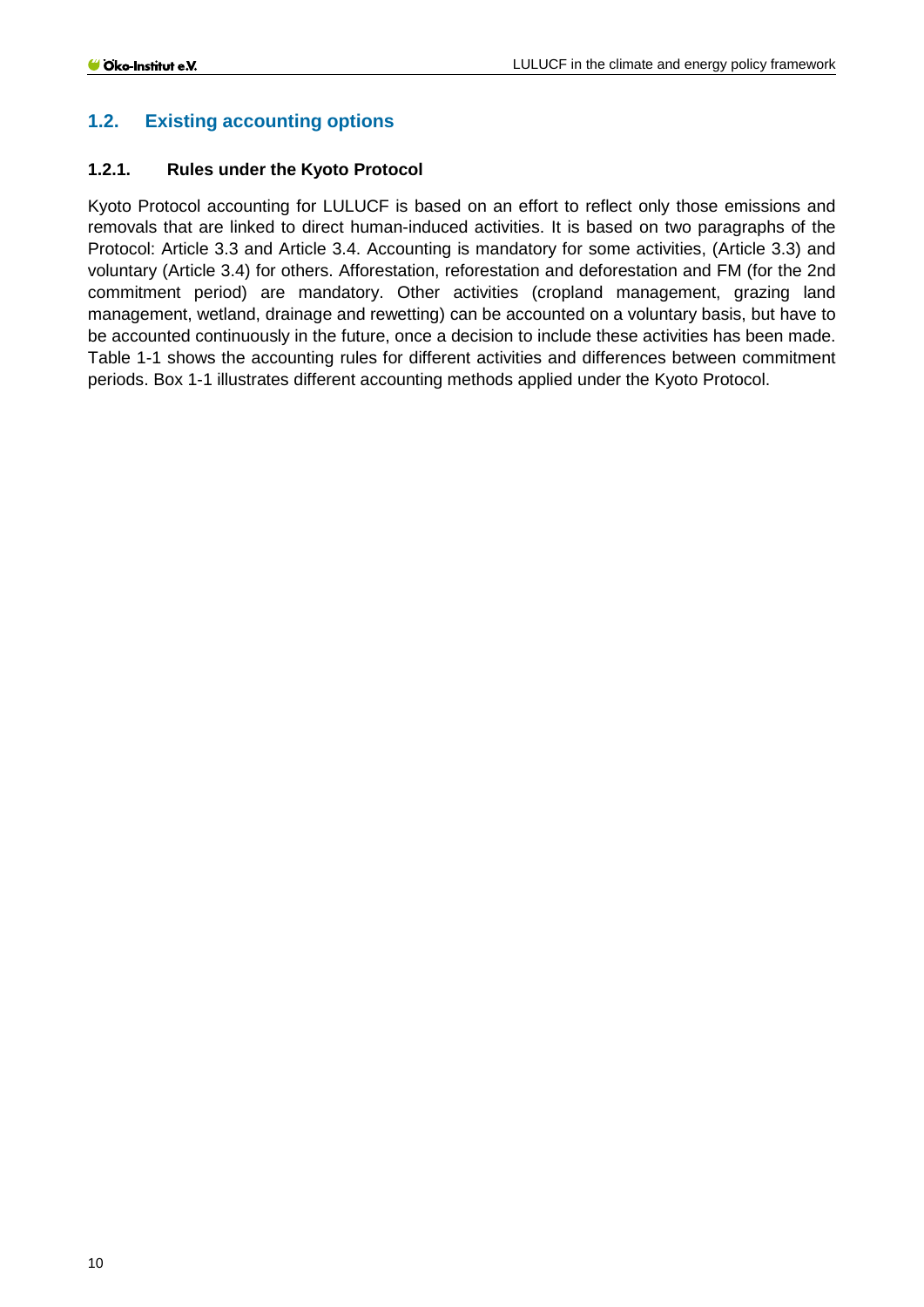#### **Box 1-1: Illustration of accounting methods**

Under the Kyoto Protocol different accounting methods exist. **Net-net accounting** is applied to several activities under Article 3.4, such as cropland and grazing land management and to all other sectors except LULUCF. They are accounted using the reported net emissions during the accounting period compared to net emissions in a base year (e.g. 1990, see Figure B1a)). A country with decreasing net emissions would generate credits under this approach; a country with a declining sink would have to accept debits (see example in Figure B1a)).

**Gross-net accounting** considers only emissions and removals during the commitment period. No comparison with any historic or future reference is made (actually it is compared to zero, see Figure B1b)). It is applied to deforestation and afforestation/reforestation under the Kyoto Protocol and was the accounting method for forest management in the first commitment period. A country with a declining sink would receive credits if the sink still exists in the commitment period (see example in Figure B1b)). Due to the fact that gross-net accounting of forest management includes large removals for many countries, a cap was introduced to limit excessive credits.

In the second Kyoto Protocol commitment period, a **reference level accounting approach** was adopted for forest management. It is applied by introducing a forest management reference level (FMRL), against which emissions and removals during the commitment period are compared. The FMRL is derived for most countries from forward looking scenarios (see FM projection in Figure B1c)).



The different possibilities for accounting – net/net; gross/net; reference levels - bring advantages or disadvantages, depending on a country's particular LULUCF characteristics. For categories where gross-net accounting is applied (AR, D and FM in CP1) it is beneficial (i.e. more credits can be expected) if a large sink can be reported during the actual commitment period. In CP1 when FM was accounted for under this rule, countries with a large existing forest sink could easily gain credits up to the cap (if they had elected to include FM in their accounting). Only emissions and removals in the commitment period mattered and most EU countries reported a net sink in that period.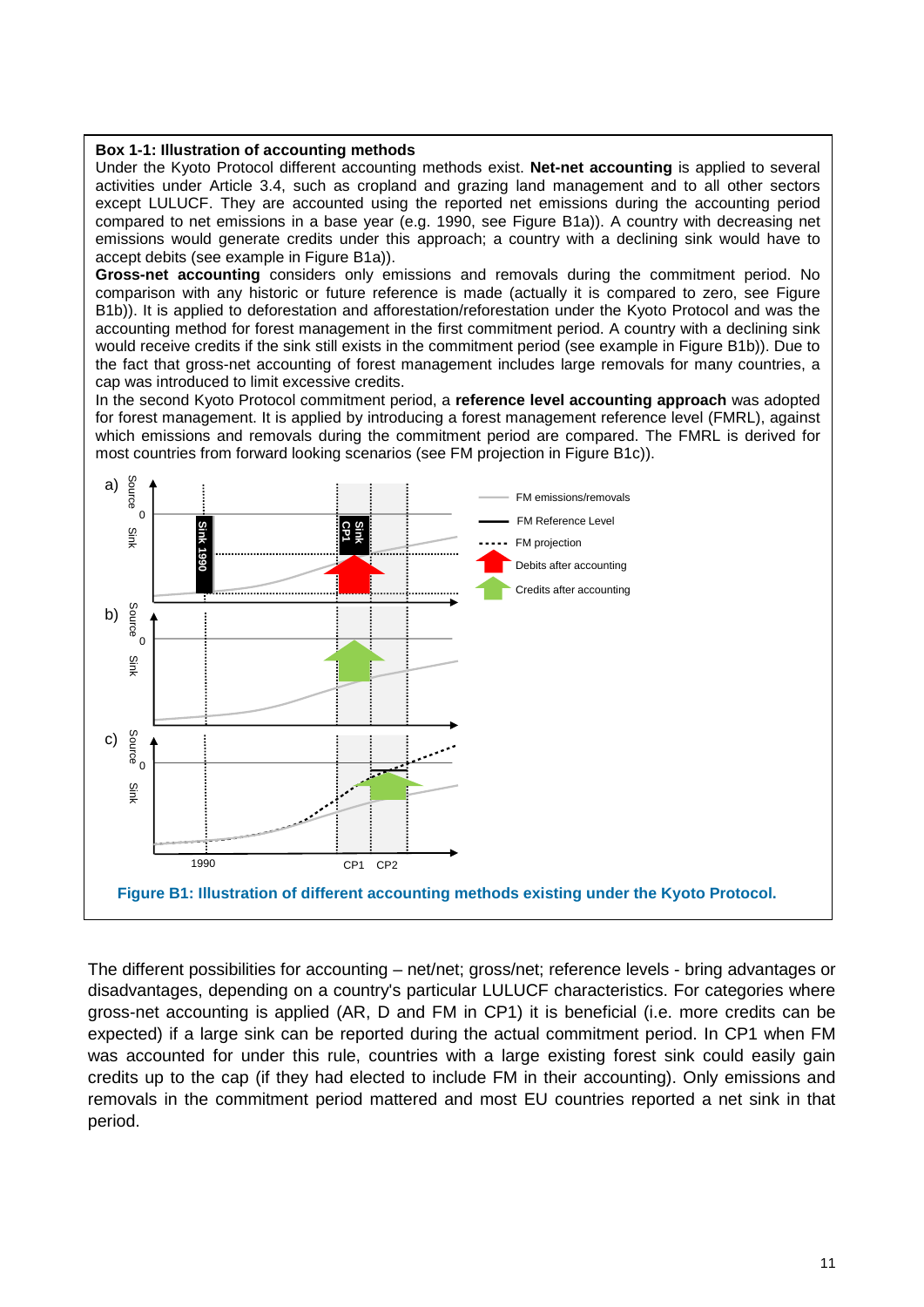| Period 1 (2008-2012, CP1) and 2 (2013-2020, CP2). |                                                   |                                                                                               |  |  |  |
|---------------------------------------------------|---------------------------------------------------|-----------------------------------------------------------------------------------------------|--|--|--|
| <b>Activity</b>                                   | <b>Accounting in CP1</b>                          | <b>Accounting in CP2</b>                                                                      |  |  |  |
| Afforestation,                                    | Mandatory                                         | Mandatory                                                                                     |  |  |  |
| Reforestation,<br>Deforestation (AR, D)           | Gross-net, absolute yearly changes,<br>since 1990 | Gross-net, absolute yearly changes,<br>since 1990                                             |  |  |  |
| Forest Management                                 | Voluntary                                         | Mandatory                                                                                     |  |  |  |
| (FM)                                              | Gross-net, with country-specific cap              | Compared against future reference<br>(FMRL), with cap of 3.5% of total base<br>year emissions |  |  |  |
| Grazing Land                                      | Voluntary                                         | Voluntary (mandatory if elected in CP1)                                                       |  |  |  |
| Management (GM)                                   | Net-net, compared to base year (1990)             | Net-net, compared to base year (1990)                                                         |  |  |  |
| Cropland                                          | Voluntary                                         | Voluntary (mandatory if elected in CP1)                                                       |  |  |  |
| Management (CM)                                   | Net-net, compared to base year (1990)             | Net-net, compared to base year (1990)                                                         |  |  |  |
| Source: Own compilation                           |                                                   |                                                                                               |  |  |  |

**Table 2-1: Accounting options existing under the Kyoto Protocol in Commitment** 

## In the Kyoto Protocol CP2, accounting against a FMRL was agreed. For accounting, countries compare the sum of emissions and removals during the commitment period to their FMRL. The FMRL should reflect expected emissions and removals from business-as-usual forest management. Factors that countries were supposed to consider in estimating reference levels include among others:

- $\mathbf{r}$ historical removals or emissions from forest management (harvest rates are the main driver of the forest carbon balance in the short term);
- age-class structure (determines the medium to long-term carbon balance of forests);
- projected FM activities and policies under business as usual (December 2009 was the deadline for when existing policies on the use of forest resources could be included).

The proposed FMRLs were subject to a technical assessment coordinated by the UNFCCC to increase/enhance transparency. [6](#page-11-0) The accounting method of comparing emissions and removals against a future reference level is controversial. Compared to gross-net accounting it reduces the amount of credits or debits to the difference between actual performance and the projected performance (as projected in the FMRL). The large sink of many EU countries due to forest age class structure is excluded with this method. Therefore it set more incentives to change current and future FM to store more carbon or avoid emissions, regardless of the forest being a declining or increasing net sink or source.<sup>[7](#page-11-1)</sup> The total amount of credits from forest management is expected to be considerably lower.

<span id="page-11-0"></span> <sup>6</sup> <http://unfccc.int/bodies/awg-kp/items/5896.php>

<span id="page-11-1"></span> $<sup>7</sup>$  Böttcher, H., Kurz, W. A., Freibauer, A. (2008): Accounting of forest carbon sinks and sources under a future climate</sup> protocol - factoring out past disturbance and management effects on age-class structure. Environmental Science and Policy 11 (8): 669-686.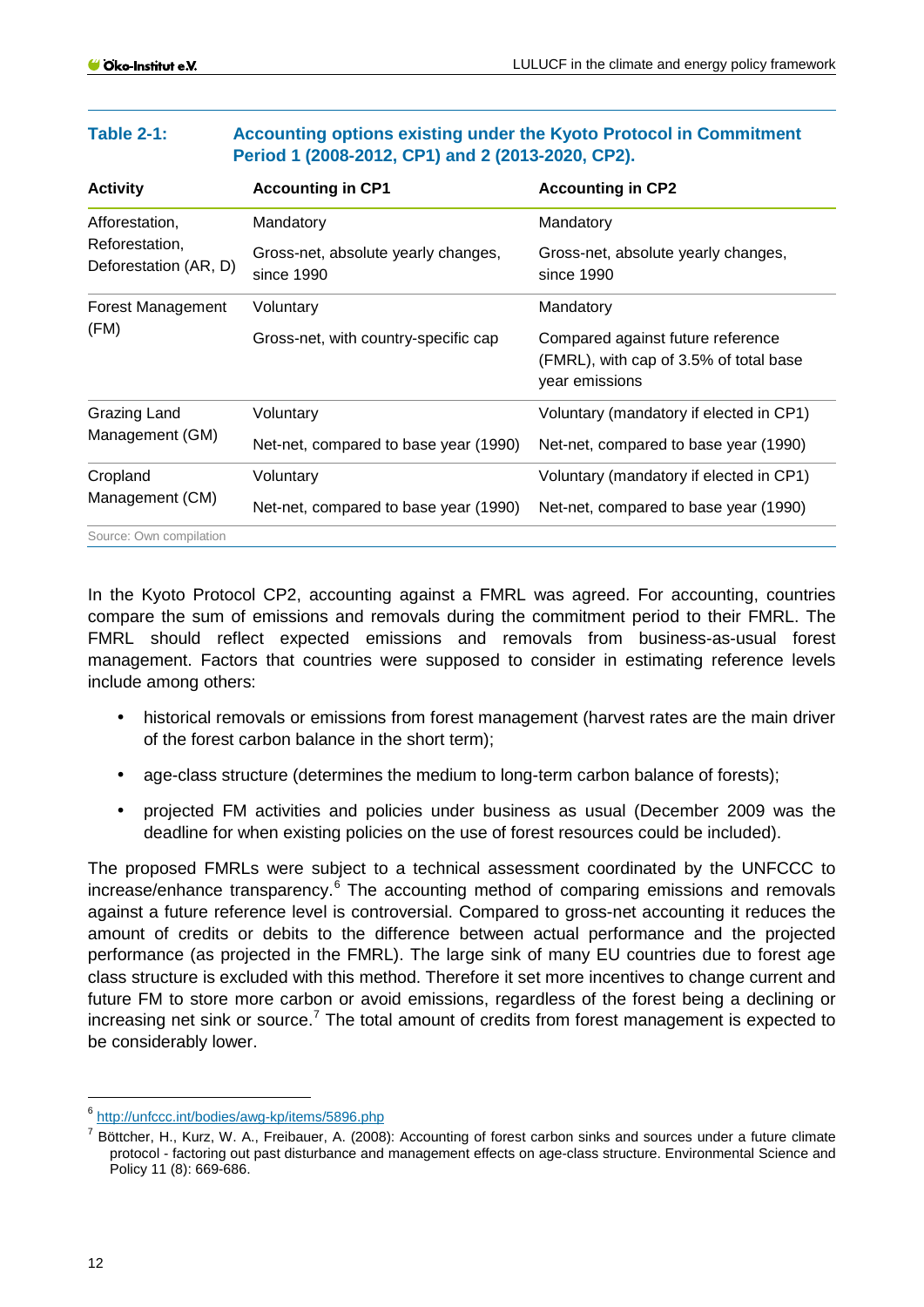The challenge is to set a reference level that ensures environmental integrity. Recently, harvest rates in EU countries have been increasing. One driver of this development is that EU policies to incentivise bioenergy have increased demand. Bioenergy emissions are accounted for as zero emissions in the energy sector. Harvested biomass for bioenergy that is included in the FMRL does not result in debits when FMRL and reported data are compared. Bioenergy emissions are therefore not "visible" in the accounting for any sector and can violate environmental integrity. FMRLs are based on projections of future forest management activities, and thus, despite the guidance, provide an opportunity to reduce the risk of debits by projecting larger harvest removals. Projections can hardly be scientifically validated. Therefore transparency and consistency are paramount.

## <span id="page-12-0"></span>**1.2.2. Land versus activity based accounting**

Accounting rules for the period 2021-2030 have not yet been agreed for any sector, including for LULUCF. However, countries have already chosen their accounting rules from the options available for LULUCF accounting in CP1 and CP2 of the Kyoto Protocol. There have also been discussions about whether a new climate agreement should try to overcome the parallel systems of Kyoto reporting/accounting and reporting under the UNFCCC. The IPCC Special Report on LULUCF describes the differences between the two approaches of land-based accounting (UNFCCC) and activity-based accounting (Kyoto Protocol) of land use activities. A 'land-based approach' to accounting takes as a starting point the total C stock changes in all carbon pools on all land areas. An 'activity-based' approach estimates the impact of C stock changes that can be attributed to designated activities and assigns the land areas to these activities. Under the Kyoto Protocol, an activity-based accounting approach was chosen. The parallel approaches exist because in the early stage of the Kyoto Protocol the focus was on including human activities, such as deforestation and afforestation. A narrow definition as activities was meant to avoid the inclusion of large emissions and removals, e.g. from existing forests. Due to the different concepts of how Kyoto Protocol LULUCF activities are defined, the emissions and removals estimated related to these activities are not the same as the emissions and removals reported in the LULUCF sector under the UNFCCC.

Examples for activities where these differences can be large include:

- Grazing land management (Kyoto Protocol) includes "lands used for production of herbaceous perennial vegetation (introduced or indigenous) for harvest by grazing, cutting, or both" (IPCC, 2013). The reporting under UNFCCC relates to grasslands and includes all land areas covered by herbaceous perennial vegetation independent of whether these grassland areas are used for grazing.
- Afforestation (Kyoto Protocol) is the direct human-induced conversion of land that has not  $\mathbf{r}$ been forested for a period of at least 50 years to forested land through planting, seeding and/or the human-induced promotion of natural seed sources. Under UNFCCC reporting, 20 years after afforestation or reforestation land transitions from "land converted to forest land" to "forest land remaining forest land" while under the Kyoto Protocol this land continues to be reported as afforestation. This can have a big impact on the amount of credits available from LULUCF.

The more activities, pools and gases that are included under activity based accounting, the closer emissions and removals get to land-based accounting.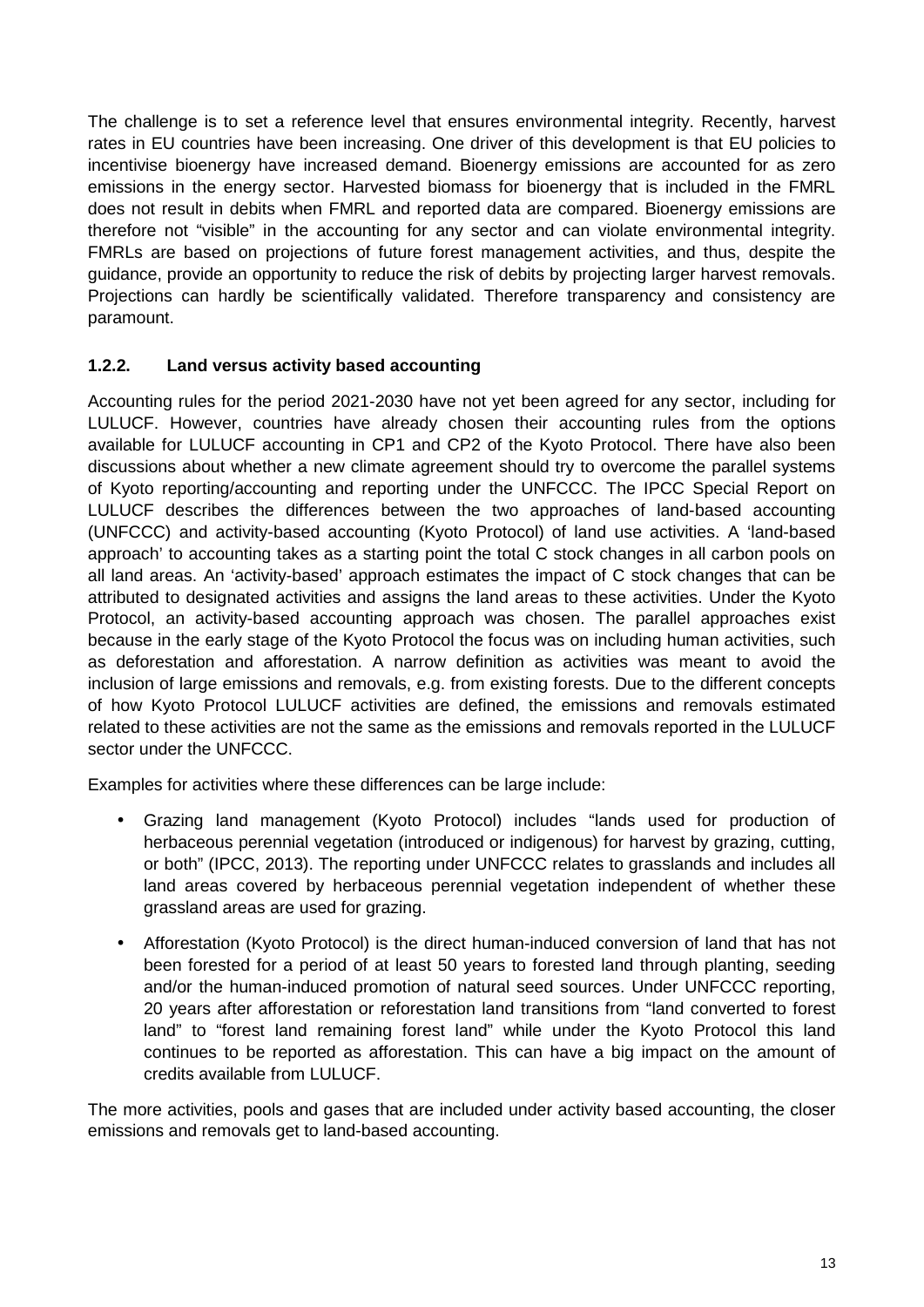## <span id="page-13-0"></span>**1.3. Aim of this study**

This study quantitatively assesses the impact that different sets of accounting rules for the LULUCF sector would have on the ambition needed to reach the EU's 2030 target. The activity contributing the largest share to net LULUCF emissions is FM, and this is why it is the main variable that we have focussed on. Accounting against the FMRL will, most likely, reduce the total volume of potential credits that would have been created under a gross-net accounting system. At the same time, compared to CP1, it will become more uncertain whether FM will result in credits or debits because future projections might not be accurate. If FM is included in the ESD, it could still have a significant impact on the ambition needed to reach the 2030 target. The study also assessed whether impacts of FM's inclusion on the EU's 2030 target could be reduced if a base year or base year period were used for accounting emissions and removals from FM rather than a reference level, since the FMRL approach could potentially cancel out FM emissions due to increased harvesting for bioenergy, which could lead to 'missing emissions'.<sup>[8](#page-13-1)</sup>

The report indicates the range of uncertainty to be expected based on the underlying data, based on previous EU and Member State submissions and other relevant reports. Finally, the report discusses the pros and cons of different options based on conclusions from the quantitative assessment.

<span id="page-13-1"></span><sup>&</sup>lt;sup>8</sup> Greenglass, N. (2015) Forest-based biomass energy accounting under the UNFCCC: finding the 'missing' carbon emissions (Working Paper).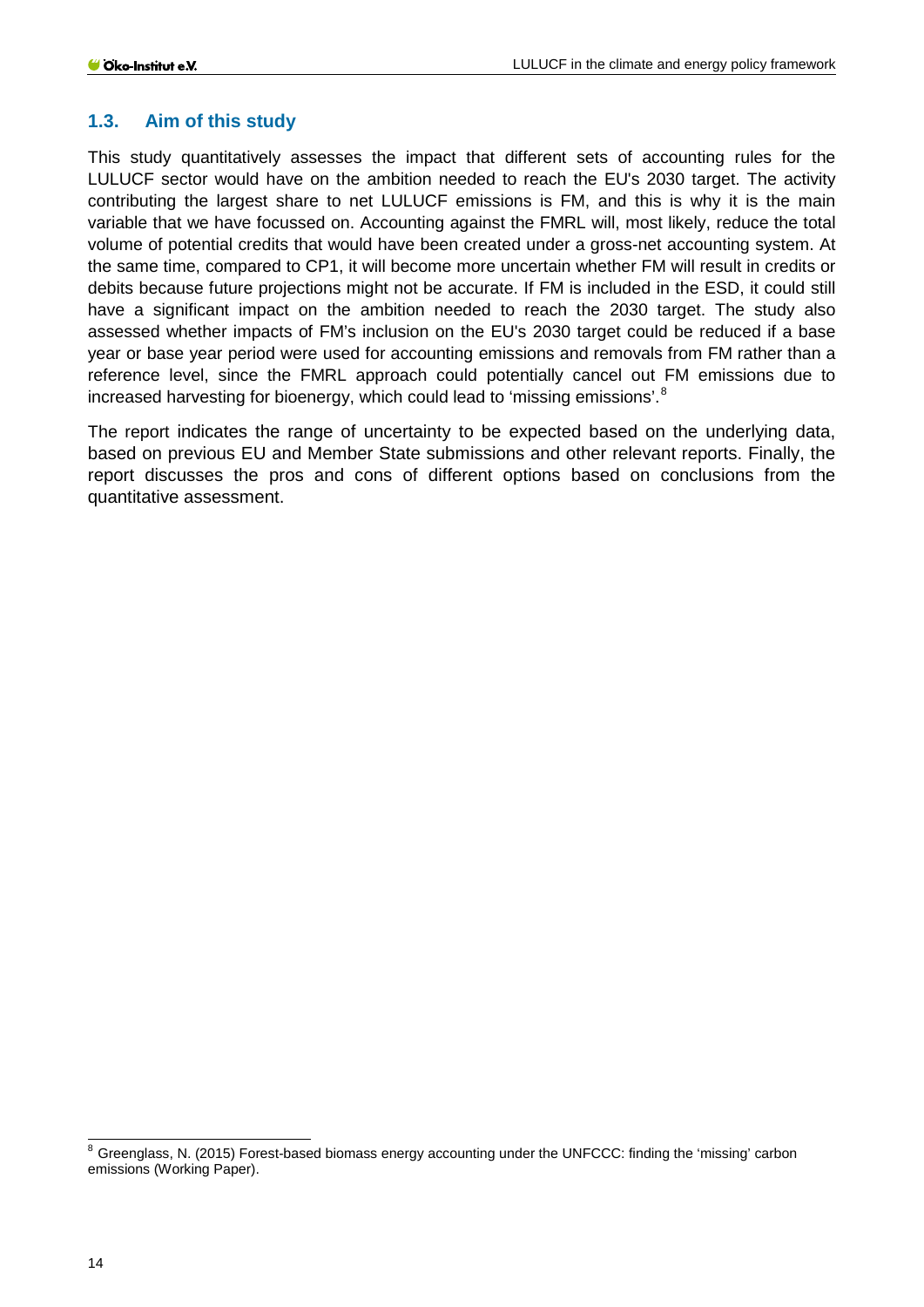## <span id="page-14-0"></span>**2. Methodology**

## <span id="page-14-1"></span>**2.1. Historical data**

The report uses historical data (1990-2012) on LULUCF emissions for different categories based on data reported by Member States to the UNFCCC. We use the most recent data reported in 2014 as compiled in the Joint Research Centre (JRC) LULUCF tool.<sup>[9](#page-14-3)</sup> The data include emissions and removals from the LULUCF activities: Afforestation and Reforestation (AR), Deforestation (D), Forest Management (FM), Cropland Management (CM), and Grazing Land Management (GM). In addition historical non- $CO<sub>2</sub>$  emissions from Agriculture are taken from the tool. An overview of data used and their sources is given in [Table 2-1.](#page-15-1)

## <span id="page-14-2"></span>**2.2. Projection data**

Different datasets exist which describe projected emissions from the LULUCF sector until 2030. Not all are publically available. We use data from the European Commission published in the Trends to 2050 Report.<sup>[10](#page-14-4)</sup> It describes the so-called EU Reference scenario 2013, (referred to here as the "projection"), to differentiate it from the FMRLs set by countries. A core element of the projection is what Member States intend to include in their energy systems, notably, the level of bioenergy they plan to use. It includes current trends on population and economic development including the latest 2010 statistics and takes into account the highly volatile energy import price environment of recent years. It portrays economic decisions, which are driven by market forces in the energy and building sector and technology progress in the framework of concrete national and EU policies and measures adopted until spring 2012 and which are or will be implemented over the next years. The projection includes all binding targets set out in EU legislation regarding development of renewable energies and reductions of greenhouse gas emissions, as well as the latest legislation promoting energy efficiency. Regarding LULUCF the scenario considers population growth, income growth, demand for bioenergy, wood, food and feed as well as land use policies up to 2012.

The projected data included in the European Commission report span from the year 2005 to 2050. Reported data for the period of 2005-2012 overlaps with the projection for the years 2008 to 2050; this overlap can be used to assess accuracy of the projection to some degree. We compared average values of the historical and projected datasets for the period of 2008-2012. The emissions for this period from both datasets do not always agree. A mismatch does not necessarily imply inaccuracy of the projection. Differences occur due to methodological inconsistencies and updates of reported historical data. Still it is assumed that the reported data is more reliable. Therefore the projected emissions were scaled by adjusting the projected values in line with reported data. In the case of deforestation, a scaling factor was used to avoid reported emissions from this category being shifted to removals. This is a rather rough method to achieve a minimum of consistency between reported and projected data and also reflects the high uncertainties associated with the data.

<span id="page-14-3"></span>Version of May 2015, personal communication G. Grassi. An older version is available on the JRC website: [ftp://mars.jrc.ec.europa.eu/Afoludata/Public/DS242.](ftp://mars.jrc.ec.europa.eu/Afoludata/Public/DS242)

<span id="page-14-4"></span><sup>10</sup> EC 2014: EU energy, transport and GHG emissions, trends to 2050 - Reference scenario 2013 <http://ec.europa.eu/transport/media/publications/doc/trends-to-2050-update-2013.pdf>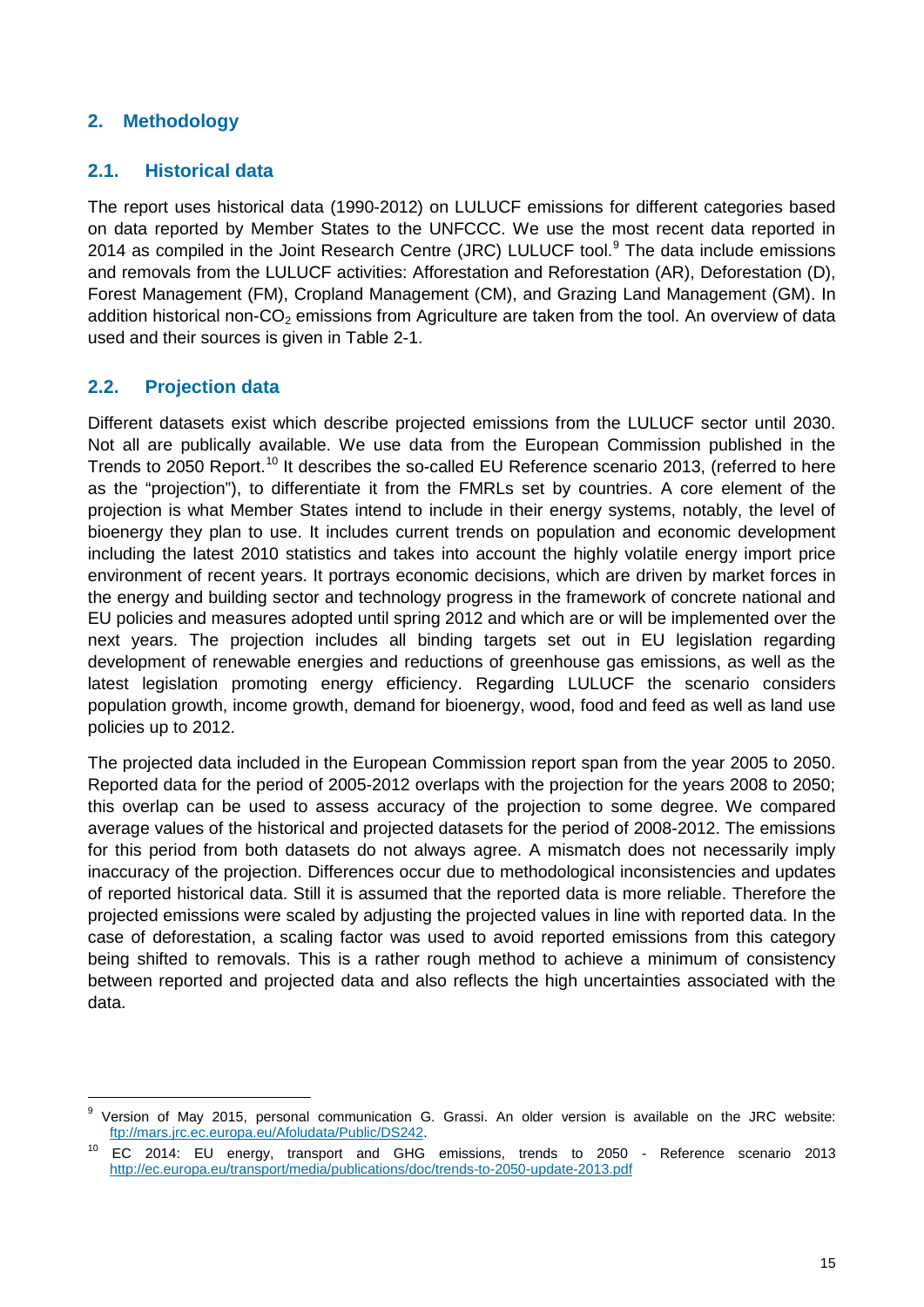<span id="page-15-1"></span>

| <b>Table 2-1:</b>                | <b>Overview of data sources</b> |                                                                                           |                        |  |  |
|----------------------------------|---------------------------------|-------------------------------------------------------------------------------------------|------------------------|--|--|
| <b>Activity</b>                  |                                 | Abbreviation Data type and use                                                            | <b>Source</b>          |  |  |
| Afforestation                    | AR.                             | Historical emissions 2008-2012 reported under<br>Kyoto Protocol                           | JRC LULUCF tool        |  |  |
|                                  |                                 | Historical 1990-2012 emission data based on<br><b>UNFCCC</b> reporting                    | <b>JRC LULUCF tool</b> |  |  |
|                                  |                                 | Emissions projection 2012-2030; scaled to match<br>historical data for overlapping period | EC 2014                |  |  |
| Deforestation                    | D                               | Historical emissions 2008-2012 reported under<br>Kyoto Protocol                           | <b>JRC LULUCF tool</b> |  |  |
|                                  |                                 | Historical 1990-2012 emission data based on<br><b>UNFCCC</b> reporting                    | JRC LULUCF tool        |  |  |
|                                  |                                 | Emissions projection 2012-2030; scaled to match<br>historical data for overlapping period | EC 2014                |  |  |
| Forest Management                | FM                              | Historical emissions 2008-2012 reported under<br>Kyoto Protocol                           | <b>JRC LULUCF tool</b> |  |  |
|                                  |                                 | Historical 1990-2012 emission data based on<br><b>UNFCCC</b> reporting                    | JRC LULUCF tool        |  |  |
|                                  |                                 | Emissions projection 2012-2030; scaled to match<br>historical data for overlapping period | EC 2014                |  |  |
|                                  |                                 | Country specific FMRL 2020-2030                                                           | Durban decision        |  |  |
|                                  |                                 | Sensitivity analysis of different levels of reference<br>to compare 2021-2030 emissions   | Own assumption         |  |  |
| Cropland<br>Management           | <b>CM</b>                       | Historical 1990-2012 emission data based on<br><b>UNFCCC</b> reporting                    | <b>JRC LULUCF tool</b> |  |  |
|                                  |                                 | Emissions projection 2012-2030; scaled to match<br>historical data for overlapping period | EC 2014                |  |  |
| Grazing land<br>Management       | <b>GM</b>                       | Historical 1990-2012 emission data based on<br><b>UNFCCC</b> reporting                    | <b>JRC LULUCF tool</b> |  |  |
|                                  |                                 | Emissions projection 2012-2030; scaled to match<br>historical data for overlapping period | EC 2014                |  |  |
| Agriculture                      | Agriculture                     | Historical 1990-2012 emission data based on<br><b>UNFCCC</b> reporting                    | JRC LULUCF tool        |  |  |
|                                  |                                 | Emissions projection 2012-2030; scaled to match<br>historical data for overlapping period | EC 2014                |  |  |
| Other Effort Sharing<br>Decision | Other ESD                       | Other ESD emissions for 2021-2030                                                         | Own assumptions        |  |  |

## <span id="page-15-0"></span>**2.3. ESD data**

According to the European Council conclusions,<sup>[11](#page-15-2)</sup> 2030 targets under the ESD are to be distributed among Member States according to Gross Domestic Product (GDP) per capita, applying the methodology for the 2020 ESD:

<span id="page-15-2"></span><sup>&</sup>lt;sup>11</sup> European Council SN79/14: Conclusions on 2030 Climate and Energy Policy Framework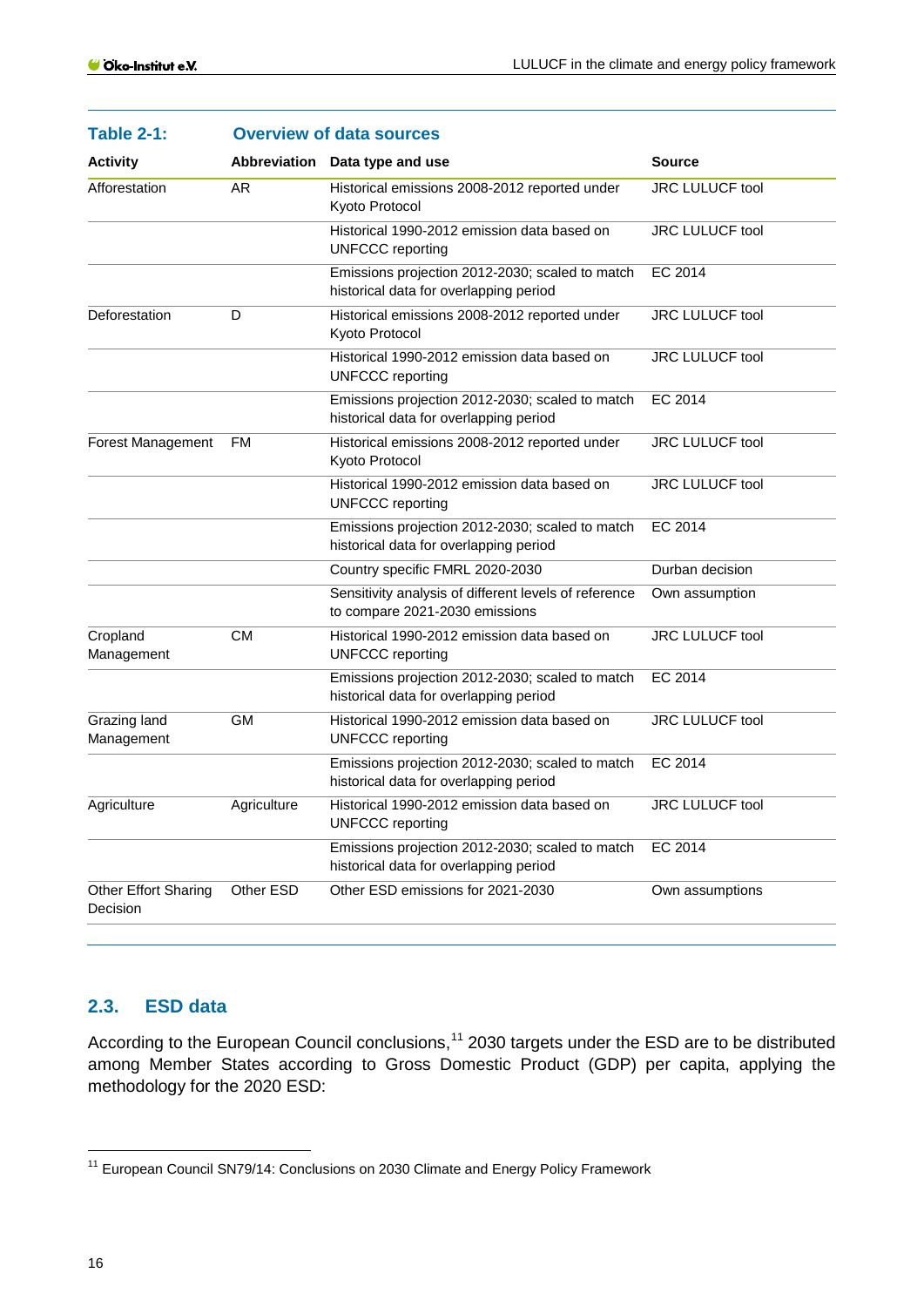- The target for the Member State with the lowest GDP/cap (Bulgaria) is set to 0 per cent below 2005 and for the two Member States with the highest GDP/cap (Denmark and Luxembourg) is set to 40 per cent below 2005.
- All other Member States are distributed according to their GDP/cap ratio along a line  $\sim 10^{-11}$ between Bulgaria and Denmark.
- To achieve the overall reduction of 30 per cent the line is pulled down at the EU average,

Based on the Council Conclusions, these targets shall be relatively adjusted based on the costeffective reduction potential for Member States with a GDP per capita above the EU average in a fair and balanced manner. 2030 targets for Member States adjusted for the cost-effective reduction potential were calculated for different options of such an adjustment. For an explanation and analysis of these options see Öko-Institut 2015. $^{\rm 12}$  $^{\rm 12}$  $^{\rm 12}$ 

In addition to the 2030 target, Member States also have to comply with annual emission reduction limits in the ETS and the ESD for all years from 2021-2030. A linear target path is drawn between a starting point in the first year and the final target. If the approach used for the first effort sharing is applied again, the starting point in 2021 will be the average of the greenhouse gas emissions from sectors covered by the ESD in the years 2016-18. Based on Member States' projections published by the European Environment Agency (EEA), total emissions for the ESD II and the overall reduction effort were calculated for the purposes of this study. The total reduction effort is calculated as the difference between constant 2020 emissions and the linear target path for the years 2021-30.

# <span id="page-16-0"></span>**2.4. Other data**

In addition to the databases on historical and projected emissions, we used publically available country level information. One source of information is reports of the technical assessments of the FMRL submissions by EU Member States. These reports are available from the UNFCCC website<sup>[13](#page-16-3)</sup> and are summarised in a synthesis report (UNFCCC 2011). We extracted information on what policy assumptions FMRLs of different countries include and what changes in the past were made to the FMRL due to technical corrections to get an idea about the uncertainty of such estimates for the future. This was used to choose what scenarios we should model in the situation where there are discrepancies in the FMRL.

# <span id="page-16-1"></span>**2.5. Uncertainty of historical data and projections**

The UNFCCC allows and encourages the improvement of methodologies for estimating emissions and removals and correcting already reported emissions and removals for historical periods. Recalculations of the reported data are then needed to ensure consistency, i.e. one consistent emission factor or model is used for the entire time series. Such recalculations cause changes in historical data that can be significant. Iversen et al. (20[14](#page-16-4))<sup>14</sup> reported changes of 10-20 per cent for Sweden as an example. Such corrections make predicting average emissions/removals over a commitment period difficult. Historical data as well as projections that rely on historical data can therefore only provide a momentary description of the sector.

<span id="page-16-2"></span><sup>&</sup>lt;sup>12</sup> 2030 Effort Sharing targets for EU Member States. Öko-Institut 2015, (forthcoming)

<span id="page-16-3"></span><sup>13</sup> [http://unfccc.int/land\\_use\\_and\\_climate\\_change/lulucf/items/4129.php](http://unfccc.int/land_use_and_climate_change/lulucf/items/4129.php) (last accessed 01.06.2015)

<span id="page-16-4"></span><sup>&</sup>lt;sup>14</sup> Iversen P., Lee D., and Rocha M., 2014: Understanding Land Use in the UNFCCC. [http://www.climateandlandusealliance.org/uploads/PDFs/Understanding\\_Land\\_Use\\_in\\_the\\_UNFCCC.pdf](http://www.climateandlandusealliance.org/uploads/PDFs/Understanding_Land_Use_in_the_UNFCCC.pdf)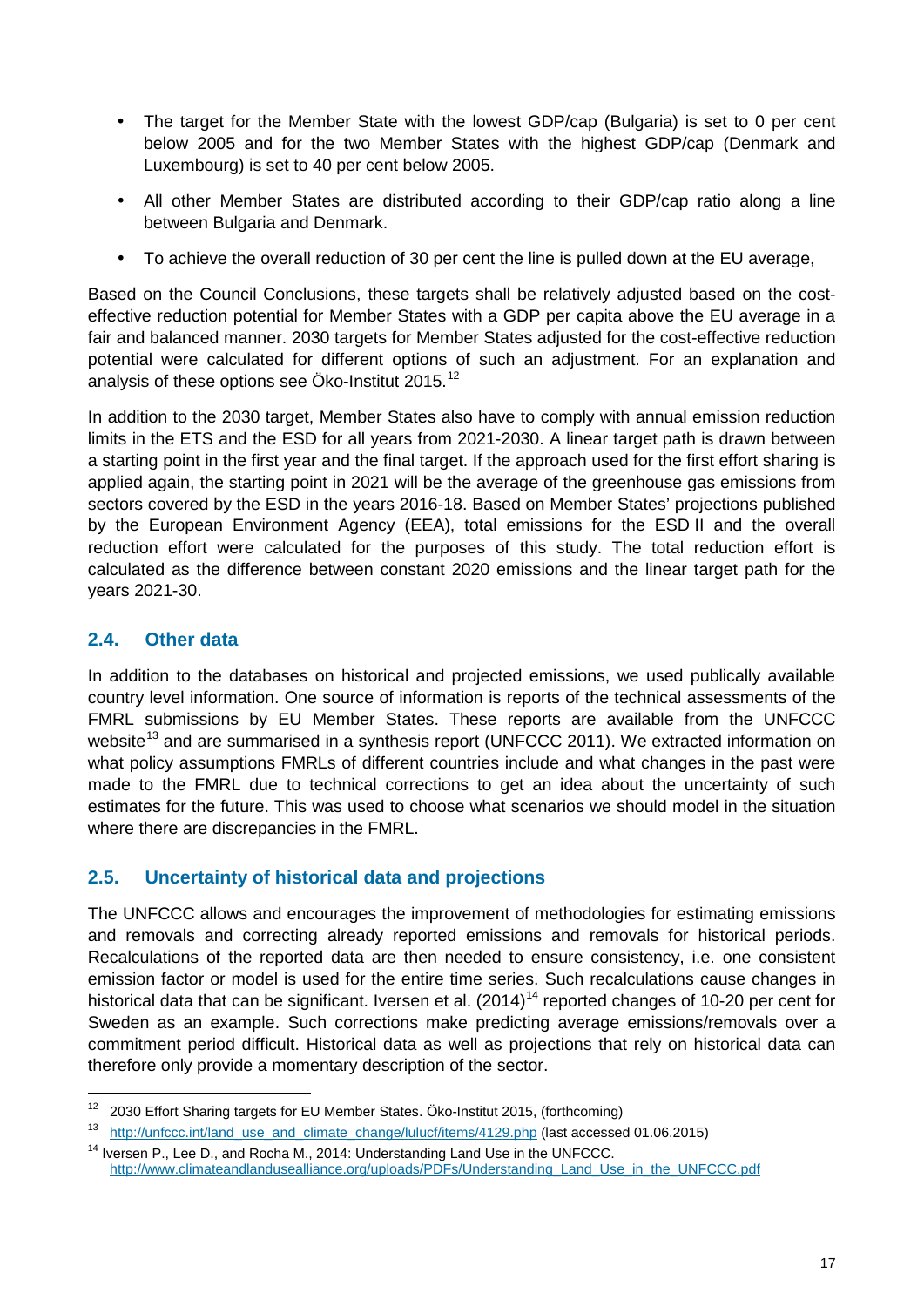Average uncertainties reported by Member States that are associated with estimates of the level of emissions and removals are relatively high (32 per cent) compared to emissions from fossil fuel combustion (1 per cent) for EU-15 countries. Since forest management emissions comprise less than 3 per cent of total gross greenhouse gas emissions, they do not significantly affect the overall uncertainty of the entire inventory, though the impact can be large in some Member States. Agricultural uncertainties are not only larger regarding their share of total gross emissions (10 per cent), but also more uncertain regarding emission levels (76 per cent), mostly due to uncertainty in nitrous oxide emissions from fertilizer application.

Projections are always highly uncertain, and "the future" often turns out differently than suggested. A comparison between historical reported data and projected estimates for an overlapping period can be used to assess the accuracy of the projection. The ability to reproduce past data is an important prerequisite for projection tools to be credible. Discrepancies between reported and projected data can be due to different pools or activities considered, differences in underlying emission factors, level of aggregation etc. The "accuracy" of assumptions being made about the future, however, cannot be assessed with this method. FMRLs submitted by Kyoto Parties were not reviewed by the UNFCCC as reported data is. Assumptions underwent a technical assessment which looked at consistency and plausibility of reference levels. The assessment led to revisions of FMRLs, and technical correction by a number of Member States (see [Table 2-2\)](#page-18-0). The revisions led to new FMRL estimates that were between 80 per cent higher and 47 per cent lower than the original submissions. The reasons why these corrections were needed are different for individual Member States, but are usually related to correction of calculation errors that were found or data updates (e.g. new inventory information became available after the submission). Such corrections are needed to achieve methodological consistency between reported data and FMRLs, and will continue to be made independent from UNFCCC assessments by those Member States that identify inconsistencies. They make an estimate of future credits and debits from accounting FM rather difficult as FMRLs become a moving target.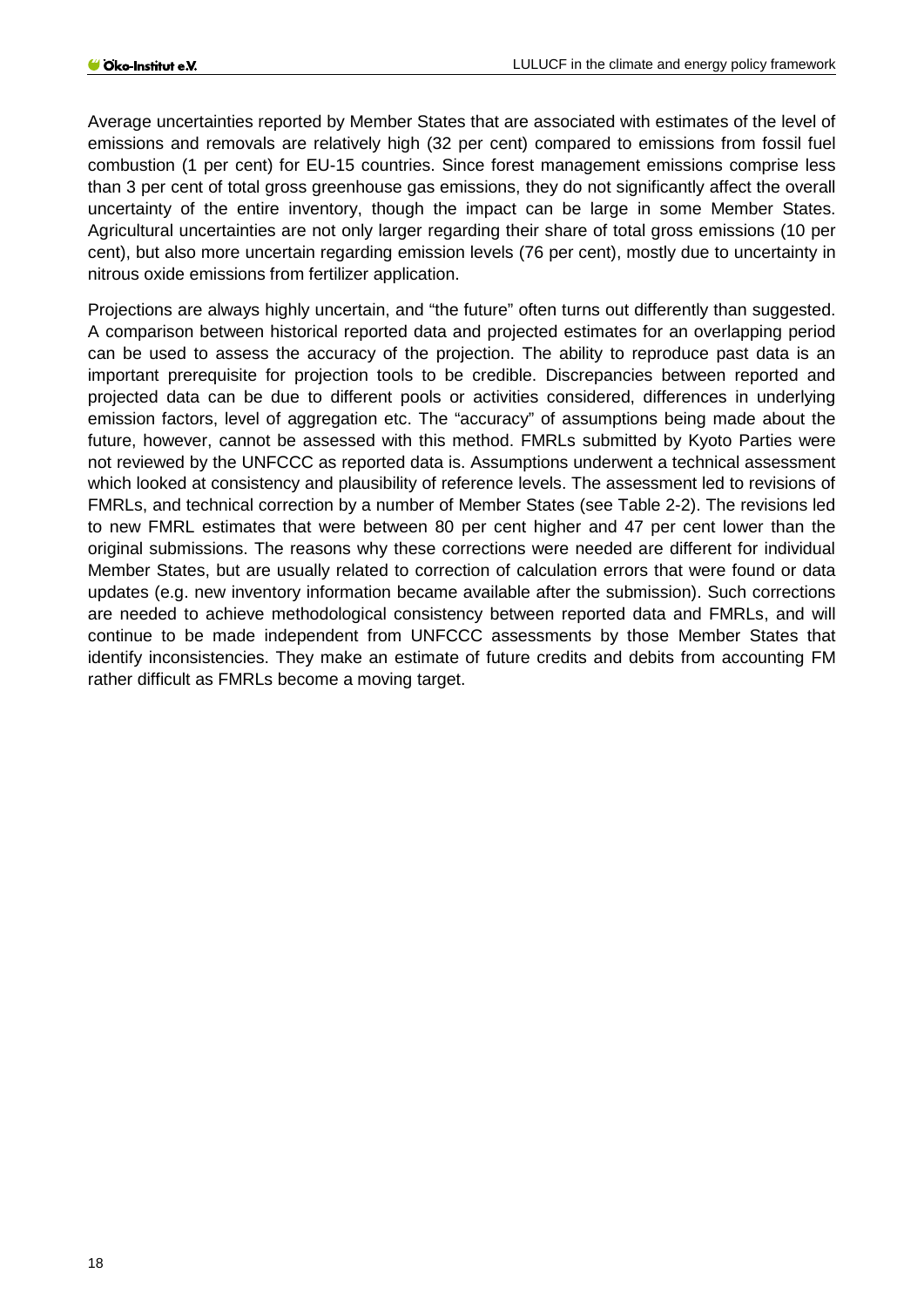#### <span id="page-18-0"></span>**Table 2-2: Forest Management Reference Levels (FMRLs) submitted by EU Member States, estimates before technical assessment by UNFCCC and method for estimation[15](#page-18-1)**

| <b>Country</b>        | <b>FMRL</b><br>(including<br>$HWP16$ decay<br>functions) | <b>FMRL</b><br>(assuming<br><b>HWP instant</b><br>oxidation) | <b>FMRL</b> before<br>revision<br>(including<br><b>HWP decay</b><br>functions) | <b>FMRL</b> before<br>revision<br>(assuming<br><b>HWP instant</b><br>oxidation) | <b>Percent</b><br>change<br>with<br>revision | <b>FMRL estimation</b><br>method |
|-----------------------|----------------------------------------------------------|--------------------------------------------------------------|--------------------------------------------------------------------------------|---------------------------------------------------------------------------------|----------------------------------------------|----------------------------------|
| Austria               | $-6,516$                                                 | $-2,121$                                                     |                                                                                |                                                                                 |                                              | national estimate                |
| Belgium               | $-2,499$                                                 | $-2,407$                                                     | $-2,527$                                                                       | $-2,435$                                                                        |                                              | 1% JRC/IIASA/EFI                 |
| <b>Bulgaria</b>       | $-7,950$                                                 | $-8,168$                                                     | $-9,304$                                                                       | $-9,522$                                                                        |                                              | 17% JRC/IIASA/EFI                |
| Croatia               |                                                          | $-6,289$                                                     |                                                                                | $-5,149$                                                                        |                                              | national estimate                |
| Cyprus                | $-157$                                                   | $-164$                                                       |                                                                                |                                                                                 |                                              | Extrapolation                    |
| <b>Czech Republic</b> | $-4,686$                                                 | $-2,697$                                                     | $-5,566$                                                                       | $-3,577$                                                                        | 19%                                          | JRC/IIASA/EFI                    |
| <b>Denmark</b>        | 409                                                      | 334                                                          | 359                                                                            | 243                                                                             |                                              | -12% national estimate           |
| Estonia               | $-1,742$                                                 | $-2,082$                                                     | $-2,728$                                                                       | $-1,728$                                                                        |                                              | 57% JRC/IIASA/EFI                |
| Finland               | $-20,466$                                                | 19,300                                                       | $-20,100$                                                                      | $-19,300$                                                                       |                                              | -2% national estimate            |
| France                | $-63,109$                                                | $-67,042$                                                    | $-62,741$                                                                      |                                                                                 |                                              | -1% JRC/IIASA/EFI                |
| Germany               | $-22,410$                                                | 2,070                                                        | $-19,510$                                                                      |                                                                                 |                                              | -13% national estimate           |
| Greece                | $-1,830$                                                 | $-800$                                                       | $-1,396$                                                                       | $-800$                                                                          |                                              | -24% 1990-2009 average           |
| Hungary               | $-1,000$                                                 | $-892$                                                       | $-630$                                                                         | $-572$                                                                          |                                              | -37% JRC/IIASA/EFI               |
| Ireland               | $-142$                                                   | -8                                                           | $-207$                                                                         | $-73$                                                                           |                                              | 46% national estimate            |
| Italy                 | $-22,166$                                                | $-21,182$                                                    | $-15,315$                                                                      | $-14,331$                                                                       |                                              | -31% JRC/IIASA/EFI               |
| Latvia                | $-16,302$                                                | $-14,255$                                                    | $-16,340$                                                                      | $-14,293$                                                                       |                                              | 0% JRC/IIASA/EFI                 |
| Lithuania             | $-4,552$                                                 | $-4,139$                                                     |                                                                                |                                                                                 |                                              | JRC/IIASA/EFI                    |
| Luxembourg            | $-418$                                                   | $-418$                                                       |                                                                                |                                                                                 |                                              | JRC/IIASA/EFI                    |
| Malta                 | $-49$                                                    | $-49$                                                        |                                                                                |                                                                                 |                                              | Extrapolation                    |
| Netherlands           | $-1,464$                                                 | $-1,539$                                                     | $-1,578$                                                                       |                                                                                 |                                              | 8% JRC/IIASA/EFI                 |
| Poland                | $-27,133$                                                | $-22,750$                                                    | $-24,032$                                                                      | $-22,750$                                                                       |                                              | -11% national estimate           |
| Portugal              | $-6,830$                                                 | $-6,480$                                                     |                                                                                |                                                                                 |                                              | national estimate                |
| Romania               | $-15,793$                                                | $-15,444$                                                    | $-28,393$                                                                      | $-28,044$                                                                       |                                              | 80% JRC/IIASA/EFI                |
| Slovakia              | $-1,084$                                                 | 358                                                          | $-1,057$                                                                       |                                                                                 |                                              | -2% JRC/IIASA/EFI                |
| Slovenia              | $-3,171$                                                 | $-3,033$                                                     |                                                                                |                                                                                 |                                              | national estimate                |
| Spain                 | $-23,100$                                                | $-20,810$                                                    | $-23,725$                                                                      | $-21,442$                                                                       | 3%                                           | JRC/IIASA/EFI                    |
| Sweden                | $-41,336$                                                | $-36,057$                                                    | $-21,840$                                                                      |                                                                                 |                                              | -47% national estimate           |
| UK                    | $-8,268$                                                 | $-3,442$                                                     |                                                                                |                                                                                 |                                              | national estimate                |
| Source: UNFCCC 2011   |                                                          |                                                              |                                                                                |                                                                                 |                                              |                                  |

<span id="page-18-1"></span> $15$  Emissions are reflected with a '+' and removals with a '-'

<span id="page-18-2"></span> $16$  Harvested Wood Products, can be accounted for as "instantaneous oxidation" assuming all carbon is emitted when the wood is harvested or using decay functions that represent different classes of wood products into which carbon is transferred after harvest and then released with a certain rate. HWPs are left out of the analysis of this study for simplicity reasons.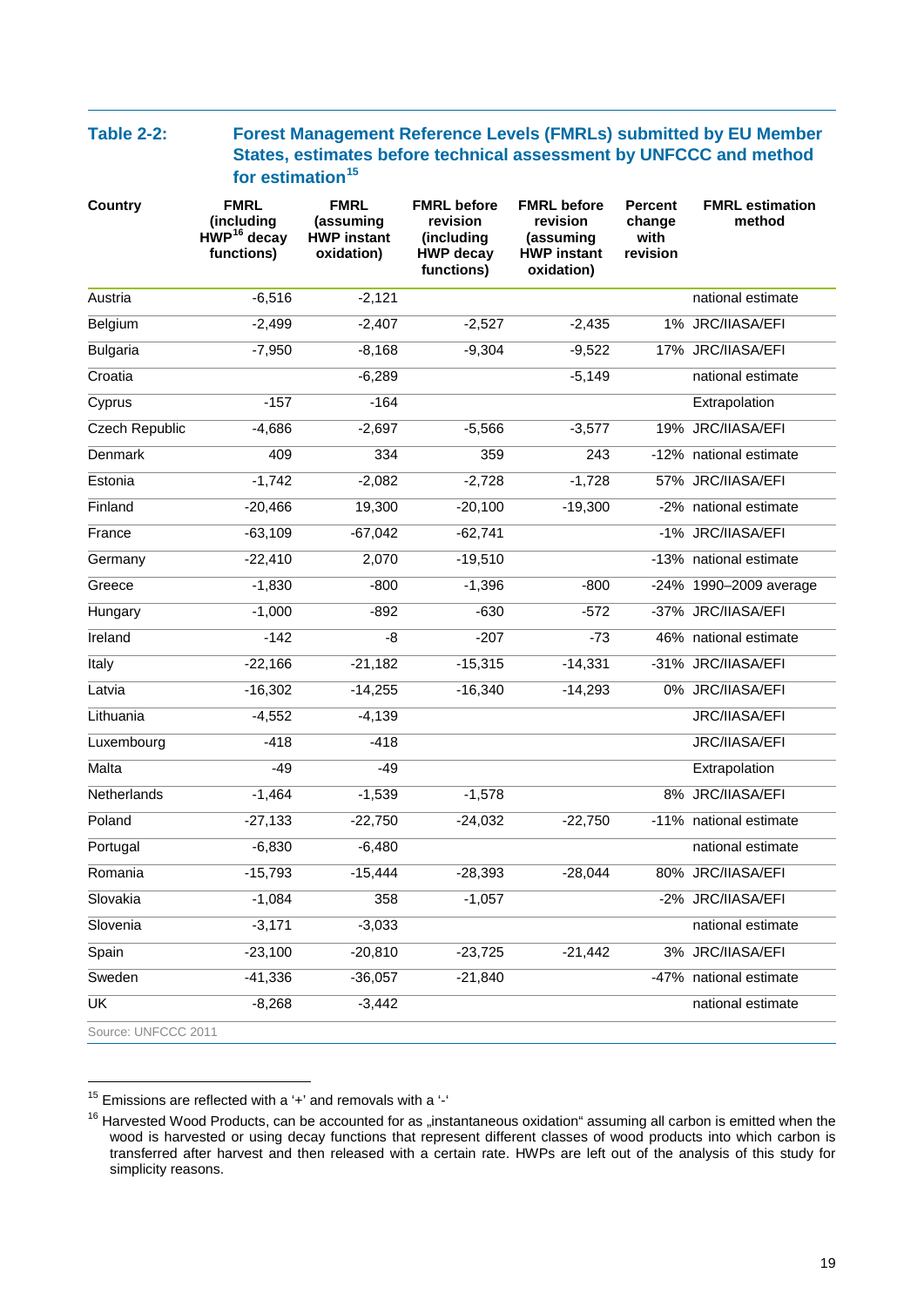#### <span id="page-19-0"></span>**2.6. Accounting options considered**

The focus of this study is on the period after CP2; a hypothetical commitment period covering years 2021-2030. We calculate accounted emissions and removals under different combinations of accounting assumptions (see [Table 2-3\)](#page-20-0). Neither agreed rules nor projected FMRLs exist for this period. The basis for the assessment is the assumption that the rules agreed for CP2 will also be applied for accounting in the period 2021 – 2030 (see section [0\)](#page-0-0). However, for the FMRLs we cannot assume the same value for the following two reasons:

- The FMRLs for CP2 can be subject to technical corrections if methodological inconsistencies with historical data occur, i.e. when historical data are updated. This will change the accountable amounts under FM. Countries are already in the process of calculating technical corrections. Theoretically such corrections can occur until the end of the commitment period, making final estimates of total accounts for CP2 more uncertain.
- The FMRLs were estimated for the period of 2013-2020 only. Due to the dynamics of harvest, forest growth, age class transitions and change in policies, the FMRL for a potential subsequent period from 2021-2030 will probably change.

As a first approximation we assume therefore that the FMRLs for 2021-2030 are consistent with the ones for CP2 and that they reflect the trend assumed in the projection (EC 2014). The FMRL for CP3 is the value of CP2 scaled by the rate of change of projected FM emissions between 2013- 2020 and 2021-2030 (-240 Mt  $CO<sub>2</sub>$ ). This is accounting case A. This case assumes that those policies included in the EU projection (including the Renewable Energy Directive) are also reflected in the FMRL and no additional policies were implemented after December 2009 (cut-off date of the projection). CP2 rules also include a cap for forest management accounting that is at 3.5 per cent of total base year emissions.

From the comparison of reported and projected data, but also from looking at the order of magnitude of changes that have occurred during revisions and technical corrections to FMRLs so far [\(Table 2-2\)](#page-18-0), it is important to vary assumptions for accounting to reflect obvious uncertainties. In alternative accounting cases we therefore assess impacts of different levels of FMRLs set by ember States on accounted emissions and removals from FM. We construct alternative cases by reinterpreting policy assumptions made for the construction of the reference level. Case B assumes FMRLs being comparably high (FMRL set to a level 20 per cent higher than case A), i.e. - 289 Mt  $CO<sub>2</sub>$ ). A high FMRL describes the situation where countries planned relatively low harvest levels when setting the FMRL but introduced later (after the cut-off date) policies and measures causing wood harvest to increase. When it comes to accounting in the commitment period for these countries, the average sink during CP3 would be considerably lower than the FMRL. This case is expected to lead to relatively low volumes of credits, or even debits from FM.

Case C assumes instead a low FMRL (a reduction of the FMRL to -20 per cen of case A) level, i.e. -192 Mt  $CO<sub>2</sub>$ ). A low FMRL describes the situation where countries planned relatively high harvest levels when setting the FMRL, but were facing lower than expected harvest rates, e.g. due to economic downturn. When it comes to accounting in the commitment period for these countries, the average sink during CP3 would be considerably higher than the FMRL. This case is expected to lead to relatively high volumes of credits from FM.

Case D describes an accounting approach that compares FM emissions during 2021-2030 to a base period, i.e. the historic period 1990-1999 (-393 Mt  $CO<sub>2</sub>$ ). Accounting FM emissions against a historic base period is an alternative accounting option for FM that would be more similar to rules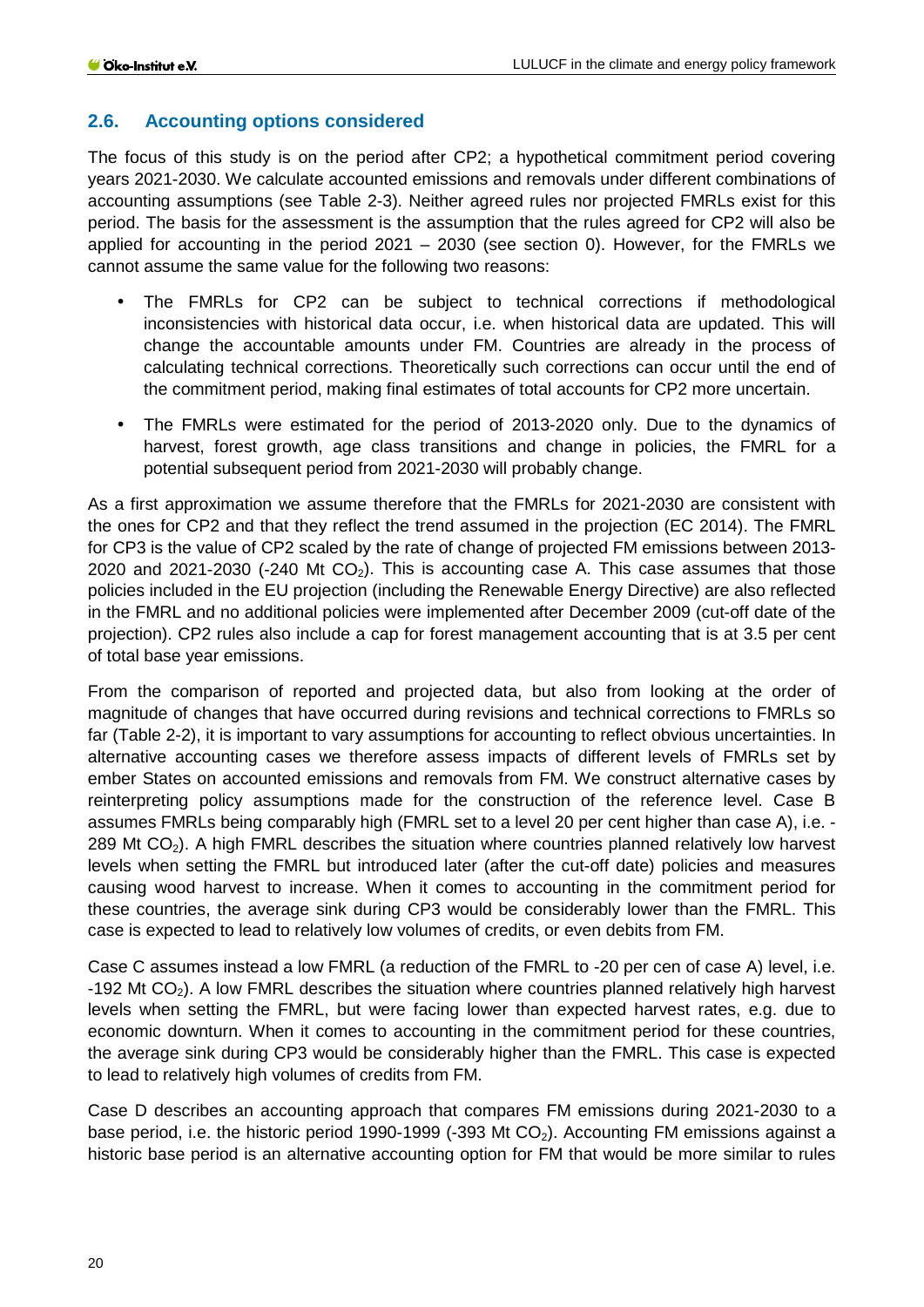applied for other activities in LULUCF and other sectors and would not require setting up hypothetical reference levels.

Beside FM, afforestation is another LULUCF activity that is very sensitive to accounting rules. CP2 rules include emissions and removals from afforestation and reforestation that occurred on land converted to forest since 1990. Under Kyoto Protocol reporting, the area is typically continuously increasing if afforestation rates are maintained. Gross-net accounting of AR removals in 2021-2030 under CP2 rules thus includes contributions of planted areas that were established more than 20 years ago. UNFCCC reporting, on the other hand, keeps newly planted areas in the afforestation category (land converted to forest land) for a period of only 20 years. Land covered with trees for more than 20 years moves to the category "forest land remaining forest land" under UNFCCC reporting rules. If post 2020, accounting rules would be applied that are more consistent to UNFCCC reporting, AR would be accounted for net-net (see also Box 1-1). In this case, the actual emissions and removals after 2020 are compared to a period 20 years before the commitment period. Areas planted more than 20 years ago would enter the FM category and be accounted for against an FMRL including also these areas planted with trees. The models used for the projection do not consider such a transition. Therefore this case cannot be modelled explicitly. However, we can approximate the impacts by comparing AR removals to a historic period to mimic the effect of excluding contributions of older planted areas. Case E describes this accounting case that applies net-net accounting of AR against a period 20 years before a commitment period after 2020, i.e. CP1.

Credits and debits resulting from the alternative accounting cases are compared to projected emissions from Agriculture and total ESD emissions averaged for the period 2021-2030.

<span id="page-20-0"></span>

| <b>Table 2-3:</b> |                                          | Accounting cases and assumed rules assessed in this report |                                   |                            |
|-------------------|------------------------------------------|------------------------------------------------------------|-----------------------------------|----------------------------|
| Case              | <b>Description</b>                       | AR, D                                                      | FM.                               | CM, GM                     |
| A)                | CP2 rules                                | gross-net                                                  | scaled FMRL of<br>CP <sub>2</sub> | net-net, base year<br>1990 |
| B)                | CP2 rules - high FMRL                    | gross-net                                                  | <b>FMRL set to high</b><br>value  | net-net, base year<br>1990 |
| C)                | CP2 rules – low FMRL                     | gross-net                                                  | <b>FMRL set to low</b><br>value   | net-net, base year<br>1990 |
| D)                | CP2 rules - FM base<br>period            | gross-net                                                  | net-net, base<br>period 1990-1999 | net-net, base year<br>1990 |
| E)                | CP2 rules - alternative<br>AR accounting | net-net, base period CP1                                   | scaled FMRL of<br>CP <sub>2</sub> | net-net, base year<br>1990 |
| F)                | CP2 rules                                | gross-net                                                  | scaled FMRL of<br>CP <sub>2</sub> | net-net, base year<br>2005 |
|                   |                                          |                                                            |                                   |                            |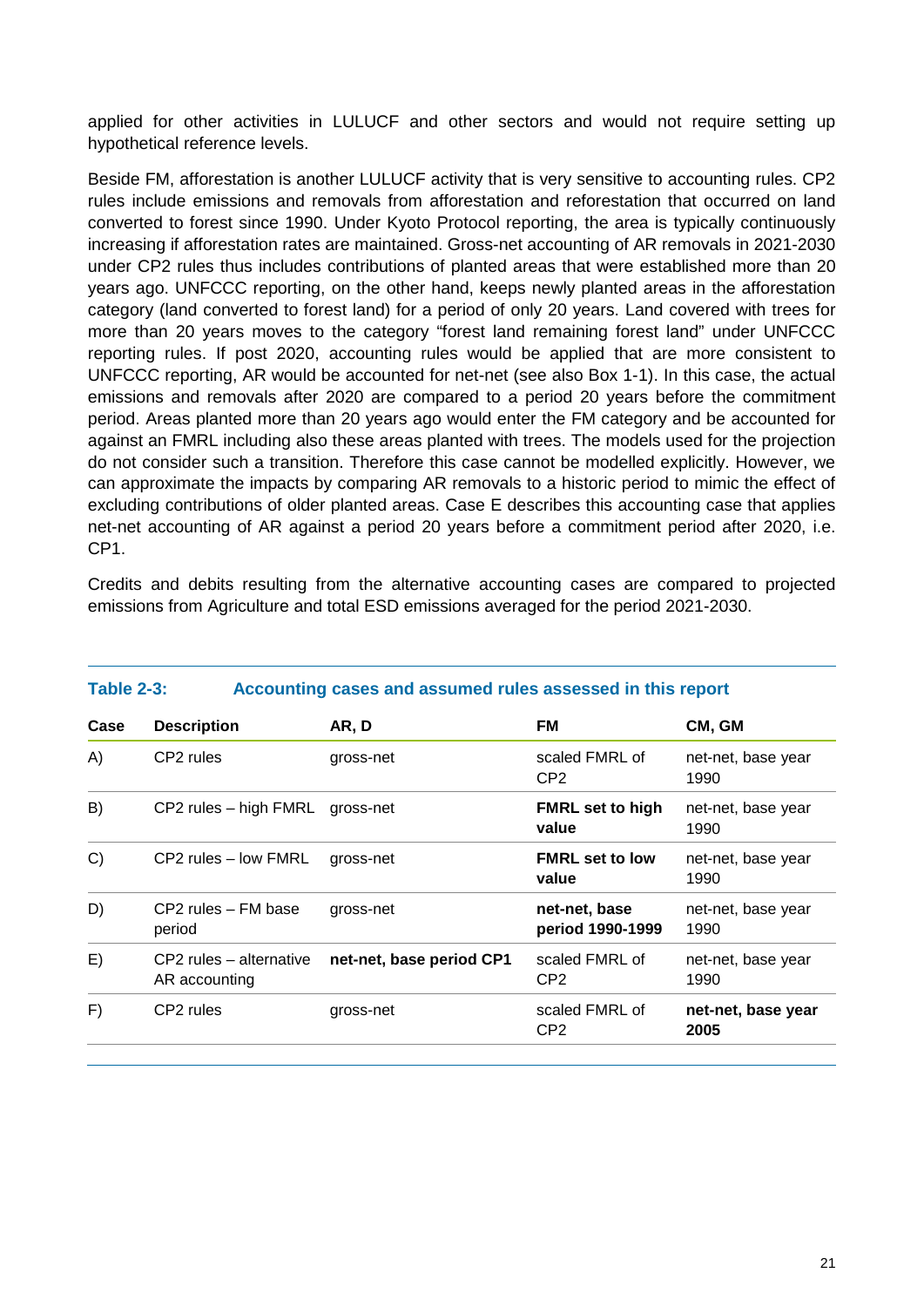## <span id="page-21-0"></span>**3. Presentation of results**

## <span id="page-21-1"></span>**3.1. Development of LULUCF and agriculture emissions until 2030**

[Figure 3-1](#page-22-0) describes the development of emissions and removals of different activities in the LULUCF sector for the historic period 1990-2012 (based on reported data) and the projection 2015-2030 based on the EU projection (EC 2014). Between 1990-2005, net LULUCF emissions were a relatively stable net sink at around -300 to -350 Mt  $CO<sub>2</sub>$ . The projection instead assumes a reversal of this trend and assumes the net sink declining rather constantly at a rate of 12 Mt  $CO<sub>2</sub>$ per decade, reaching 278 Mt  $CO<sub>2</sub>$  in 2030. This decline is the result of different, partly opposing trends of emissions and removals from different activities.

Deforestation emissions have been slowly increasing from 1990 (27 Mt CO<sub>2</sub>) to 2010 (33 Mt CO<sub>2</sub>). The projection does not continue this trend shown in the reported data. By 2030 deforestation emissions are assumed to sum up to only 11 Mt  $CO<sub>2</sub>$ . The driver of Deforestation in the EU28 is mostly infrastructure. A decline of large infrastructure projects in EU countries is plausible and such a projection therefore not unlikely. Still, it is a reversal of the historic trend and other scenarios are imaginable.

Afforestation has been reported as a  $CO<sub>2</sub>$  sink with continuously increasing volumes of carbon stored over the reported period, but this sink is currently (2012) levelling off at about 55 Mt  $CO<sub>2</sub>$  It has to be noted that the UNFCCC data that forms the basis of historical data in [Figure 3-1](#page-22-0) represent land converted to forest. This is not identical with the Kyoto Protocol definition of afforestation since 1990 because under UNFCCC reporting, after a period of 20 years an area planted with trees is reported as forest remaining forest (FM), not afforestation. Compared to Kyoto Protocol reporting figures, removals from afforestation are therefore higher in the first half of the period (1990-2000) and lower after 2010. The projection, however, includes all areas afforested since 1990, which is why removals are again continuously increasing. In 2030, the net sink from AR is 110 Mt  $CO<sub>2</sub>$  with increases in carbon sinks through afforestation being highest in France, Germany, Italy and Spain.

The activity contributing the largest share to net LULUCF emissions is FM, and this is why it is the main variable that we have focussed on for the purposes of this study. [Figure 3-1](#page-22-0) also shows that it contributes most to annual variability of total LULUCF emissions. The net FM sink for the EU28 has remained relatively stable around 400 Mt  $CO<sub>2</sub>$  for the last 20 years without any clear trend. The projection sees the net FM sink declining steeply from that level to 237 Mt  $CO<sub>2</sub>$  in 2030. Such a decline is unprecedented in the past 25 years. The projection suggests forest ageing and increased harvest will be responsible for this new trend. FM emissions estimated in the projection are driven by the balance of harvest removals and forest increment rates (the growth of the biomass stored in a forest as a result of the growth of the trees with the age). The projection assumes that total harvest removals in the EU28 increase steadily over time. The projection also assumes that the share of wood harvested for energy generation increases. In 2030, removals of wood amounting to about 620 Mm<sup>3</sup> are assumed, of which about 17 per cent are assumed to be used for energy purposes. According to the definition of the scenario used for the projection, only policies implemented until end of 2009 are considered. This increase does not reflect policies that might have been implemented after that date, but includes e.g. increased demand for wood due to the Renewable Energy Directive. A further differentiation between factors driving the downward trend of the sink is not possible from the data that have been published.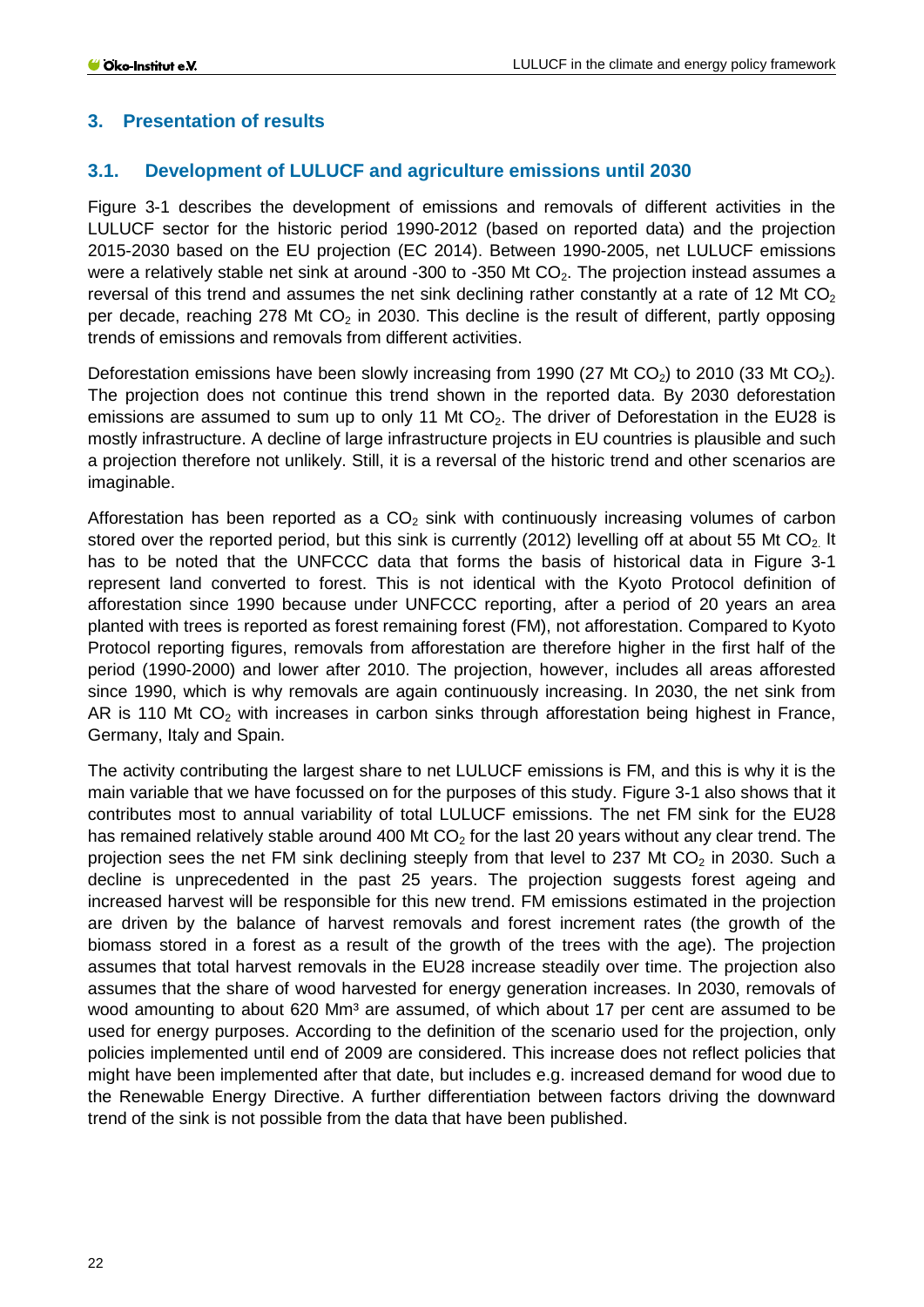<span id="page-22-0"></span>

**Figure 3-1: EU28 development of historical and projected emissions and removals from LULUCF-sector activities [Mt CO<sub>2</sub> equivalent (CO<sub>2</sub>e]** 





Cropland management has been a source of greenhouse gas emissions between 1990 and 2012 of about 85 Mt  $CO<sub>2</sub>$  [\(Figure 3-1\)](#page-22-0). Cropland releases  $CO<sub>2</sub>$  when grassland with relatively high carbon stocks is ploughed and used for crop production. Also intensive management on organic (peat containing) soils leads to emissions of  $CO<sub>2</sub>$ . Countries contributing most to the sum are France, Germany and the UK. In the EU projection it is assumed that fewer of these areas are taken under intensive management but also that much of the carbon content from grassland and peatlands already converted has already been released and that the rate of emissions will be slowing down.

Grazing land management is the only category in LULUCF of the selected activities where at EU28 aggregate, a change from source to sink occurred in the past. In 1990, grazing land management formed a source of about 2 Mt  $CO<sub>2</sub>$ . Over the past 20 years this area has become a sink of -16 Mt  $CO<sub>2</sub>$  in 2012. The projection sees this trend continued over time: the sink is increasing further to -28 Mt CO<sub>2</sub> in 2030.

[Figure 3-2](#page-23-1) puts non-CO<sub>2</sub> emissions from agriculture in comparison to total net LULUCF emissions. Emissions from agriculture have been constantly, but slowly, declining and continue to do so,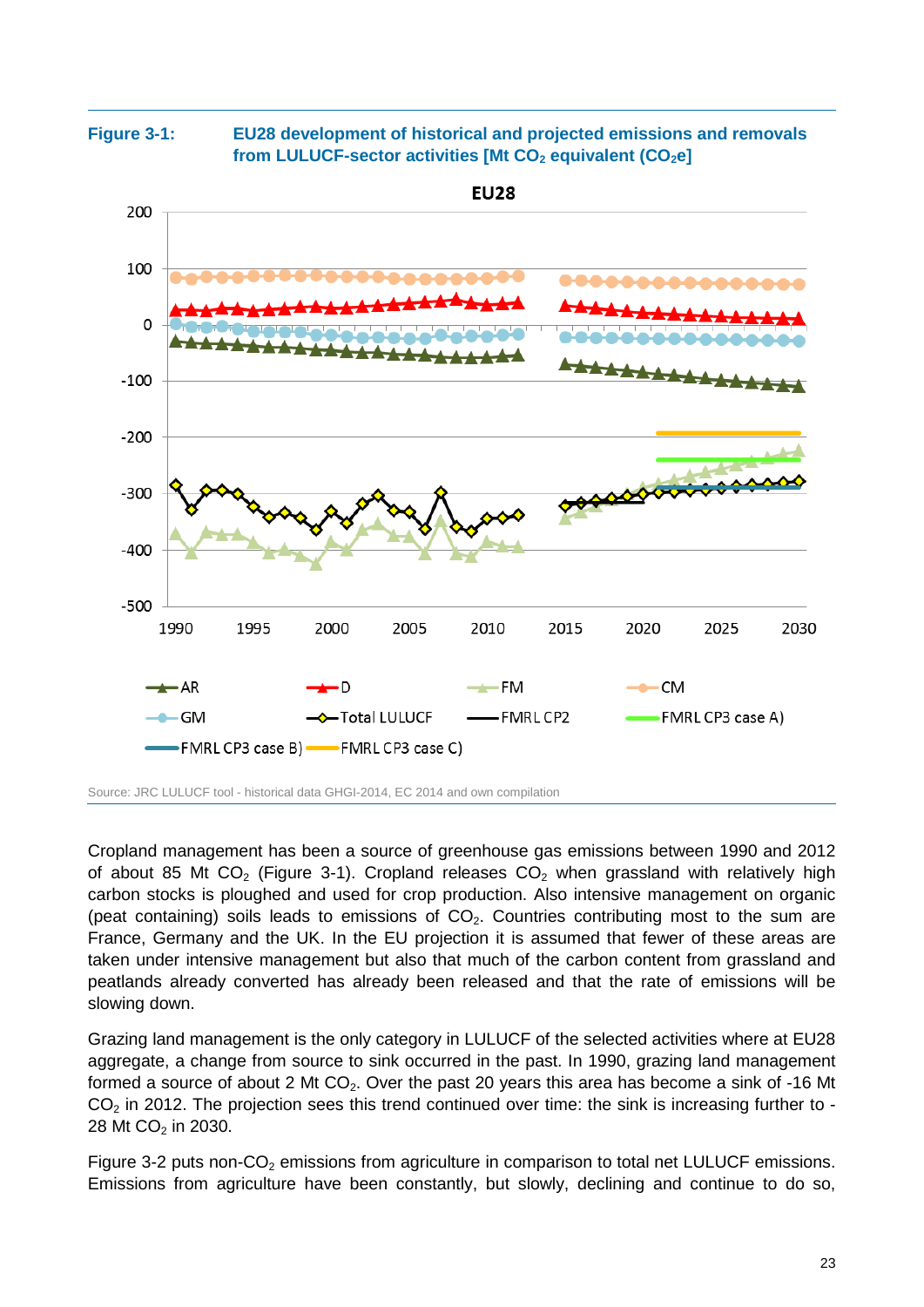according to the projection. While in 1990 the sector emitted 617 Mt  $CO<sub>2</sub>e$ , it is projected that there will be 470 Mt  $CO<sub>2</sub>e$  emissions in 2030. The main source of agricultural non- $CO<sub>2</sub>$  greenhouse gases are Nitrous Oxide  $(N_2O)$  emissions from microbial processes in soils. They contribute to roughly half of agricultural non- $CO<sub>2</sub>$  greenhouse gases in the EU28. A driver for reduced emissions from this activity is a declining trend in mineral fertilizer use and cattle numbers in the EU28. This trend is contrasted by an increase in Methane (CH4) emissions from dairy cows from increased milk production and the combined effect of a 10 per cent decline in animal numbers and a 30 per cent expected increase in the average milk yield per cow between 2005 and 2030 (numbers not shown, we refer to EC 2014). Except for the first reported years, the EU28 LULUCF sink represents about 60 per cent of the agriculture emissions over the entire historical and projected period. Both, agriculture emissions and the net LULUCF sink are slightly decreasing, forming this rather stable relationship.

#### <span id="page-23-1"></span>**Figure 3-2: EU28 development of historical and projected emissions from Agriculture**  and removals from LULUCF [Mt CO<sub>2</sub>e]



Source: JRC LULUCF tool - historical data GHGI-2014 and EC 2014

#### <span id="page-23-0"></span>**3.2. Effect of accounting rules**

When included, emissions and removals of the LULUCF sector will not directly impact the emission reduction target. Emissions and removals will be accounted for in the targets following specific accounting rules. In the following we examine different accounting cases (see [Table 2-3\)](#page-20-0) applied to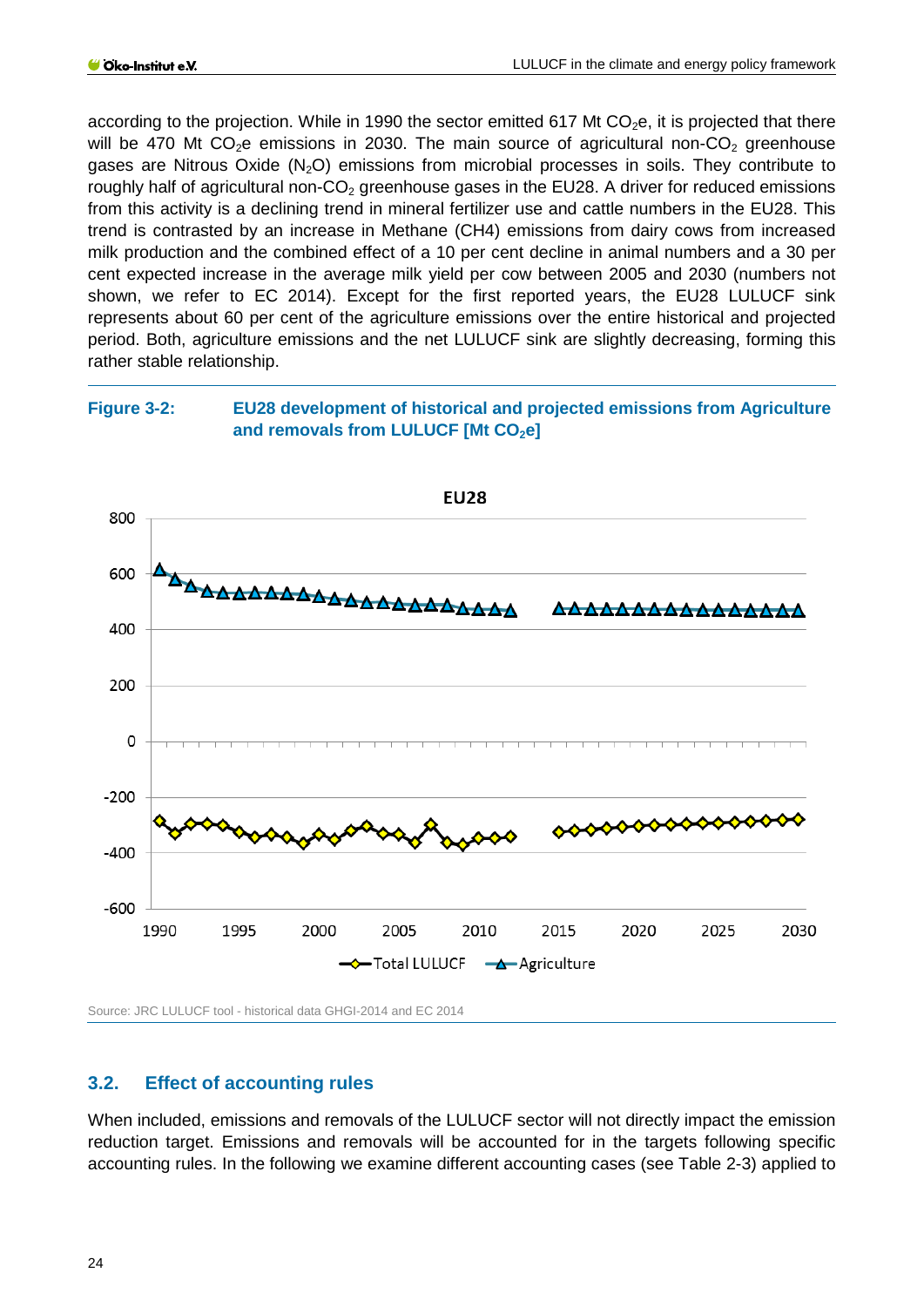emissions and removals for the EU28. In order to be able to assess impacts of assumptions, we isolated on change: the level of the FMRL.

#### <span id="page-24-0"></span>**Table 3-1: EU 28 credits (positive values) and debits (negative values) from LULUCF and Agriculture emission reduction needed in 2030 using different accounting rules [Mt CO2] Activity A) CP2 rules – scaled FMRL of CP2 B) CP2 rules – high FMRL C) CP2 rules – low FMRL D) CP2 rules – FM base period 1991-2000 E) CP2 rules – alternative AR accounting** Afforestation 98.7 98.7 98.7 98.7 98.7 42.1 Deforestation -15.1 -15.1 -15.1 -15.1 -15.1 Forest management 12.1 -36.0 60.2 -140.2 12.1 **Cropland** management 11.0 11.0 11.0 11.0 11.0 Grazing land management 28.3 28.3 28.3 28.3 28.3 Total LULUCF 135.0 86.9 183.1 -17.3 78.4 **Impact on effort needed to reach target (%)** Avg. total ESD reduction 47.6 30.6 64.5 -6.1 27.6 Avg. total emission reduction 11.7 7.5 15.9 -1.5 6.8 Avg. agriculture reduction 145.9 93.9 197.9 -18.8 84.7 **2030 reduction target if LULUCF included (%)** Avg. total emission reduction target 35.3 37 33.6 40.6 37.2 Avg. total ESD target 15.7 20.8 10.6 31.8 21.7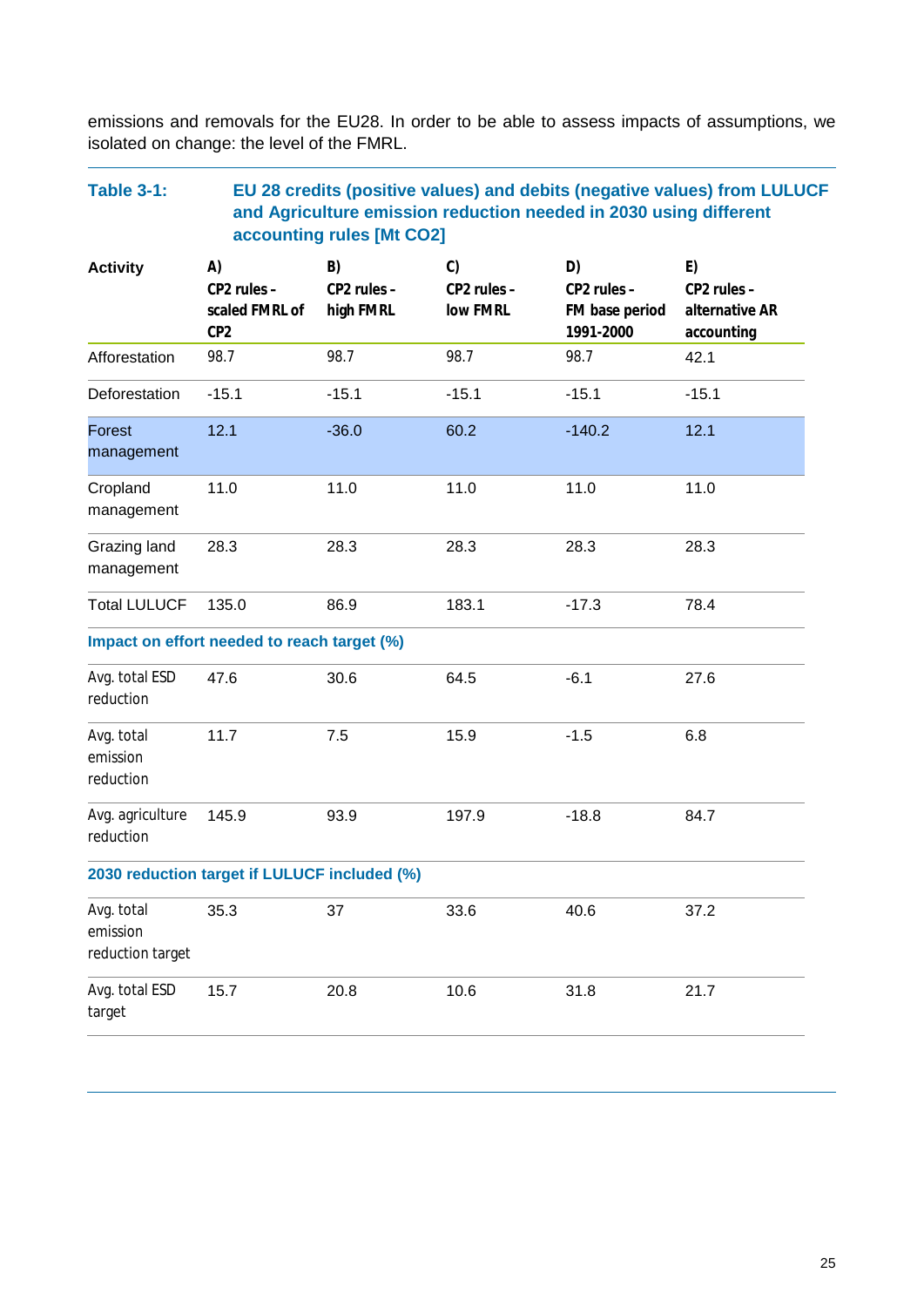#### <span id="page-25-0"></span>**3.2.1. Accounting case A – scaled FMRL of CP2**

When applying CP2 rules with a scaled FMRL (see green line in [Figure 3-1](#page-22-0) for a graphical presentation of the FMRL) to emissions and removals projected for 2021-2030, LULUCF results in a credit of 135 Mt CO<sub>2</sub> [\(Table 3-1](#page-24-0) and [Figure 3-3\)](#page-27-0). Almost 100 Mt CO<sub>2</sub> originate from gross-net accounting of afforestation. Also cropland and grazing land management form a credit. As the projected sink is larger (-253 Mt  $CO<sub>2</sub>$ ) than in the scaled FMRL for this period (-240 Mt  $CO<sub>2</sub>$ ), FM accounting also generates credits, despite the assumption of a declining sink (see [Figure 3-1\)](#page-22-0). Emissions from deforestation are the only debit-generating activity in this accounting case due to gross-net accounting. [Table 3-1](#page-24-0) and [Figure 3-4](#page-28-2) put credits and debits resulting from the accounting cases in perspective to emission reductions needed. The impact is presented as percentage of the respective average emission reduction determined by the target (-40 per cent for total, -30 per cent for agriculture and -22 per cent for ESD) by dividing annual LULUCF credits or debits by the annual emission reduction needed in 2030 compared to 1990 (in the case of agriculture and total emissions), or 2020 (in the case of the ESD). LULUCF credits would correspond to more than 146 per cent of emission reduction needed in the agriculture sector to reach the non-ETS target of -30 per cent in 2030, 48 per cent of ESD reduction efforts and still 12 per cent of a 40 per cent emission reduction of total emissions in 2030.

In case A) the FMRL values of CP2 were scaled to reflect reported changes in net emissions from FM. This is a rather rough simplification. To reflect the high level of uncertainty as to what FMRLs will be applied (if at all) for the accounting period 2021-2030, we have chosen to test different possible FMRLs to observe the impact on total LULUCF.

## <span id="page-25-1"></span>**3.2.2. Accounting case B) - constructed high FMRL**

The FMRLs for the period 2021-2030 have not been submitted, yet. Interpreting policy assumptions based on experience to date, one possible assumption for a hypothetical FMRL for 2021-2030 is a rather constant or even decreased harvest rates, e.g. due to increased imports or reduced demand for woody biomass for energy generation. In accounting case B) the FMRL is set to a 20 per cent higher value (-289 Mt  $CO<sub>2</sub>$ , see also blue line in [Figure 3-1\)](#page-22-0). Contrary to the EU's projection, this scenario is based on the case where Member States' projections underlying the FMRL do not assume increased harvest rates related to EU bioenergy policies.

If policies do change and forest management projections in 2021-2030 become reality (i.e. countries do increase harvest and the sink declines), actual FM emissions would be accounted against the high FMRL. Accounting increases in FM emissions as included in the EU's hypothetical projection against our accounting case would result in a debit of -36 Mt  $CO<sub>2</sub>$  [\(Table 3-1](#page-24-0) and Figure [3-3\)](#page-27-0), i.e. FM would result in an accounted emission. Since other activities (esp. accounting rules for afforestation) remain unchanged compared to case A) LULUCF would still deliver credits of about 87 Mt CO<sub>2</sub>. LULUCF credits would correspond to 94 per cent of agriculture emissions needed to achieve a 40 per cent reduction in 2030 compared to 1990, about 31 per cent of the ESD effort and 8 per cent of total emission reduction emissions needed [\(Table 3-1](#page-24-0) and [Figure 3-4\)](#page-28-2).

## <span id="page-25-2"></span>**3.2.3. Accounting case C) - constructed low FMRL**

A case can also be made for an interpretation of existing policies leading to the opposite hypothetical assumption, describing the situation where countries' FMRLs assumed higher volumes for bioenergy and wood production than they would eventually realise during the CP. Case C) assumes FMRLs for 2021-2030 reflecting an interpretation of EU policies that would result in actual harvest rates above those assumed in the EU projection. The FMRL in this case is set at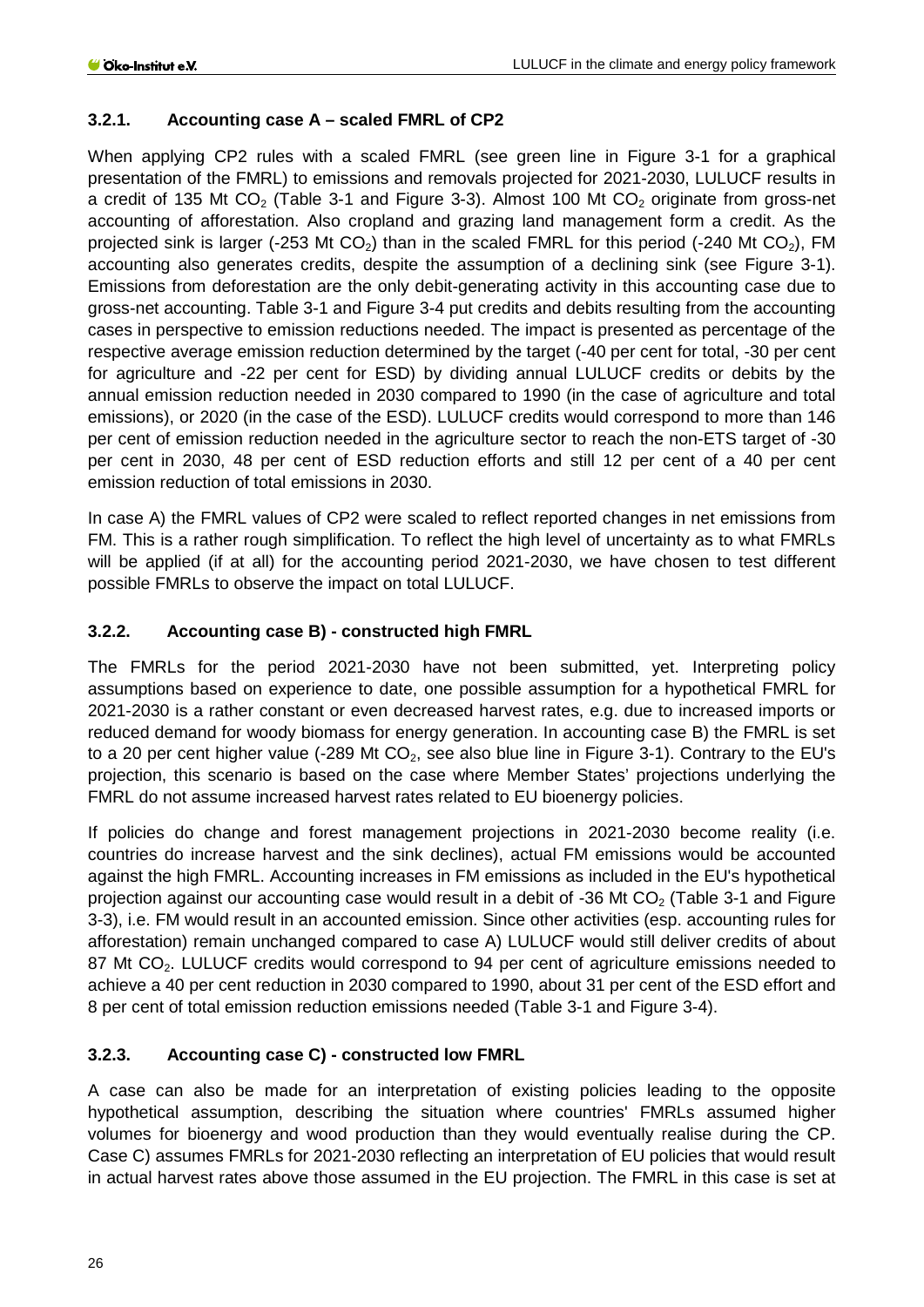only 80 per cent of the size of the level assumed in case A), i.e. -192 Mt  $CO<sub>2</sub>$ . When comparing this FMRL with the sink assumed for FM in the EU projection, FM accounting would yield 60 Mt  $CO<sub>2</sub>$  of credits [\(Table 3-1](#page-24-0) and [Figure 3-3\)](#page-27-0). Total LULUCF credits (leaving accounting for the other activities unchanged) would then amount 183 Mt  $CO<sub>2</sub>$ . In this case, LULUCF credits would correspond to more than double the agriculture emission reductions required under the 2030 target, almost 65 per cent of the reduction efforts needed under the ESD and 16 per cent of total emissions to be reduced until 2030 [\(Table 3-1](#page-24-0) and [Figure 3-4\)](#page-28-2).

# <span id="page-26-0"></span>**3.2.4. Accounting case D) - historical reference period for FM (1991-2000)**

Accounting case D) looks at alternative accounting of FM and compares emissions and removals from that activity with a historic base period, i.e. 1991-2000. During that period, FM in the EU28 formed an annual sink of -393 Mt  $CO<sub>2</sub>$  [\(Figure 3-1\)](#page-22-0). Comparing this figure with the EU projection for FM would result in a reduction of the sink to -253 Mt  $CO<sub>2</sub>$  in 2021-2030 which in turn would result in a debit of 140 Mt  $CO<sub>2</sub>$ . This would cancel out all credits gained through AR, CM or GM [\(Table 3-1](#page-24-0)) and [Figure 3-3\)](#page-27-0). LULUCF net debits of -17 Mt  $CO<sub>2</sub>$  in this case would correspond to 19 per cent of agriculture emission reductions, -6 per cent of total ESD emission reductions, and still -1.5 per cent of total emission reductions in 2030 [\(Table 3-1](#page-24-0) and [Figure 3-4\)](#page-28-2).

# <span id="page-26-1"></span>**3.2.5. Accounting case E) - alternative AR accounting**

Beside FM, in all accounting cases looked at above, credits from afforestation form a large share of net LULUCF emissions and removals. In case E) the rule of gross-net accounting of afforestation since 1990 is changed to an accounting against a historic period (2008-2012). This period was chosen because it is located about 20 years before the period 2021-2030. When accounting against the historic sink of AR we construct an accounting rule that resembles an accounting not based on Kyoto Protocol, but UNFCCC reporting, where afforested areas enter the category of forest land remaining forest land after 20 years. Leaving all other activities accounted as in case A), this option would reduce credits from LULUCF to 78.4 Mt  $CO<sub>2</sub>$  because AR credits are reduced by 60 per cent. This would reduce the relative size of LULUCF credits compared to agriculture, ESD and total emission reductions in 2030 to 85 per cent, 28 per cent and 7 per cent, respectively [\(Table 3-1](#page-24-0) and [Figure 3-4\)](#page-28-2).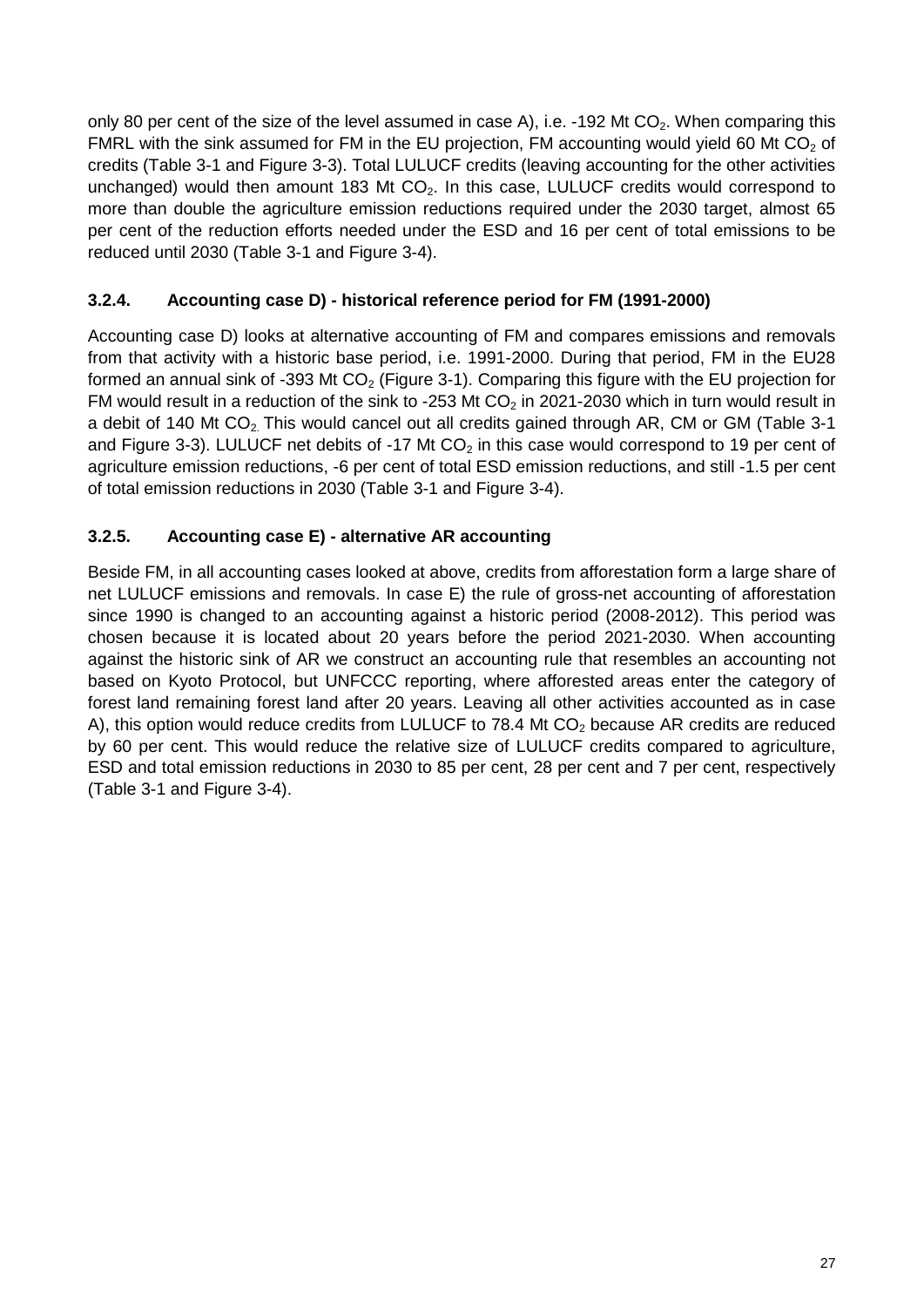

<span id="page-27-0"></span>**Figure 3-3: EU 28 credits (positive values) and debits (negative values) from LULUCF using different accounting rules [Mt CO2]**

Source: Own calculation based on JRC LULUCF tool - historical data GHGI-2014 and EC 2014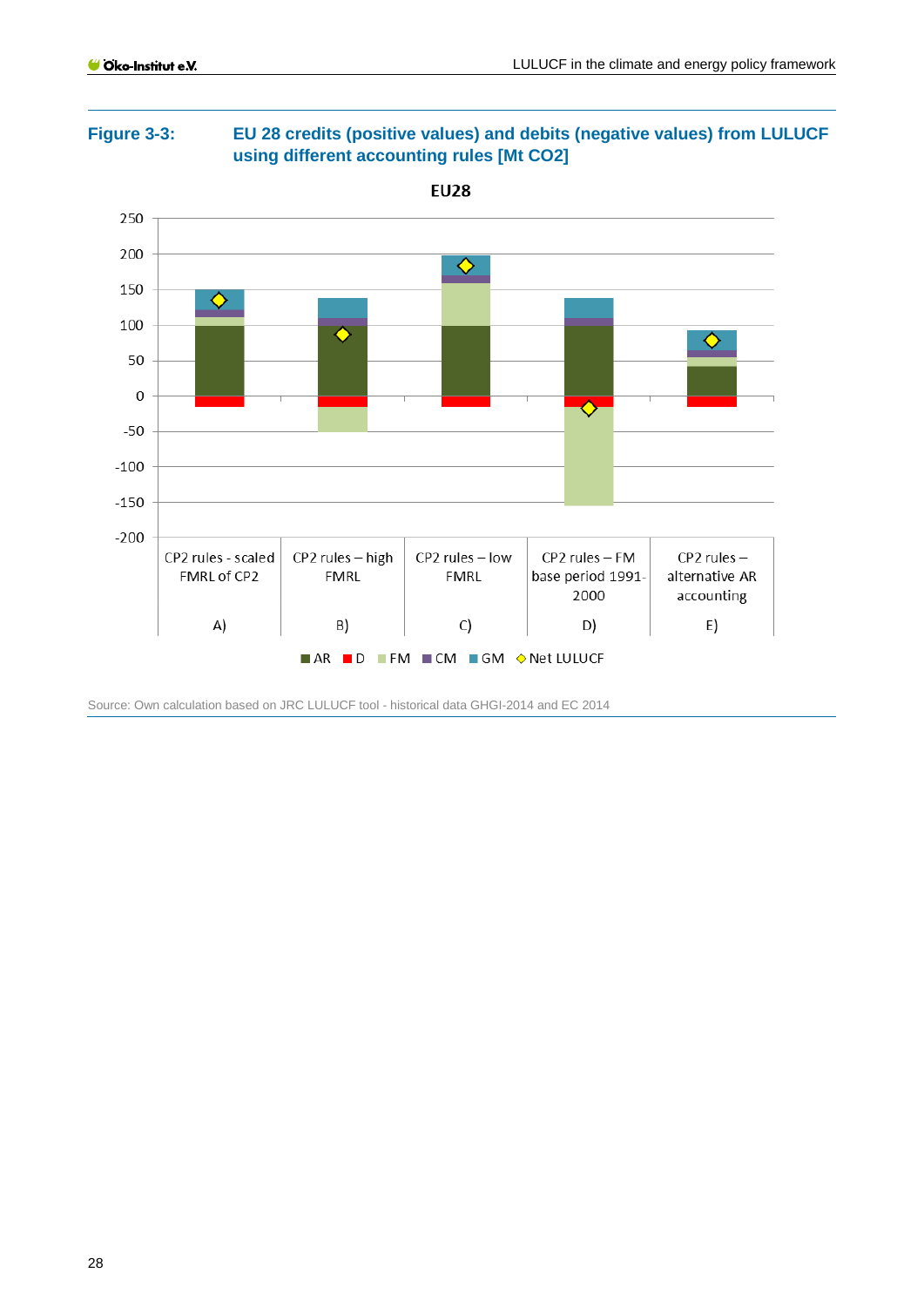<span id="page-28-2"></span>**Figure 3-4: Relative size of EU28 LULUCF emissions and removals using different accounting rules compared to agriculture, ESD and total emission reductions needed to achieve the 40% reduction target in 2030 [%]**



Source: Own calculation based on JRC LULUCF tool - historical data GHGI-2014 and EC 2014

#### <span id="page-28-0"></span>**3.3. Country examples**

#### <span id="page-28-1"></span>**3.3.1. Finland**

Finland currently applies a FMRL which is lower than in the EU projection [\(Figure 3-5\)](#page-29-0). Also the projection sees the FM sink declining in Finland. When applying accounting rules of CP2 with a scaled FMRL for 2021-2030, FM would generate credits of about 2.5 Mt  $CO<sub>2</sub>$  for the country [\(Figure 3-6\)](#page-30-1), which is the value of the cap. In total LULUCF would generate credits of 3 Mt CO<sub>2</sub>, which is almost 50 per cent of the relatively low 6.6 Mt  $CO<sub>2</sub>e$  emissions from agriculture in Finland in 1990 (not shown). Characteristic for Finland are relatively high emissions from deforestation (1.4 Mt  $CO<sub>2</sub>$ ) in the period 2021-2030. Finland has the highest forest cover in Europe. This means infrastructure projects and the expansion of settlements and shifting agriculture further north lead to relatively high deforestation, compared to other Member States with lower forest cover.

Assuming a high FMRL (case B)) would hypothetically cause LULUCF credits of a similar order of magnitude from FM. Opposite to cases A), B), and C) is case D) where accounting against a high sink in the past would cause large debits from FM. The afforestation area after 1990 is small in Finland and alternative accounting of AR therefore does not cause large difference to the base case A).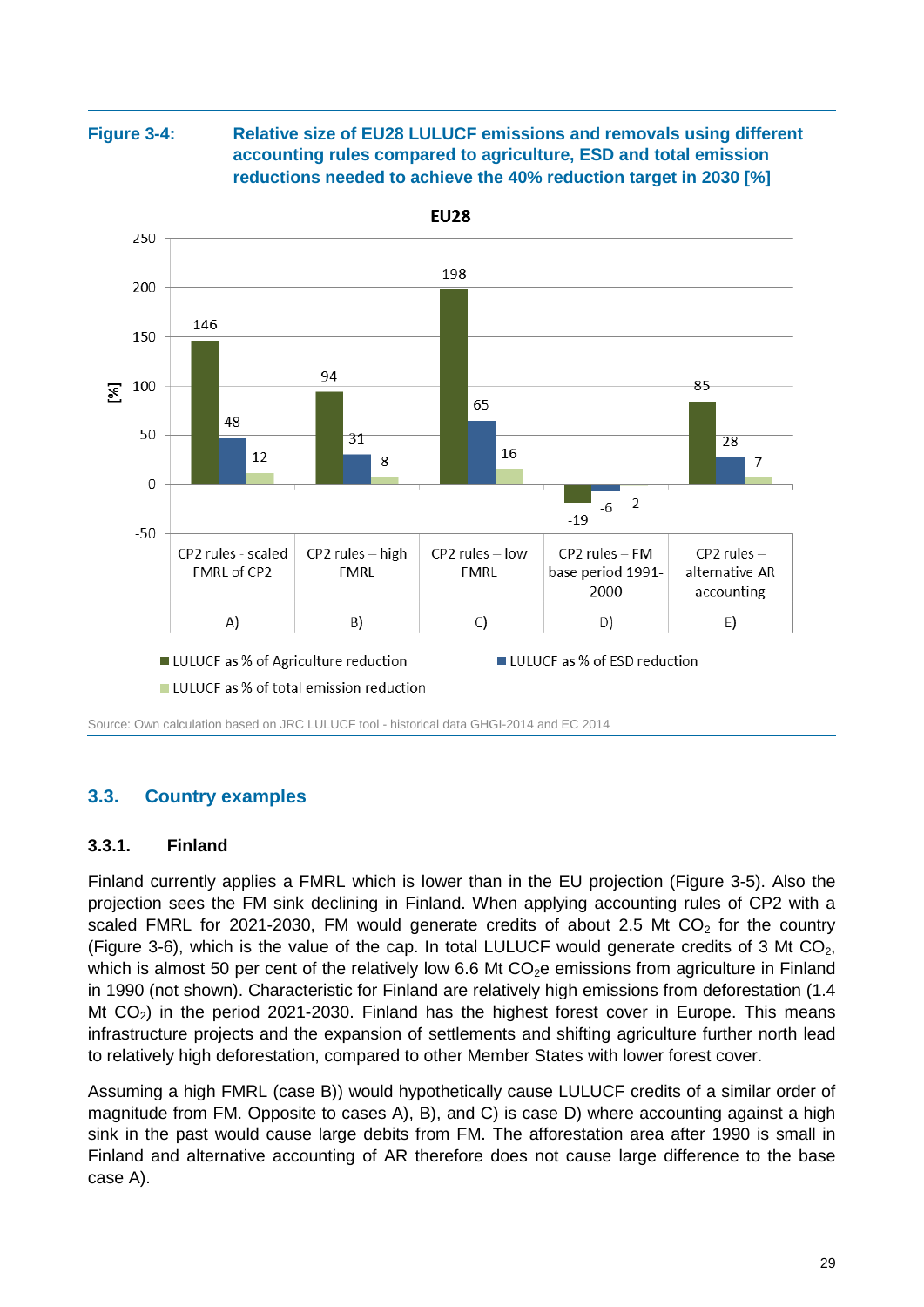

# <span id="page-29-0"></span>**Figure 3-5: Emissions and removals of LULUCF activities for Finland [Mt CO2]**

Source: JRC LULUCF tool - historical data GHGI-2014 and own compilation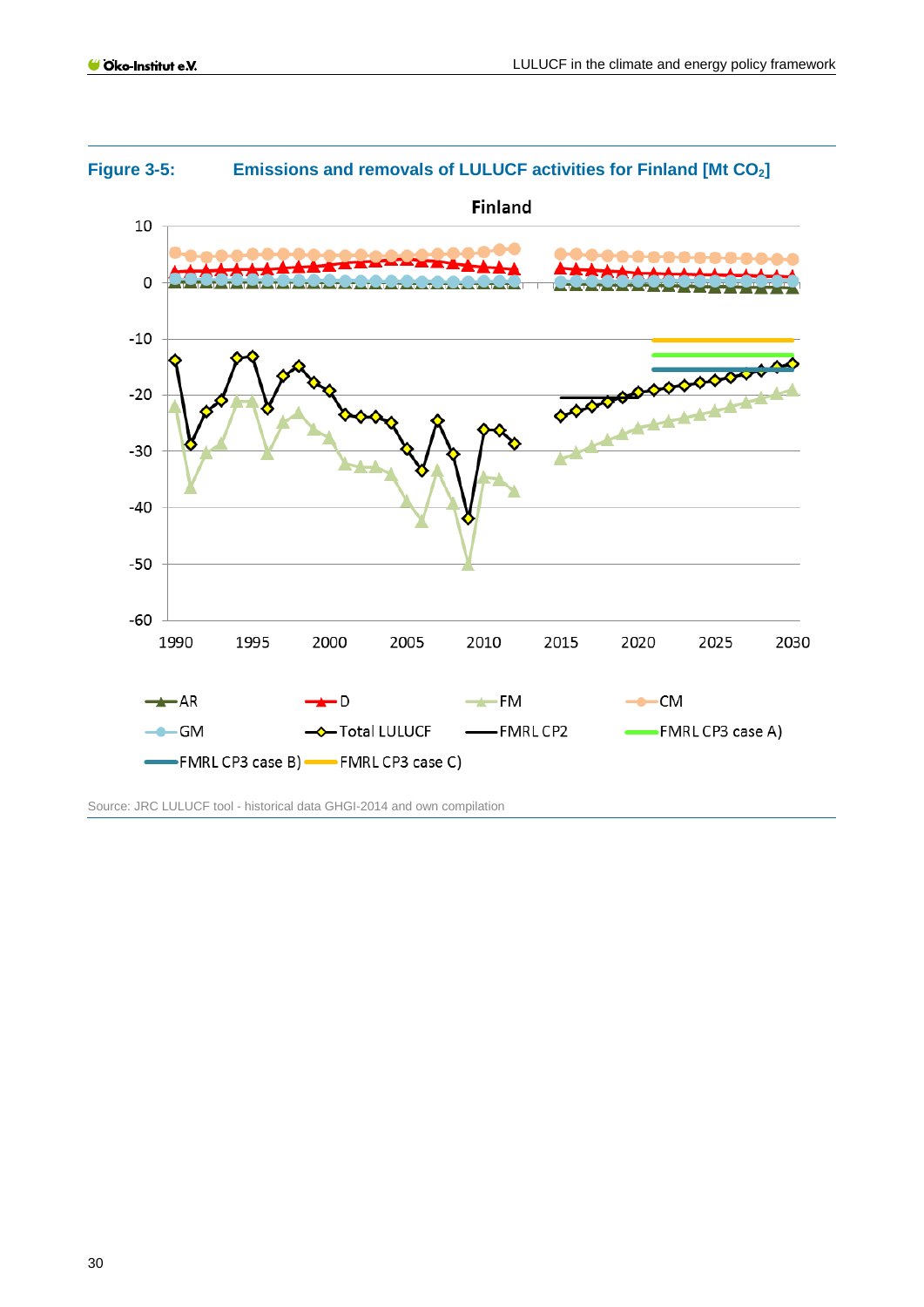<span id="page-30-1"></span>**Figure 3-6: Credits (positive values) and debits (negative values) for Finland from LULUCF using different accounting rules [Mt CO2]**



Source: JRC LULUCF tool - historical data GHGI-2014 and own compilation

#### <span id="page-30-0"></span>**3.3.2. France**

France has a relatively high FMRL for CP2 (-67 Mt  $CO<sub>2</sub>$ ), which assumes a continuation of the trend of an increasing sink that France reported in the past [\(Figure 3-7\)](#page-31-0). The EU emission projection for France, however, sees the forest carbon sink decreasing. It is difficult to anticipate what a potential FMRL for the period 2021-2030 for France could be. The accounting case A) still reflects the assumption of a relatively high FMRL. This leads to FM accounting resulting in large debits of -20 Mt  $CO<sub>2</sub>$  from FM. The cap applied prevents larger debits. The same applies to the other two cases (B) and C) where debits from FM more than compensate net credits (especially AR of about 17 Mt  $CO<sub>2</sub>$ ) reduces net debits to 11 Mt  $CO<sub>2</sub>$ .

AR is an important category for France according to reported and projected data, as is also visible in case E) (alternative AR accounting), where AR credits are cut in half if older afforestation areas are accounted for as forest remaining forest, instead of using afforestation accounting rules for these areas afforested more than 20 years ago. Also a later reference year for cropland management would affect accounted emissions for France, in this case leading to a smaller debit.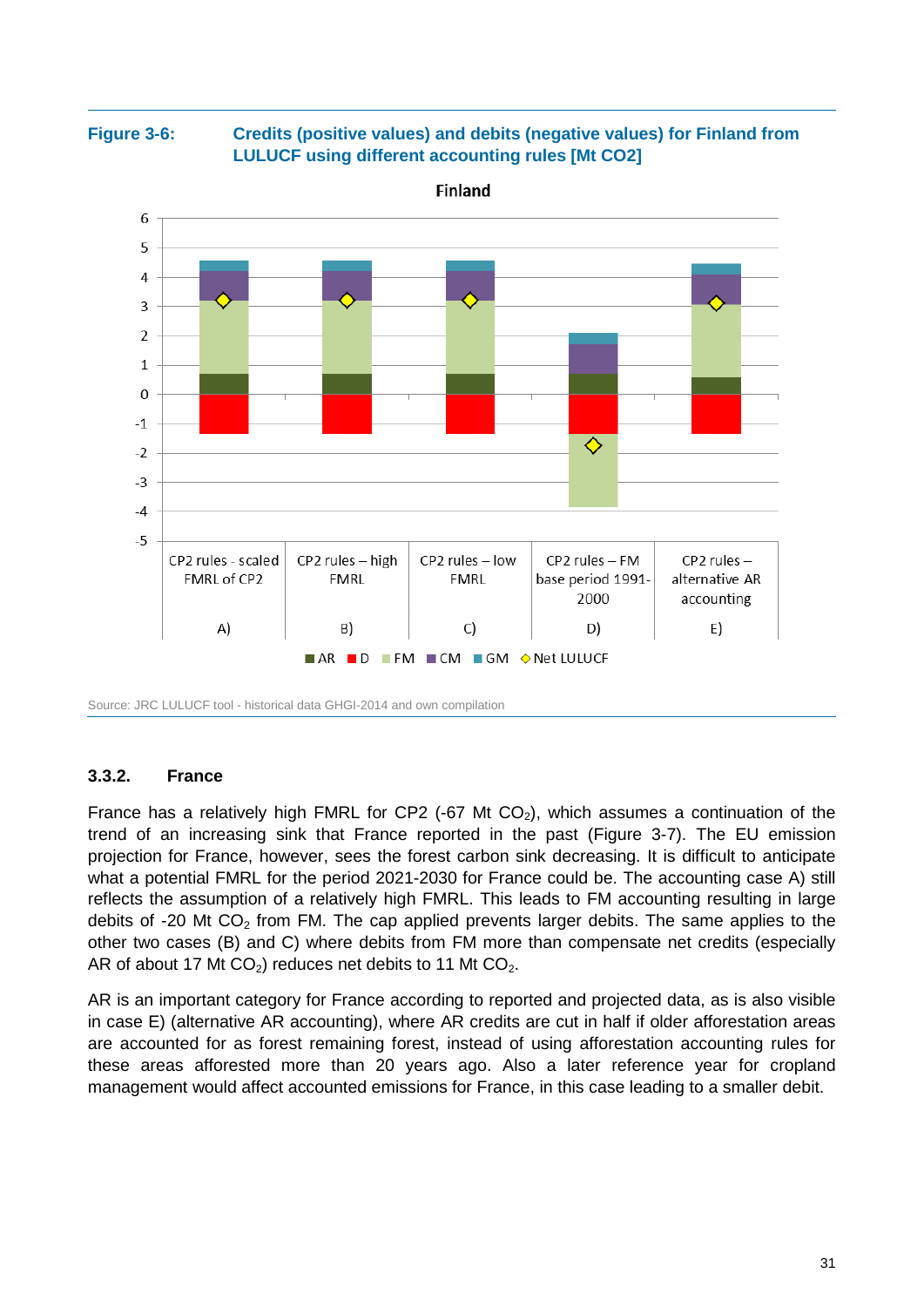

<span id="page-31-0"></span>**Figure 3-7: Emissions and removals of LULUCF activities for France [Mt CO2]**

Source: JRC LULUCF tool - historical data GHGI-2014 and own compilation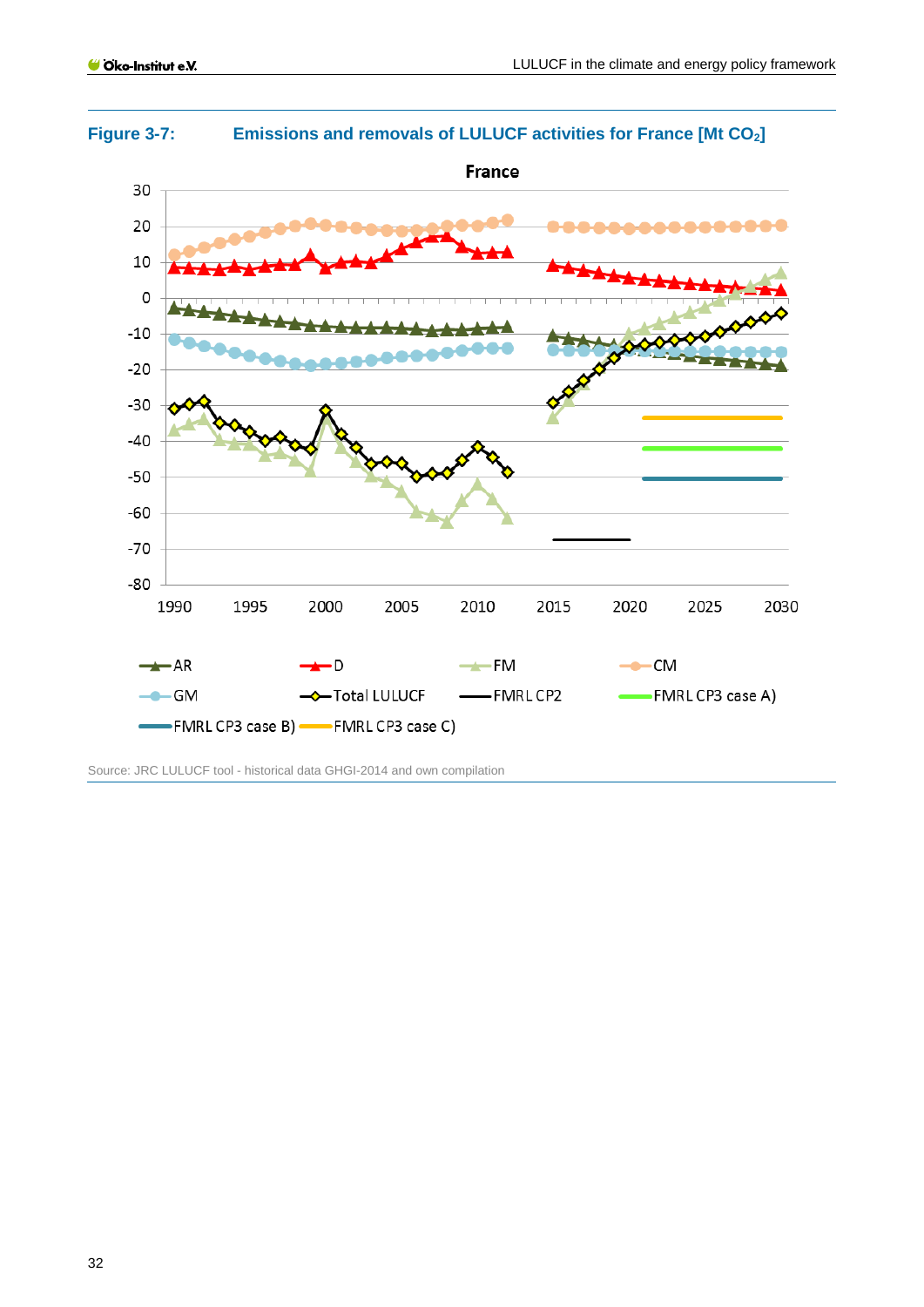**Figure 3-8: Credits (positive values) and debits (negative values) for France from LULUCF using different accounting rules [Mt CO2]**



France

Source: JRC LULUCF tool - historical data GHGI-2014 and own compilation

#### <span id="page-32-0"></span>**3.3.3. Ireland**

Ireland is another Member State where the rules for afforestation accounting are particularly important, since historically it has engaged in high levels of afforestation, and this is projected to continue. CP2 accounting rules allow for all afforestation that has occurred since 1990 to be accounted for using gross-net emissions/removals accounting (see Box 1-1). Accounting case E) is based on an alternative accounting for AR that resembles UNFCCC reporting. Instead of gross/net accounting for all areas afforested since 1990, this scenario calculates the outcome if areas afforested more than 20 years ago are accounted for using accounting rules for the category forests remaining forests. This leaves only the most recent afforestation areas in gross-net accounting. For Ireland, afforestation dominates projected LULUCF emissions in 2021-20103 [\(Figure 3-9\)](#page-33-0), but also accounted emissions and removals under CP2 rules for this period [\(Figure](#page-34-1)  [3-10\)](#page-34-1). There are only small differences for the different FM accounting options we looked at (except for accounting FM against a historic reference where FM debits occur and LULUCF net credit would be reduced to less than 3 Mt  $CO<sub>2</sub>$  instead of more than 4 Mt  $CO<sub>2</sub>$ ). If afforestation land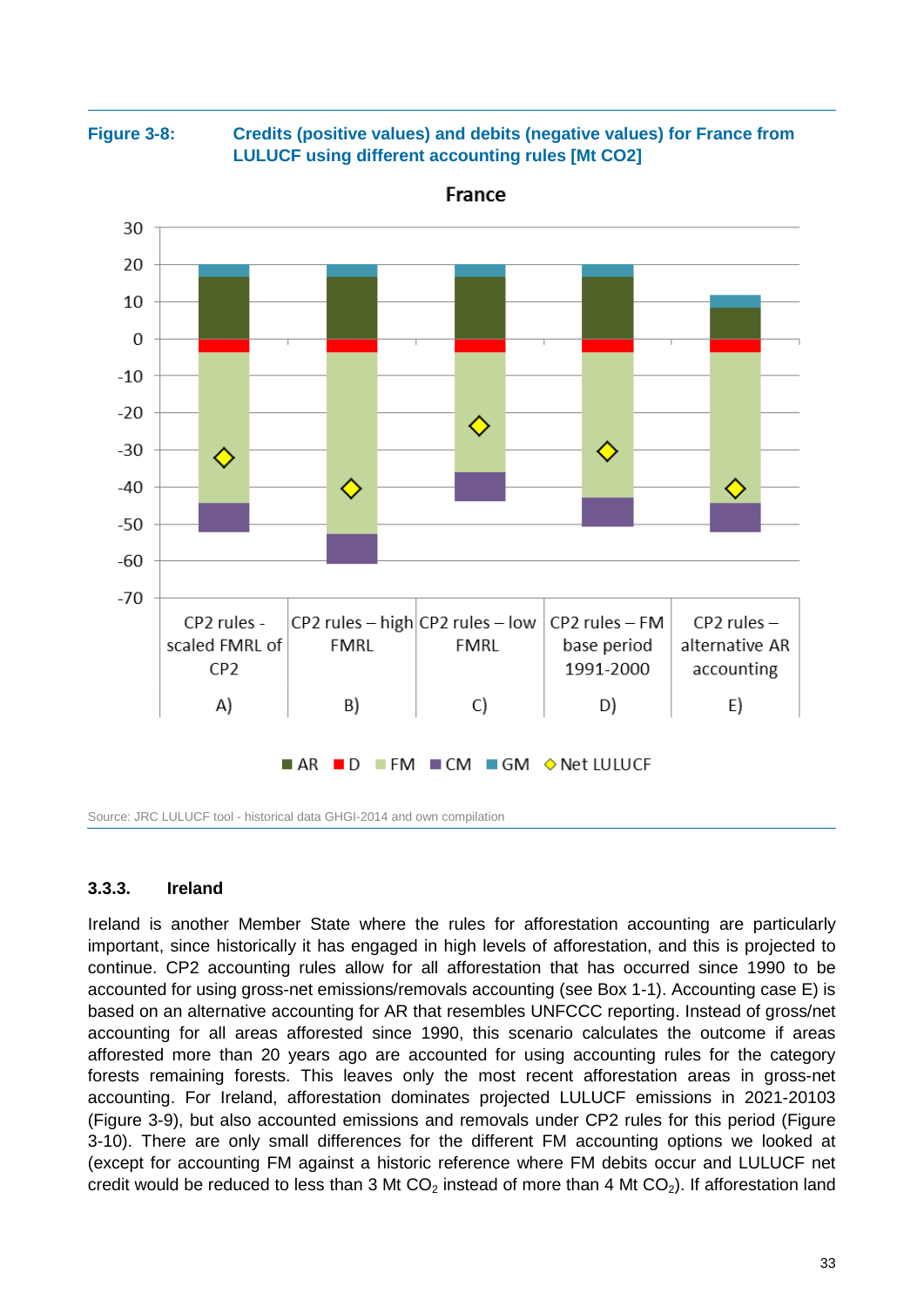would not be kept in the afforestation category, but move (e.g. after every accounting period or after 20 year as in UNFCCC reporting) into FM, the strong effect of the new planted areas would disappear (case E) in [Figure 3-10\)](#page-34-1). Older afforestation area would then enter FM and be accounted for against the FMRL. The projection data do not allow this transition explicitly. There are expected effects on FM emissions and removals (increased sink) that cannot be displayed with this data. However, the areas would also be included in the FMRL to be methodologically consistent and the net effect would therefore be limited.

<span id="page-33-0"></span>

Source: JRC LULUCF tool - historical data GHGI-2014 and own compilation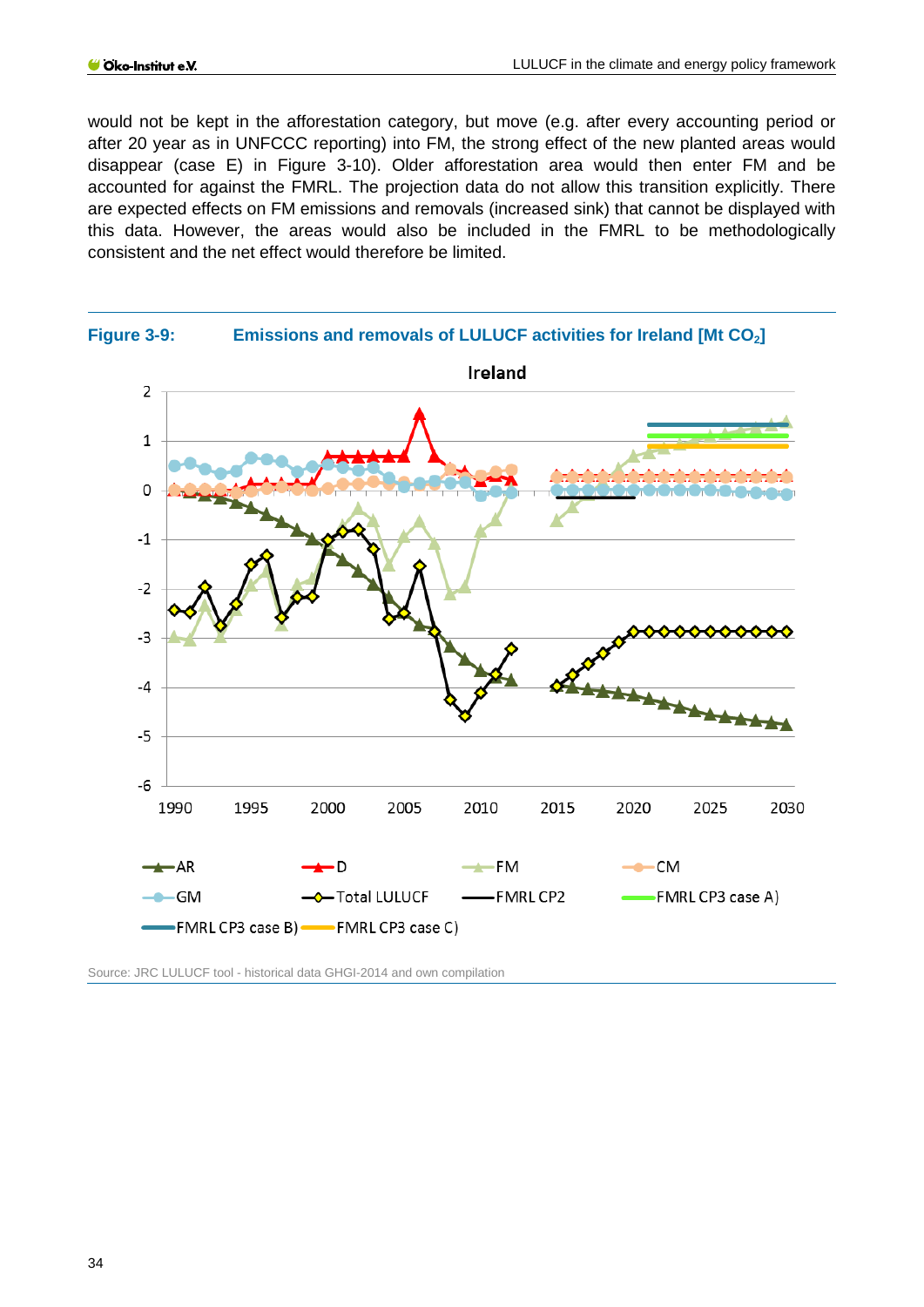<span id="page-34-1"></span>



Source: JRC LULUCF tool 2015 and own compilation

## <span id="page-34-0"></span>**3.4. Discussion of alternative options for inclusion of LULUCF**

[Table 3-1](#page-24-0) summarises impacts of LULUCF credits and debits on agriculture ESD and total emission reduction efforts. The effect on the 40 per cent reduction target is calculated by comparing the maximum value of credits and debits for LULUCF generated by the different accounting cases and the total emission reductions needed to achieve an overall 40 per cent reduction target (see also [Figure 3-4\)](#page-28-2).

#### **Option 1 (LULUCF pillar)**

This option seems to be most appropriate to include a sector that is different from all other sectors regarding its dynamics of emissions and removals and regarding risks of accounting since it is the only option that could envisage a separate target for LULUCF that would either entirely remove, or at the very least reduce the risk of LULUCF diluting ambition of the overall target, and could be the only option where ambition is actually increased. This would be achieved if there was zero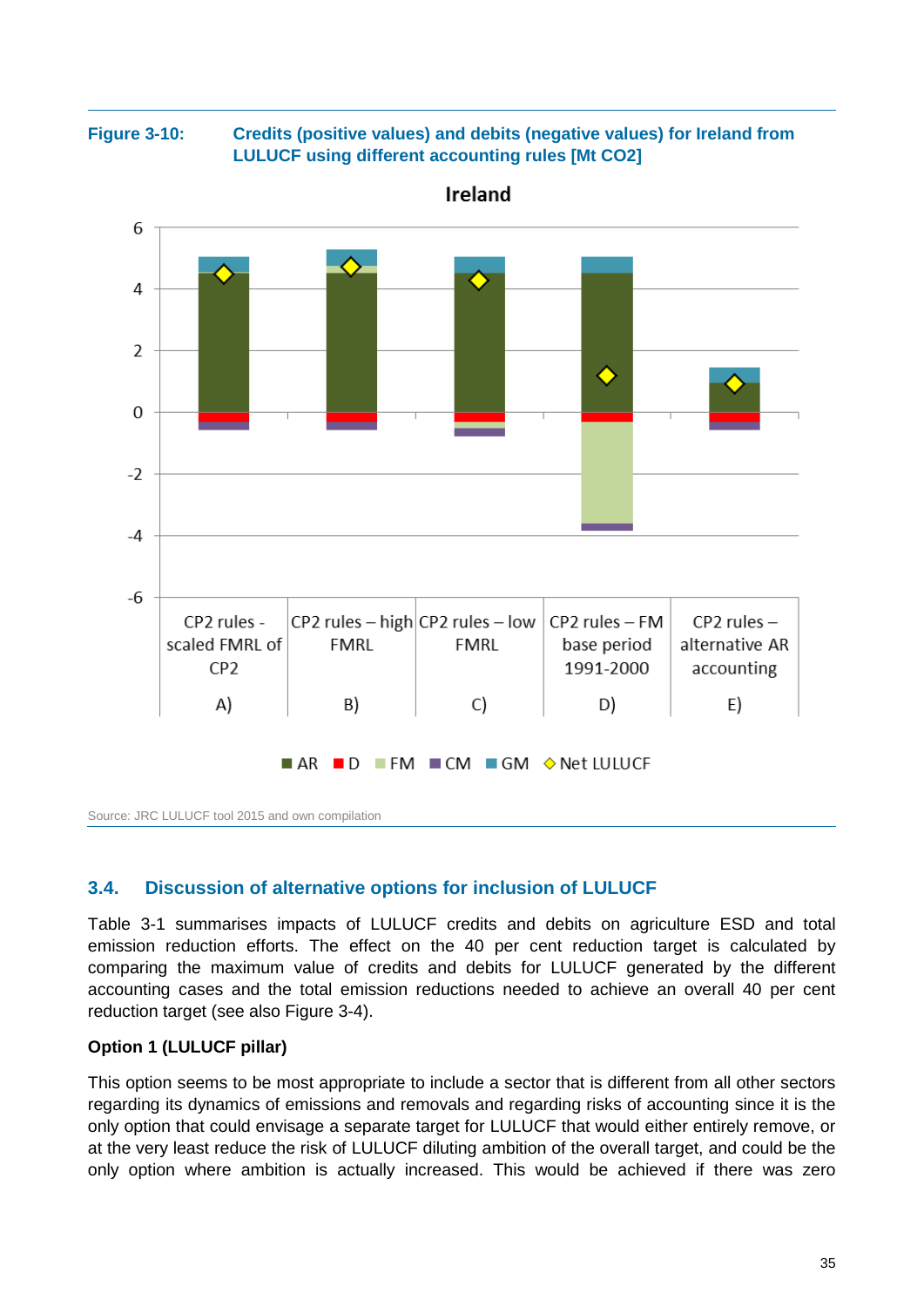flexibility between this pillar and other instruments and if a separate target was set for this pillar. The pillar can be designed to best reflect LULUCF specific particularities (e.g. lack of permanence, long time-cycles, high natural inter-annual variability) and can ensure that learning and improvements over time as well as international developments can be fully reflected. As a separate pillar future amendments are much easier than a reform of the entire ESD. Potential risks for Member States of non-compliance and for overall environmental integrity are limited for this option compared to the two alternatives. Most importantly, this option ensures continuity with respect to the ESD. In any of the other options, this would require an amendment, which could lead to uncertainty.

#### **Option 2 (Agriculture Forestry and Land Use (AFOLU) pillar)**

If forced into a pillar with agriculture, the sink effect in LULUCF would in almost all scenarios (except case D) fully impact the need to reduce emissions in non- $CO<sub>2</sub>$  agriculture.

Pulling agriculture out of the ESD and putting it into a separate pillar with LULUCF would additionally bring many questions. To not affect the agreed 30 per cent reduction target, agriculture in the new Land Use pillar would have to adopt the same target. Any other assumption would water down Member State ambition. This would be especially true when applying an accounting against reference scenario for agriculture that could foresee increased emissions and yield net credits.

#### **Option 3 (Effort sharing)**

Impacts of LULUCF accounting under the overall 40 per cent target could be large. Translating accounting rules and FMRL to 2021-2030 would mean that LULUCF could form more than 100 per cent of agriculture emission reduction efforts needed (case A)). An inclusion in the ESD would affect 47 per cent of ESD emission reduction efforts (case A). These effects could even be doubled when assuming more extreme results from LULUCF accounting. The impacts of FM inclusion on the target can potentially be reduced when a historic base period is used for FM rather than a reference level (comparing cases D) and A)). This applies for the EU28 under the assumed trends and data sets used. The situation is different for individual Member States. Such an accounting, however, would not exclude adequately indirect human-induced effects (age-classes) and could also be considered as back-sliding in terms of methodology.

Due to the fact that this option would describe the most integrated approach, it also increases complexity and raises methodological issues, including concerns related to environmental integrity and technical compliance. An integration of LULUCF into ESD would require re-thinking the notion of cost-effectiveness in the agreed effort sharing formula and of the cost-effective split between ETS and non-ETS due to the uneven distribution of cost-effective potentials across Member States. An integration applying current accounting rules would require an upgrade of the target if the level of ambition is not to be lowered. Until accounting rules are finally decided, the impact of LULUCF on the ESD target remains fairly unclear. Even after accounting rules are decided, challenges like setting appropriate FMRLs remain and make contributions of the sector unpredictable.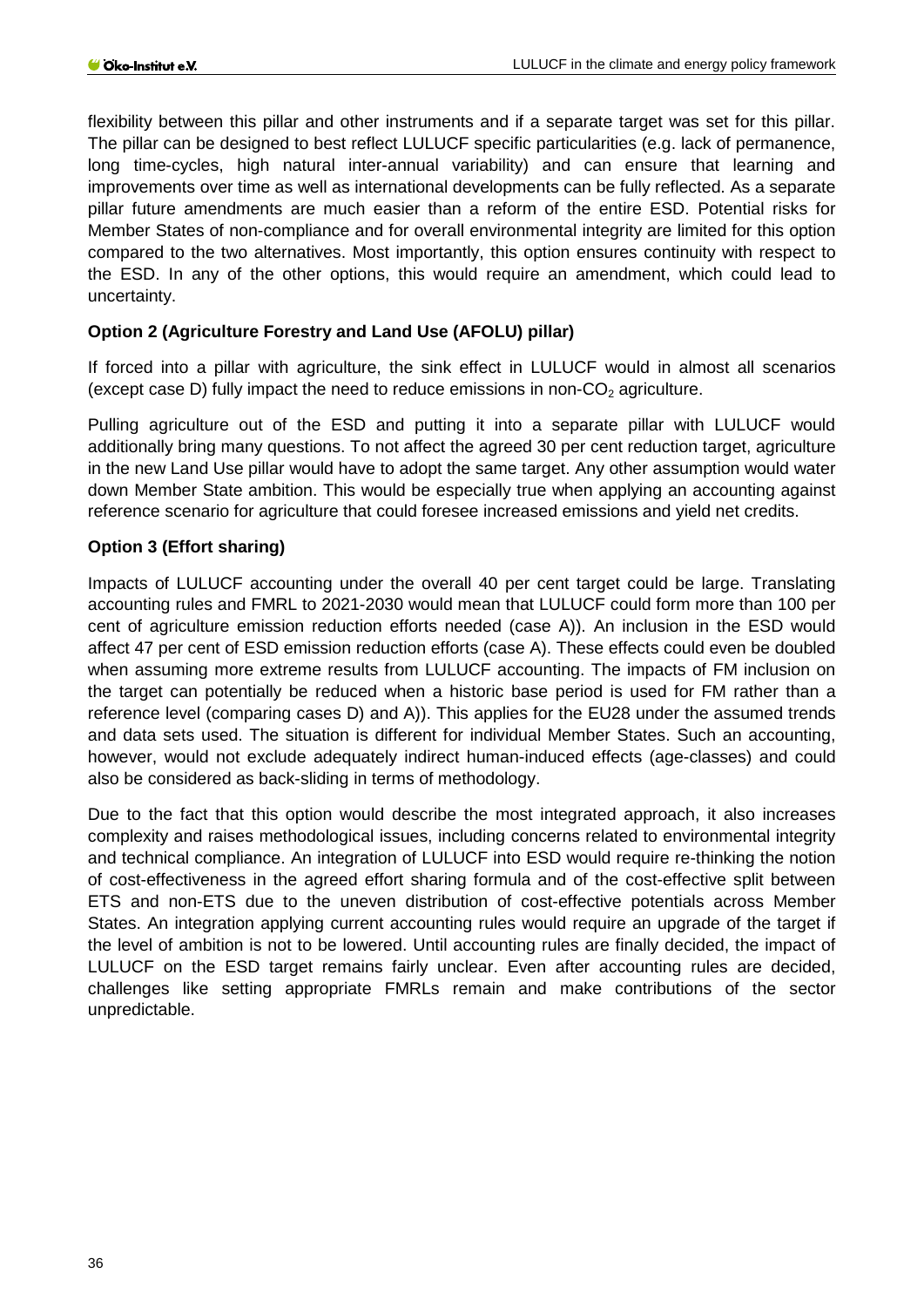| <b>Table 3-2:</b> |  |  | Summary of pros and cons of the three options |  |
|-------------------|--|--|-----------------------------------------------|--|
|-------------------|--|--|-----------------------------------------------|--|

|                              | <b>Pros</b>                                                                                                                                                                                        | Cons                                                                                                                                                                                                                                                                                           |
|------------------------------|----------------------------------------------------------------------------------------------------------------------------------------------------------------------------------------------------|------------------------------------------------------------------------------------------------------------------------------------------------------------------------------------------------------------------------------------------------------------------------------------------------|
| Option 1<br>(LULUCF pillar)  | Reflects best LULUCF specific<br>particularities (e.g. lack of permanence,<br>long time-cycles, high natural inter-annual<br>variability)                                                          | Agricultural and LULUCF continue to be<br>addressed by different policy tools, reducing<br>coherence and increasing complexity                                                                                                                                                                 |
|                              | Ensures that learning and improvements<br>over time as well as international<br>developments can be fully reflected<br>because a future LULUCF Decision is<br>easier to amend than the entire ESD. | Less incentive for mitigation action in the<br>sector unless an ambitious target is set                                                                                                                                                                                                        |
|                              | Potential risks for Member States' ESD<br>compliance and for overall environmental<br>integrity therefore rather limited                                                                           |                                                                                                                                                                                                                                                                                                |
|                              | Does not imply further adjusting the ESD<br>as it does not alter its scope<br>Could avoid LULUCF diluting effort in<br>other sectors, particularly if there is no                                  |                                                                                                                                                                                                                                                                                                |
| Option 2<br>(AFOLU pillar)   | flexibility<br>Increases potentially visibility of<br>agriculture (assuming that it has a target)                                                                                                  | Less flexibility between sectors within ESD.<br>There is the risk of non-compliance for<br>Member States that have difficulties achieving<br>the reductions in agriculture and LULUCF.                                                                                                         |
|                              |                                                                                                                                                                                                    | There is no such strong link between non-CO <sub>2</sub><br>emissions from agriculture to LULUCF to<br>justify integrating the two sectors. Agricultural<br>emissions are directly linked to human<br>activities; LULUCF emissions and removals<br>follow a much more indirect logic           |
|                              |                                                                                                                                                                                                    | Accounting rules for agriculture are in line with<br>the other ESD sectors whereas LULUCF rules<br>are not                                                                                                                                                                                     |
|                              |                                                                                                                                                                                                    | Reduced action for agriculture with possibility<br>that it no longer has a numerical target                                                                                                                                                                                                    |
| Option 3 (Effort<br>sharing) | Increase flexibility for MS to achieve<br>overall target                                                                                                                                           | Increases complexity and raises<br>methodological issues, including concerns<br>related to environmental integrity and technical<br>compliance                                                                                                                                                 |
|                              |                                                                                                                                                                                                    | Integration of LULUCF would require re-<br>thinking the notion of cost-effectiveness in the<br>agreed effort sharing formula and of the cost-<br>effective split between ETS and non-ETS due<br>to the uneven distribution of cost-effective<br>potentials in this sector across Member States |
|                              |                                                                                                                                                                                                    | Net sink from LULUCF in ESD would<br>decrease EU ambition if target is not upgraded<br>Until accounting rules are not finally decided<br>impact on ESD target unclear; even after<br>accounting rules are decided uncertainties due<br>to data quality                                         |
|                              |                                                                                                                                                                                                    | Annual variability of LULUCF not compatible<br>with linear target path                                                                                                                                                                                                                         |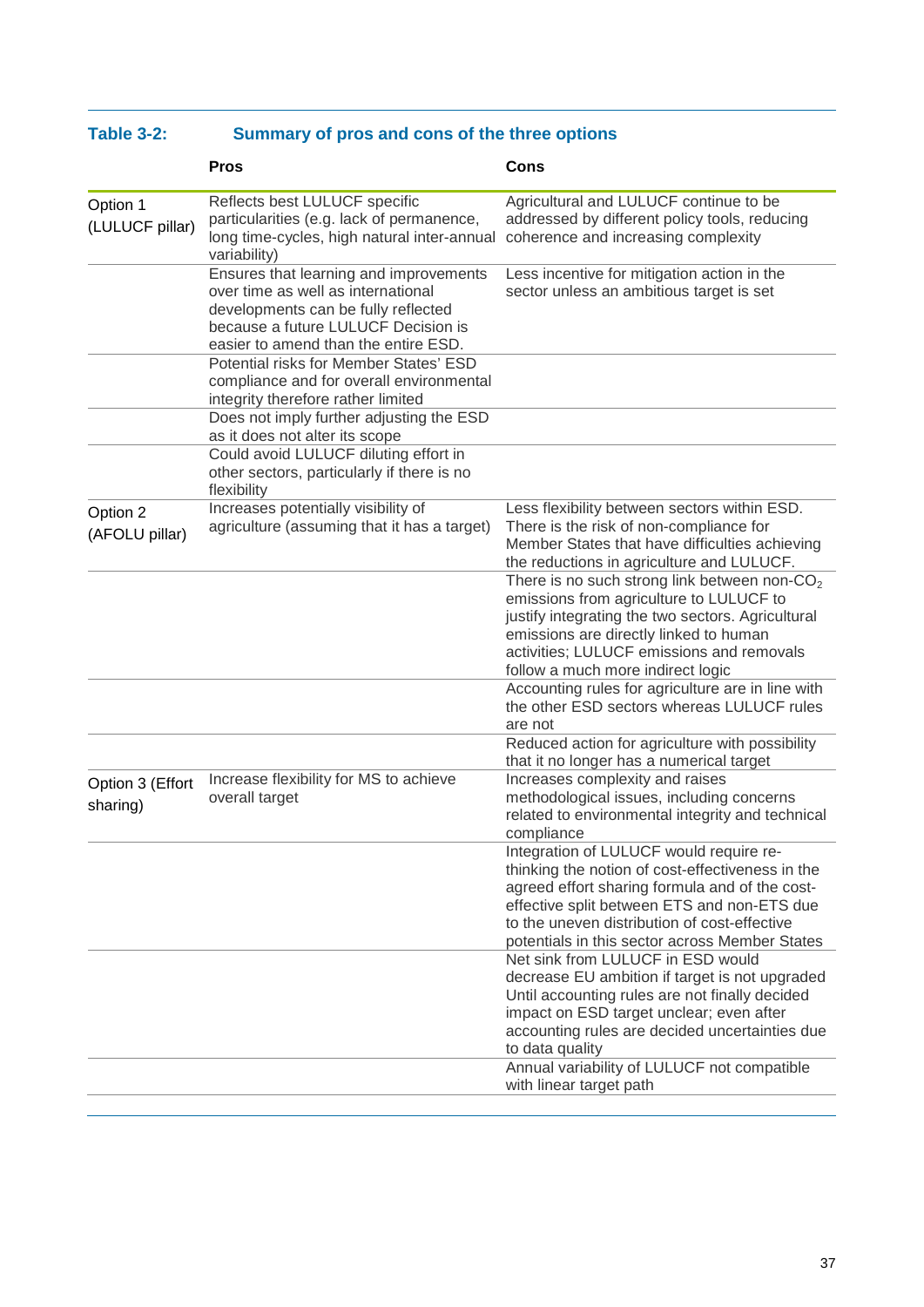## <span id="page-37-0"></span>**2. Conclusion**

The environmental integrity of the 2030 Climate and Energy Framework would best be achieved by creating a separate LULUCF pillar. There are a number of prerequisites that need to be established to ensure environmental integrity and stringency of the overall target.

- The LULUCF pillar would have to have a separate target to incentivise removals and improve on the status quo, with no or reduced flexibility with other instruments in the 2030 climate and energy framework such as the ESD
- Safeguards must be applied to ensure broad environmental integrity, including of  $\mathbf{r}$ biodiversity
- The sector requires a clear strategy for reducing greenhouse gas emissions which sets out  $\mathbf{r}$ mid- and long-term objectives which ensure that land use policies addressing food security and other services of the sector do not oppose climate targets
- Clear guidance for the construction of FMRLs is needed to avoid the inclusion of emissions from bioenergy and to achieve consistency of FMRLs between countries. Methods for accounting for afforestation should be improved, namely that UNFCCC rules are used instead of rules currently used by the Kyoto Protocol.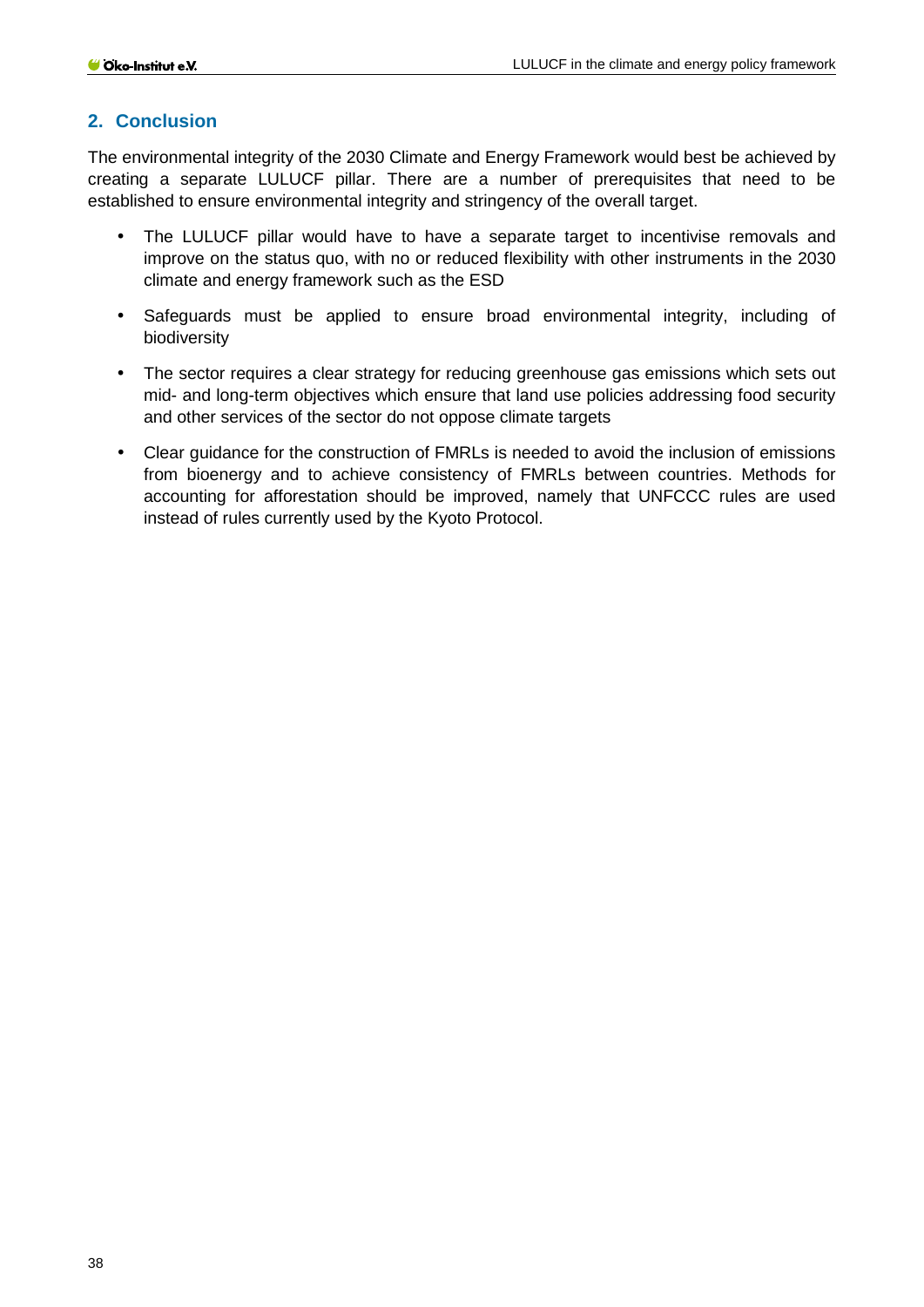# <span id="page-38-0"></span>**Annex**

Table A-1: Results of LULUCF accounting per Member State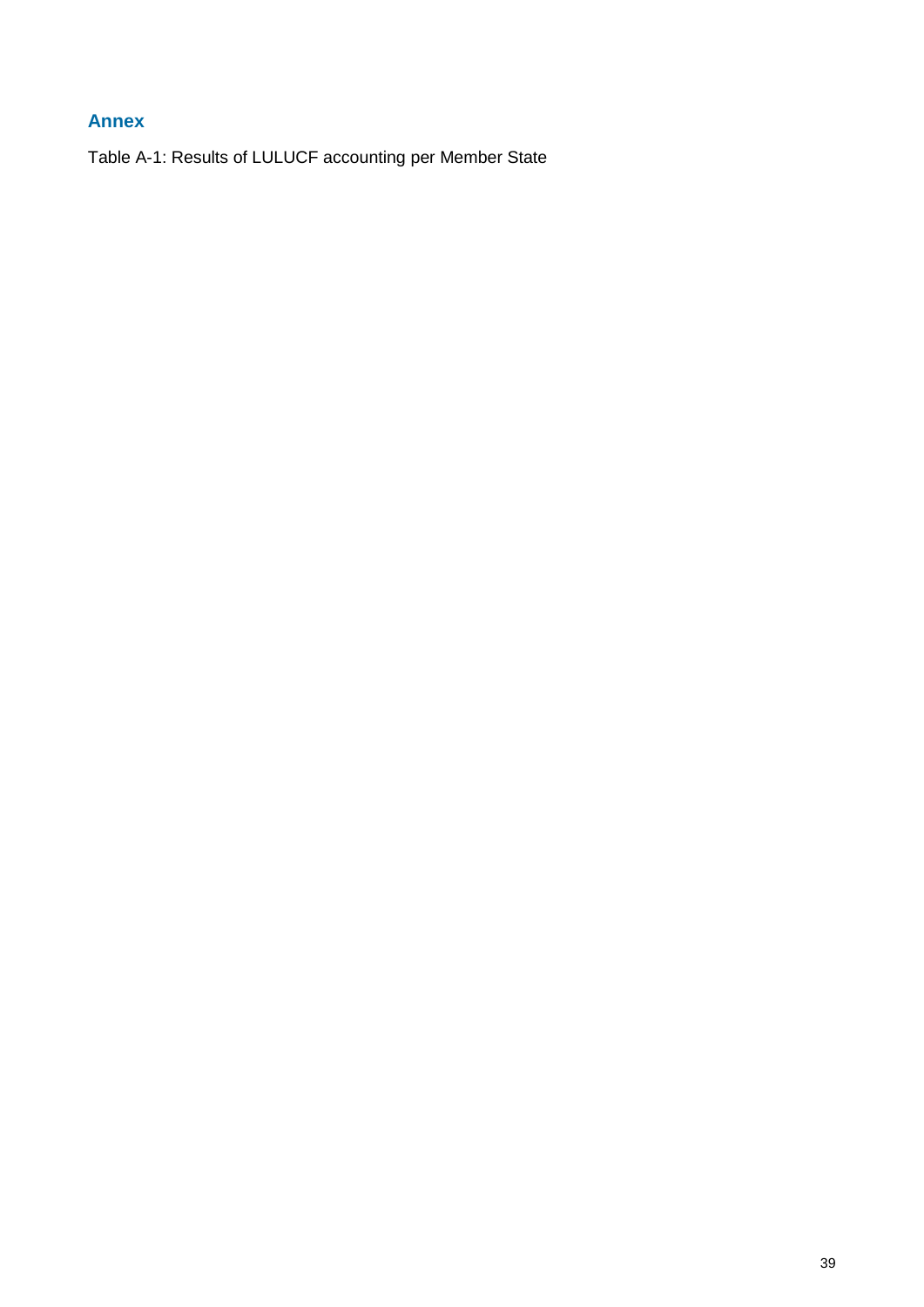**Table A-1: Results of LULUCF accounting per Member State for different accounting cases and impacts on Agriculture, ESD and total emission reduction needed to meet 40% target in 2030 [Gg CO2e]. AR – Afforestation/Reforestation, D - Deforestation, FM – Forest management, CM – Cropland management, GM – Grazing land management. Red figures indicate where changes of accounting rules are effective. Cyprus and Malta were not estimated.**

| Country     | Activity                                | A)                                      | B)                                 | C)                                | D)                        | E)                       |
|-------------|-----------------------------------------|-----------------------------------------|------------------------------------|-----------------------------------|---------------------------|--------------------------|
|             |                                         | CP2 rules<br>- scaled<br><b>FMRL of</b> | CP2 rules<br>– high<br><b>FMRL</b> | CP2 rules<br>– low<br><b>FMRL</b> | CP2 rules<br>– FM<br>base | CP2 rules<br>alternative |
|             |                                         | CP <sub>2</sub>                         |                                    |                                   | period<br>1991-<br>2000   | <b>AR</b><br>accounting  |
| <b>EU28</b> | AR                                      | 98,699                                  | 98,699                             | 98,699                            | 98,699                    | 42,108                   |
|             | D                                       | $-15,122$                               | $-15, 122$                         | $-15,122$                         | $-15,122$                 | $-15,122$                |
|             | <b>FM</b>                               | 12,127                                  | $-35,957$                          | 60,212                            | $-140,190$                | 12,127                   |
|             | CM                                      | 11,006                                  | 11,006                             | 11,006                            | 11,006                    | 11,006                   |
|             | <b>GM</b>                               | 28,261                                  | 28,261                             | 28,261                            | 28,261                    | 28,261                   |
|             | <b>Net LULUCF</b>                       | 134,972                                 | 86,887                             | 183,056                           | $-17,346$                 | 78,381                   |
|             | Agriculture reduction                   | 92,506                                  | 92,506                             | 92,506                            | 92,506                    | 92,506                   |
|             | Other ESD reduction                     | 191,250                                 | 191,250                            | 191,250                           | 191,250                   | 191,250                  |
|             | <b>Total ESD reduction</b>              | 283,756                                 | 283,756                            | 283,756                           | 283,756                   | 283,756                  |
|             | LULUCF as % of Agriculture reduction    | 145.9                                   | 93.9                               | 197.9                             | $-18.8$                   | 84.7                     |
|             | LULUCF as % of ESD reduction            | 47.6                                    | 30.6                               | 64.5                              | $-6.1$                    | 27.6                     |
|             | LULUCF as % of total emission reduction | 11.7                                    | 7.5                                | 15.9                              | $-1.5$                    | 6.8                      |
| Austria     | <b>AR</b>                               | 3,172                                   | 3,172                              | 3,172                             | 3,172                     | 1,190                    |
|             | D                                       | $-148$                                  | $-148$                             | $-148$                            | $-148$                    | $-148$                   |
|             | <b>FM</b>                               | $-6,361$                                | $-7,326$                           | $-5,397$                          | $-12,928$                 | $-6,361$                 |
|             | CM                                      | $-158$                                  | $-158$                             | $-158$                            | $-158$                    | $-158$                   |
|             | <b>GM</b>                               | $-160$                                  | $-160$                             | $-160$                            | $-160$                    | $-160$                   |
|             | <b>Net LULUCF</b>                       | $-3,656$                                | $-4,620$                           | $-2,692$                          | $-10,223$                 | $-5,638$                 |
|             | Agriculture reduction                   | 1,284                                   | 1,284                              | 1,284                             | 1,284                     | 1,284                    |
|             | Other ESD reduction                     | 3,639                                   | 3,639                              | 3,639                             | 3,639                     | 3,639                    |
|             | <b>Total ESD reduction</b>              | 4,922                                   | 4,922                              | 4,922                             | 4,922                     | 4,922                    |
|             | LULUCF as % of Agriculture reduction    | $-284.9$                                | $-360.0$                           | $-209.7$                          | $-796.5$                  | $-439.2$                 |
|             | LULUCF as % of ESD reduction            | $-74.3$                                 | $-93.9$                            | $-54.7$                           | $-207.7$                  | $-114.5$                 |
|             | LULUCF as % of total emission reduction | $-23.1$                                 | $-29.2$                            | $-17.0$                           | $-64.7$                   | $-35.7$                  |
| Belgium     | AR                                      | 384                                     | 384                                | 384                               | 384                       | 100                      |
|             | $\overline{D}$                          | $-126$                                  | $-126$                             | $-126$                            | $-126$                    | $-126$                   |
|             | <b>FM</b>                               | $-721$                                  | $-980$                             | $-461$                            | $-2,397$                  | $-721$                   |
|             | CM                                      | $-375$                                  | $-375$                             | $-375$                            | $-375$                    | $-375$                   |
|             | GM                                      | 966                                     | 966                                | 966                               | 966                       | 966                      |
|             | <b>Net LULUCF</b>                       | 129                                     | $-130$                             | 389                               | $-1,547$                  | $-155$                   |
|             | Agriculture reduction                   | 1,716                                   | 1,716                              | 1,716                             | 1,716                     | 1,716                    |
|             | Other ESD reduction                     | 4,667                                   | 4,667                              | 4,667                             | 4,667                     | 4,667                    |
|             | <b>Total ESD reduction</b>              | 6,382                                   | 6,382                              | 6,382                             | 6,382                     | 6,382                    |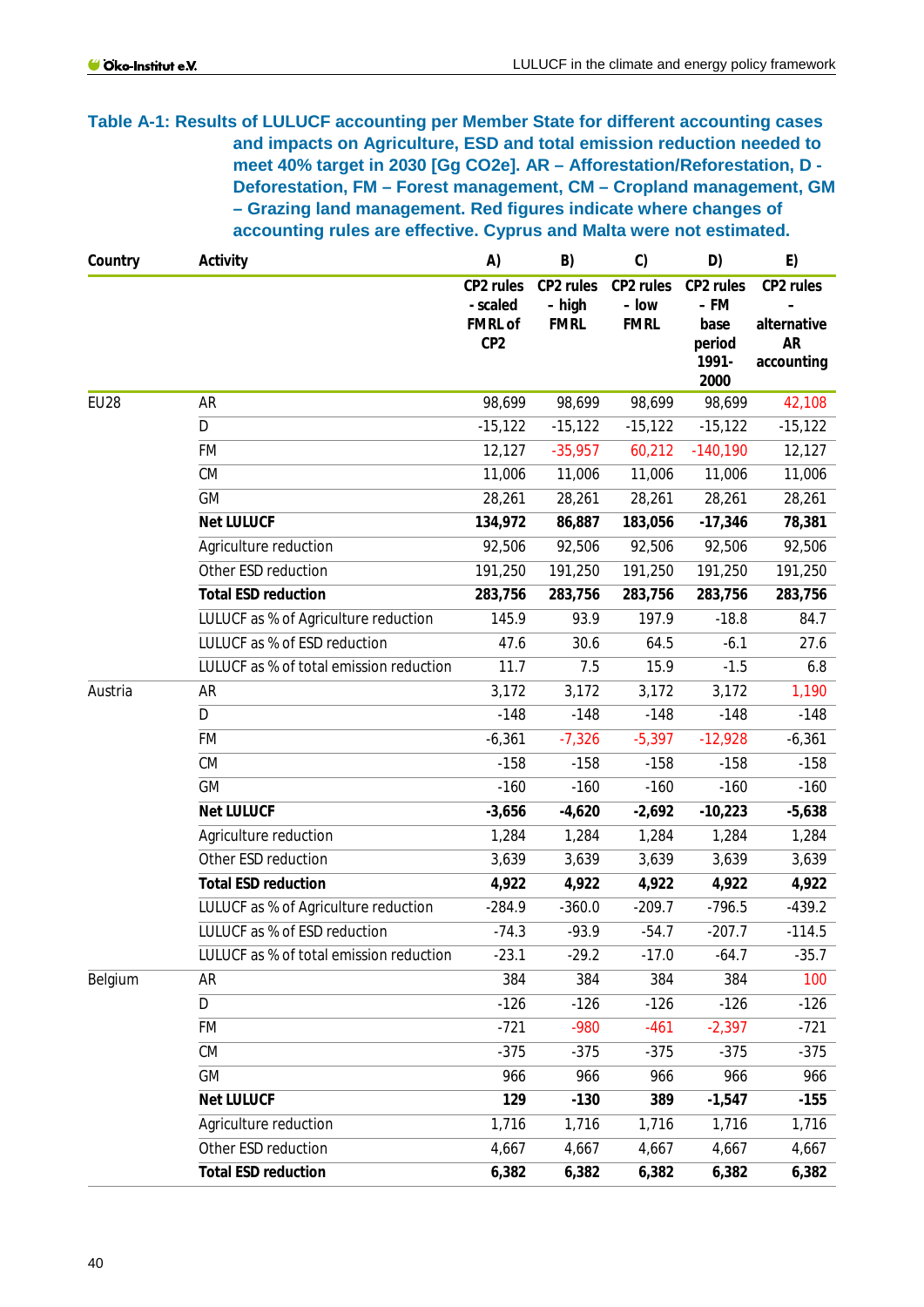| Country        | Activity                                | A)                                                         | B)                                 | C)                                | D)                                           | E)                                                  |
|----------------|-----------------------------------------|------------------------------------------------------------|------------------------------------|-----------------------------------|----------------------------------------------|-----------------------------------------------------|
|                |                                         | CP2 rules<br>- scaled<br><b>FMRL of</b><br>CP <sub>2</sub> | CP2 rules<br>- high<br><b>FMRL</b> | CP2 rules<br>- low<br><b>FMRL</b> | CP2 rules<br>– FM<br>base<br>period<br>1991- | CP2 rules<br>alternative<br><b>AR</b><br>accounting |
|                |                                         |                                                            |                                    |                                   | 2000                                         |                                                     |
|                | LULUCF as % of Agriculture reduction    | 7.5                                                        | $-7.6$                             | 22.7                              | $-90.2$                                      | $-9.0$                                              |
|                | LULUCF as % of ESD reduction            | 2.0                                                        | $-2.0$                             | 6.1                               | $-24.2$                                      | $-2.4$                                              |
|                | LULUCF as % of total emission reduction | 0.4                                                        | $-0.4$                             | 1.3                               | $-5.3$                                       | $-0.5$                                              |
| Bulgaria       | AR                                      | 2,455                                                      | 2,455                              | 2,455                             | 2,455                                        | 1,736                                               |
|                | D                                       | 0                                                          | $\mathbf 0$                        | 0                                 | $\mathbf 0$                                  | 0                                                   |
|                | <b>FM</b>                               | $-306$                                                     | $-1,382$                           | 770                               | $-7,635$                                     | $-306$                                              |
|                | CM                                      | $-166$                                                     | $-166$                             | $-166$                            | $-166$                                       | $-166$                                              |
|                | GM                                      | 112                                                        | 112                                | 112                               | 112                                          | 112                                                 |
|                | <b>Net LULUCF</b>                       | 2,094                                                      | 1,018                              | 3,170                             | $-5,235$                                     | 1,376                                               |
|                | Agriculture reduction                   | 2,666                                                      | 2,666                              | 2,666                             | 2,666                                        | 2,666                                               |
|                | Other ESD reduction                     | $-397$                                                     | $-397$                             | $-397$                            | $-397$                                       | $-397$                                              |
|                | <b>Total ESD reduction</b>              | 2,269                                                      | 2,269                              | 2,269                             | 2,269                                        | 2,269                                               |
|                | LULUCF as % of Agriculture reduction    | 78.6                                                       | 38.2                               | 118.9                             | $-196.4$                                     | 51.6                                                |
|                | LULUCF as % of ESD reduction            | 92.3                                                       | 44.9                               | 139.7                             | $-230.7$                                     | 60.6                                                |
|                | LULUCF as % of total emission reduction | 8.6                                                        | 4.2                                | 13.0                              | $-21.5$                                      | 5.6                                                 |
| Croatia        | AR                                      | 1,301                                                      | 1,301                              | 1,301                             | 1,301                                        | 1,120                                               |
|                | D                                       | $-2$                                                       | $-2$                               | $-2$                              | $-2$                                         | $-2$                                                |
|                | <b>FM</b>                               | $-3,118$                                                   | $-3,872$                           | $-2,364$                          | $-8,094$                                     | $-3,118$                                            |
|                | CM                                      | $-5$                                                       | $-5$                               | $-5$                              | $-5$                                         | $-5$                                                |
|                | <b>GM</b>                               | 77                                                         | 77                                 | 77                                | 77                                           | 77                                                  |
|                | <b>Net LULUCF</b>                       | $-1,748$                                                   | $-2,501$                           | $-994$                            | $-6,723$                                     | $-1,929$                                            |
|                | Agriculture reduction                   | 658                                                        | 658                                | 658                               | 658                                          | 658                                                 |
|                | Other ESD reduction                     | 1,055                                                      | 1,055                              | 1,055                             | 1,055                                        | 1,055                                               |
|                | <b>Total ESD reduction</b>              | 1,713                                                      | 1,713                              | 1,713                             | 1,713                                        | 1,713                                               |
|                | LULUCF as % of Agriculture reduction    | $-265.7$                                                   | $-380.2$                           | $-151.1$                          | $-1,022.0$                                   | $-293.2$                                            |
|                | LULUCF as % of ESD reduction            | $-102.0$                                                   | $-146.0$                           | $-58.0$                           | $-392.5$                                     | $-112.6$                                            |
|                | LULUCF as % of total emission reduction | $-27.9$                                                    | $-39.9$                            | $-15.9$                           | $-107.3$                                     | $-30.8$                                             |
| Czech Republic | AR                                      | 533                                                        | 533                                | 533                               | 533                                          | 230                                                 |
|                | D                                       | $-53$                                                      | $-53$                              | $-53$                             | $-53$                                        | $-53$                                               |
|                | <b>FM</b>                               | 699                                                        | 1                                  | 1,398                             | $-3,426$                                     | 699                                                 |
|                | CM                                      | 1,204                                                      | 1,204                              | 1,204                             | 1,204                                        | 1,204                                               |
|                | GM                                      | 350                                                        | 350                                | 350                               | 350                                          | 350                                                 |
|                | <b>Net LULUCF</b>                       | 2,734                                                      | 2,036                              | 3,432                             | $-1,392$                                     | 2,431                                               |
|                | Agriculture reduction                   | 2,446                                                      | 2,446                              | 2,446                             | 2,446                                        | 2,446                                               |
|                | Other ESD reduction                     | 4,643                                                      | 4,643                              | 4,643                             | 4,643                                        | 4,643                                               |
|                | <b>Total ESD reduction</b>              | 7,089                                                      | 7,089                              | 7,089                             | 7,089                                        | 7,089                                               |
|                | LULUCF as % of Agriculture reduction    | 111.8                                                      | 83.2                               | 140.3                             | $-56.9$                                      | 99.4                                                |
|                | LULUCF as % of ESD reduction            | 38.6                                                       | 28.7                               | 48.4                              | $-19.6$                                      | 34.3                                                |
|                | LULUCF as % of total emission reduction | 7.0                                                        | 5.2                                | 8.8                               | $-3.6$                                       | 6.3                                                 |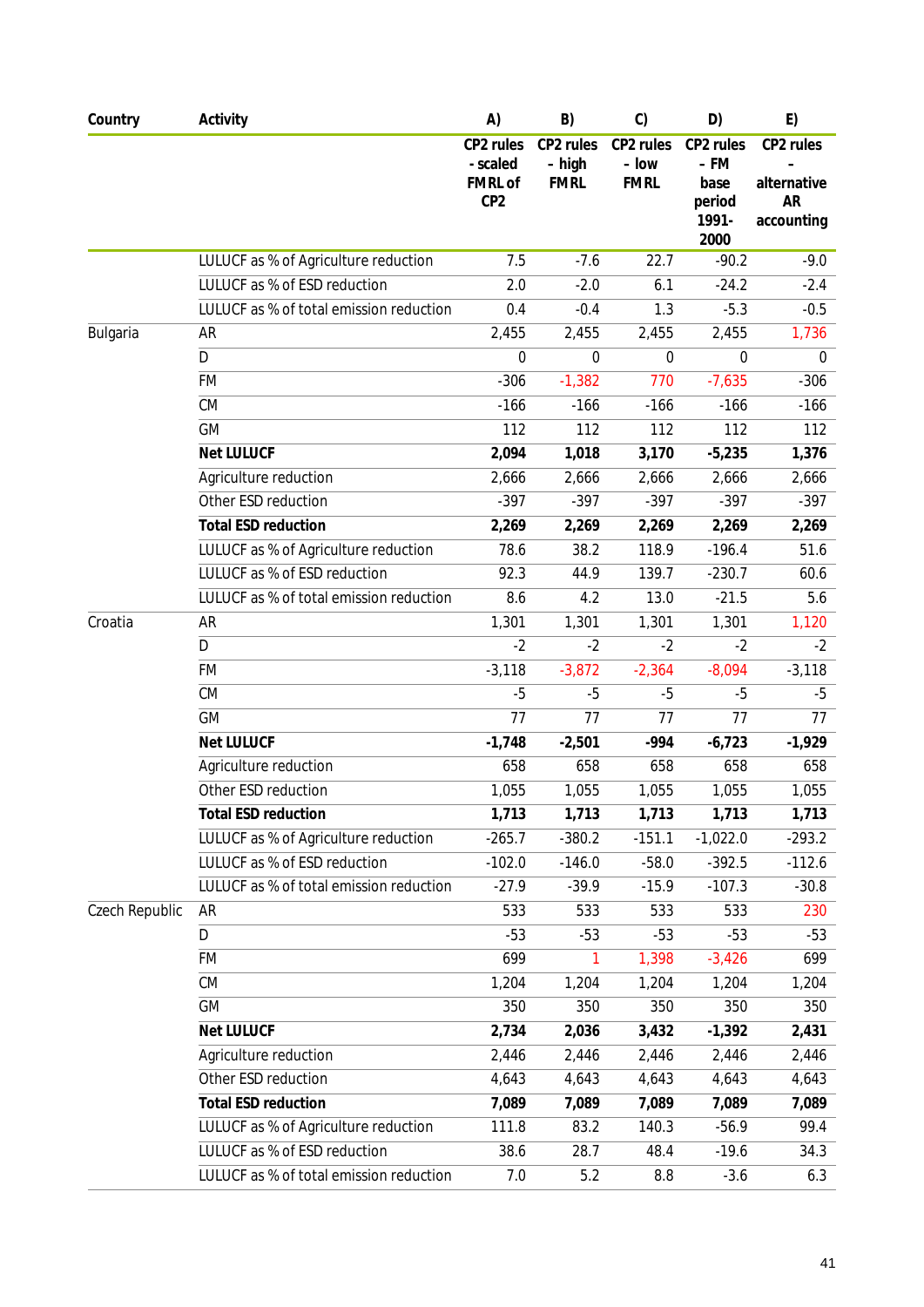| Country | Activity                                | A)                                                         | B)                                 | C)                                | D)                                           | E)                                                  |
|---------|-----------------------------------------|------------------------------------------------------------|------------------------------------|-----------------------------------|----------------------------------------------|-----------------------------------------------------|
|         |                                         | CP2 rules<br>- scaled<br><b>FMRL of</b><br>CP <sub>2</sub> | CP2 rules<br>– high<br><b>FMRL</b> | CP2 rules<br>- low<br><b>FMRL</b> | CP2 rules<br>– FM<br>base<br>period<br>1991- | CP2 rules<br>alternative<br><b>AR</b><br>accounting |
| Denmark | <b>AR</b>                               | 375                                                        | 375                                | 375                               | 2000<br>375                                  | 338                                                 |
|         | D                                       | $-23$                                                      | $-23$                              | $-23$                             | $-23$                                        | $-23$                                               |
|         | <b>FM</b>                               | 2,426                                                      | 2,426                              | 2,426                             | 2,426                                        | 2,426                                               |
|         | CM                                      | 1,772                                                      | 1,772                              | 1,772                             | 1,772                                        | 1,772                                               |
|         | <b>GM</b>                               | $-198$                                                     | $-198$                             | $-198$                            | $-198$                                       | $-198$                                              |
|         | <b>Net LULUCF</b>                       | 4,353                                                      | 4,353                              | 4,353                             | 4,353                                        | 4,316                                               |
|         | Agriculture reduction                   | 1,879                                                      | 1,879                              | 1,879                             | 1,879                                        | 1,879                                               |
|         | Other ESD reduction                     | 1,235                                                      | 1,235                              | 1,235                             | 1,235                                        | 1,235                                               |
|         | <b>Total ESD reduction</b>              | 3,114                                                      | 3,114                              | 3,114                             | 3,114                                        | 3,114                                               |
|         | LULUCF as % of Agriculture reduction    | 231.7                                                      | 231.7                              | 231.7                             | 231.7                                        | 229.7                                               |
|         | LULUCF as % of ESD reduction            | 139.8                                                      | 139.8                              | 139.8                             | 139.8                                        | 138.6                                               |
|         | LULUCF as % of total emission reduction | 31.4                                                       | 31.4                               | 31.4                              | 31.4                                         | 31.1                                                |
| Estonia | <b>AR</b>                               | 922                                                        | 922                                | 922                               | 922                                          | 894                                                 |
|         | D                                       | $-62$                                                      | $-62$                              | $-62$                             | $-62$                                        | $-62$                                               |
|         | <b>FM</b>                               | 856                                                        | 570                                | 1,141                             | $-5,624$                                     | 856                                                 |
|         | CM                                      | 70                                                         | 70                                 | 70                                | 70                                           | 70                                                  |
|         | <b>GM</b>                               | $-125$                                                     | $-125$                             | $-125$                            | $-125$                                       | $-125$                                              |
|         | <b>Net LULUCF</b>                       | 1,660                                                      | 1,374                              | 1,946                             | $-4,819$                                     | 1,632                                               |
|         | Agriculture reduction                   | 477                                                        | 477                                | 477                               | 477                                          | 477                                                 |
|         | Other ESD reduction                     | 230                                                        | 230                                | 230                               | 230                                          | 230                                                 |
|         | <b>Total ESD reduction</b>              | 706                                                        | 706                                | 706                               | 706                                          | 706                                                 |
|         | LULUCF as % of Agriculture reduction    | 348.4                                                      | 288.4                              | 408.3                             | $-1,011.3$                                   | 342.5                                               |
|         | LULUCF as % of ESD reduction            | 235.0                                                      | 194.6                              | 275.5                             | $-682.2$                                     | 231.1                                               |
|         | LULUCF as % of total emission reduction | 19.5                                                       | 16.1                               | 22.8                              | $-56.5$                                      | 19.2                                                |
| Finland | <b>AR</b>                               | 707                                                        | 707                                | 707                               | 707                                          | 588                                                 |
|         | D                                       | $-1,366$                                                   | $-1,366$                           | $-1,366$                          | $-1,366$                                     | $-1,366$                                            |
|         | FM                                      | 2,485                                                      | 2,485                              | 2,485                             | $-4,678$                                     | 2,485                                               |
|         | CM                                      | 1,019                                                      | 1,019                              | 1,019                             | 1,019                                        | 1,019                                               |
|         | <b>GM</b>                               | 370                                                        | 370                                | 370                               | 370                                          | 370                                                 |
|         | <b>Net LULUCF</b>                       | 3,215                                                      | 3,215                              | 3,215                             | $-3,948$                                     | 3,096                                               |
|         | Agriculture reduction                   | 982                                                        | 982                                | 982                               | 982                                          | 982                                                 |
|         | Other ESD reduction                     | 2,066                                                      | 2,066                              | 2,066                             | 2,066                                        | 2,066                                               |
|         | <b>Total ESD reduction</b>              | 3,048                                                      | 3,048                              | 3,048                             | 3,048                                        | 3,048                                               |
|         | LULUCF as % of Agriculture reduction    | 327.3                                                      | 327.3                              | 327.3                             | $-401.8$                                     | 315.1                                               |
|         | LULUCF as % of ESD reduction            | 105.5                                                      | 105.5                              | 105.5                             | $-129.5$                                     | 101.6                                               |
|         | LULUCF as % of total emission reduction | 22.6                                                       | 22.6                               | 22.6                              | $-27.8$                                      | 21.8                                                |
| France  | AR                                      | 16,756                                                     | 16,756                             | 16,756                            | 16,756                                       | 8,276                                               |
|         | D                                       | $-3,594$                                                   | $-3,594$                           | $-3,594$                          | $-3,594$                                     | $-3,594$                                            |
|         | FM                                      | $-40,799$                                                  | $-49,189$                          | $-32,409$                         | $-39,298$                                    | $-40,799$                                           |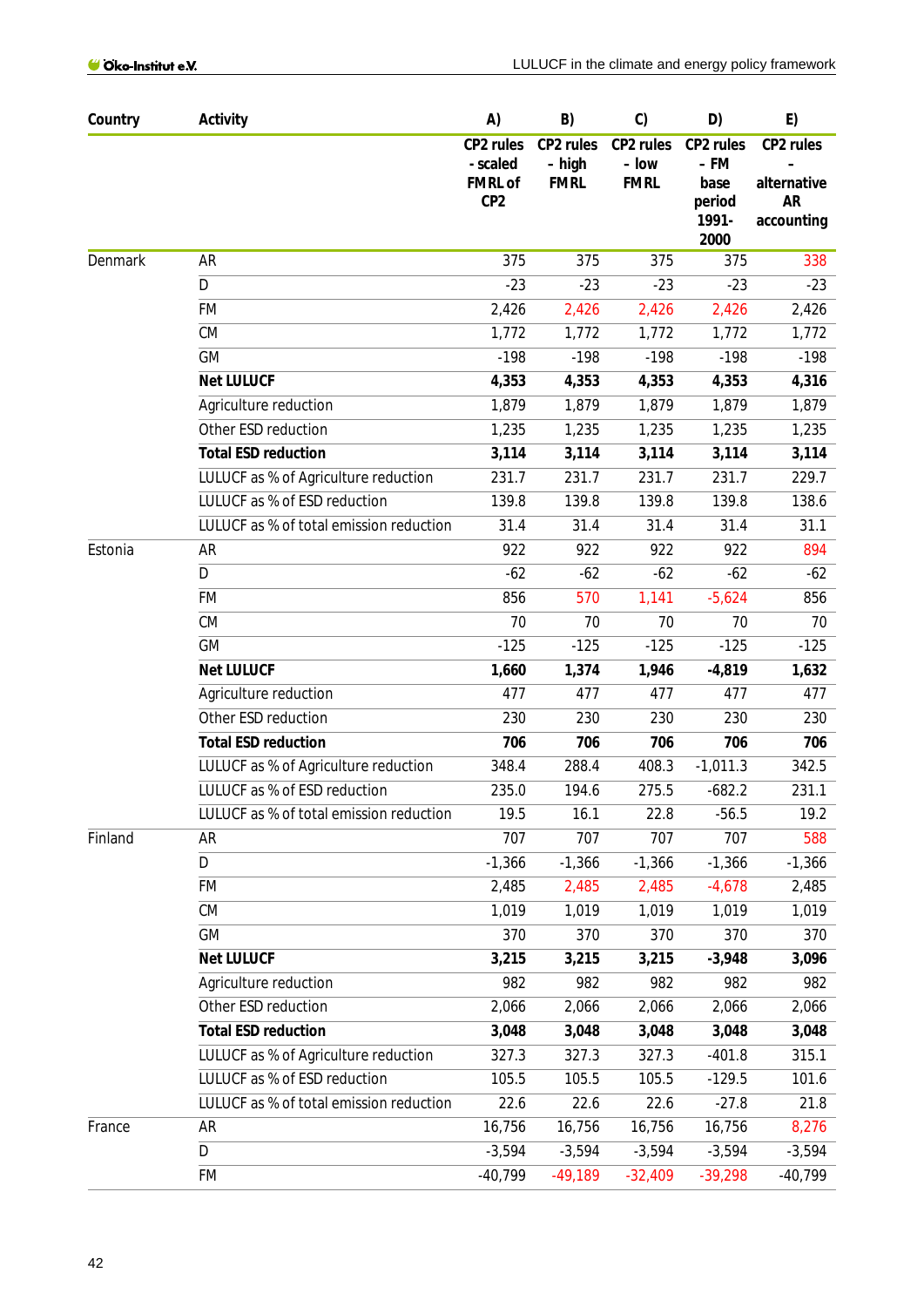| Country | Activity                                | A)                                                         | B)                                 | C                                 | D)                                  | E)                                    |
|---------|-----------------------------------------|------------------------------------------------------------|------------------------------------|-----------------------------------|-------------------------------------|---------------------------------------|
|         |                                         | CP2 rules<br>- scaled<br><b>FMRL of</b><br>CP <sub>2</sub> | CP2 rules<br>- high<br><b>FMRL</b> | CP2 rules<br>– Iow<br><b>FMRL</b> | CP2 rules<br>– FM<br>base<br>period | CP2 rules<br>alternative<br><b>AR</b> |
|         |                                         |                                                            |                                    |                                   | 1991-<br>2000                       | accounting                            |
|         | CM                                      | $-7,906$                                                   | $-7,906$                           | $-7,906$                          | $-7,906$                            | $-7,906$                              |
|         | <b>GM</b>                               | 3,452                                                      | 3,452                              | 3,452                             | 3,452                               | 3,452                                 |
|         | <b>Net LULUCF</b>                       | $-32,092$                                                  | $-40,482$                          | $-23,702$                         | $-30,591$                           | $-40,572$                             |
|         | Agriculture reduction                   | 15,101                                                     | 15,101                             | 15,101                            | 15,101                              | 15,101                                |
|         | Other ESD reduction                     | 28,931                                                     | 28,931                             | 28,931                            | 28,931                              | 28,931                                |
|         | <b>Total ESD reduction</b>              | 44,032                                                     | 44,032                             | 44,032                            | 44,032                              | 44,032                                |
|         | LULUCF as % of Agriculture reduction    | $-212.5$                                                   | $-268.1$                           | $-157.0$                          | $-202.6$                            | $-268.7$                              |
|         | LULUCF as % of ESD reduction            | $-72.9$                                                    | $-91.9$                            | $-53.8$                           | $-69.5$                             | $-92.1$                               |
|         | LULUCF as % of total emission reduction | $-28.5$                                                    | $-35.9$                            | $-21.0$                           | $-27.1$                             | $-36.0$                               |
| Germany | AR                                      | 9,416                                                      | 9,416                              | 9,416                             | 9,416                               | 4,198                                 |
|         | D                                       | $-731$                                                     | $-731$                             | $-731$                            | $-731$                              | $-731$                                |
|         | <b>FM</b>                               | 27,015                                                     | 21,921                             | 32,109                            | $-11,434$                           | 27,015                                |
|         | CM                                      | $-210$                                                     | $-210$                             | $-210$                            | $-210$                              | $-210$                                |
|         | <b>GM</b>                               | 3,045                                                      | 3,045                              | 3,045                             | 3,045                               | 3,045                                 |
|         | <b>Net LULUCF</b>                       | 38,535                                                     | 33,441                             | 43,629                            | 86                                  | 33,317                                |
|         | Agriculture reduction                   | 13,173                                                     | 13,173                             | 13,173                            | 13,173                              | 13,173                                |
|         | Other ESD reduction                     | 48,774                                                     | 48,774                             | 48,774                            | 48,774                              | 48,774                                |
|         | <b>Total ESD reduction</b>              | 61,947                                                     | 61,947                             | 61,947                            | 61,947                              | 61,947                                |
|         | LULUCF as % of Agriculture reduction    | 292.5                                                      | 253.9                              | 331.2                             | 0.7                                 | 252.9                                 |
|         | LULUCF as % of ESD reduction            | 62.2                                                       | 54.0                               | 70.4                              | 0.1                                 | 53.8                                  |
|         | LULUCF as % of total emission reduction | 15.6                                                       | 13.6                               | 17.7                              | 0.0                                 | 13.5                                  |
| Greece  | AR                                      | 989                                                        | 989                                | 989                               | 989                                 | 850                                   |
|         | D                                       |                                                            | $\overline{\phantom{a}}$           |                                   |                                     |                                       |
|         | FM                                      | $-318$                                                     | $-615$                             | $-21$                             | $-550$                              | $-318$                                |
|         | CM                                      | $-550$                                                     | $-550$                             | $-550$                            | $-550$                              | $-550$                                |
|         | <b>GM</b>                               | 734                                                        | 734                                | 734                               | 734                                 | 734                                   |
|         | <b>Net LULUCF</b>                       |                                                            |                                    |                                   |                                     |                                       |
|         | Agriculture reduction                   | 1,682                                                      | 1,682                              | 1,682                             | 1,682                               | 1,682                                 |
|         | Other ESD reduction                     | 3,179                                                      | 3,179                              | 3,179                             | 3,179                               | 3,179                                 |
|         | <b>Total ESD reduction</b>              | 4,862                                                      | 4,862                              | 4,862                             | 4,862                               | 4,862                                 |
|         | LULUCF as % of Agriculture reduction    |                                                            | $\overline{\phantom{a}}$           |                                   |                                     |                                       |
|         | LULUCF as % of ESD reduction            |                                                            |                                    |                                   |                                     |                                       |
|         | LULUCF as % of total emission reduction |                                                            | $\overline{a}$                     | $\overline{\phantom{a}}$          |                                     |                                       |
| Hungary | AR                                      | 2,158                                                      | 2,158                              | 2,158                             | 2,158                               | 1,010                                 |
|         | D                                       | $-35$                                                      | $-35$                              | $-35$                             | $-35$                               | $-35$                                 |
|         | FM                                      | 380                                                        | 372                                | 387                               | $-2,243$                            | 380                                   |
|         | CM                                      | 1,769                                                      | 1,769                              | 1,769                             | 1,769                               | 1,769                                 |
|         | GM                                      | $-128$                                                     | $-128$                             | $-128$                            | $-128$                              | $-128$                                |
|         | <b>Net LULUCF</b>                       | 4,143                                                      | 4,136                              | 4,151                             | 1,520                               | 2,995                                 |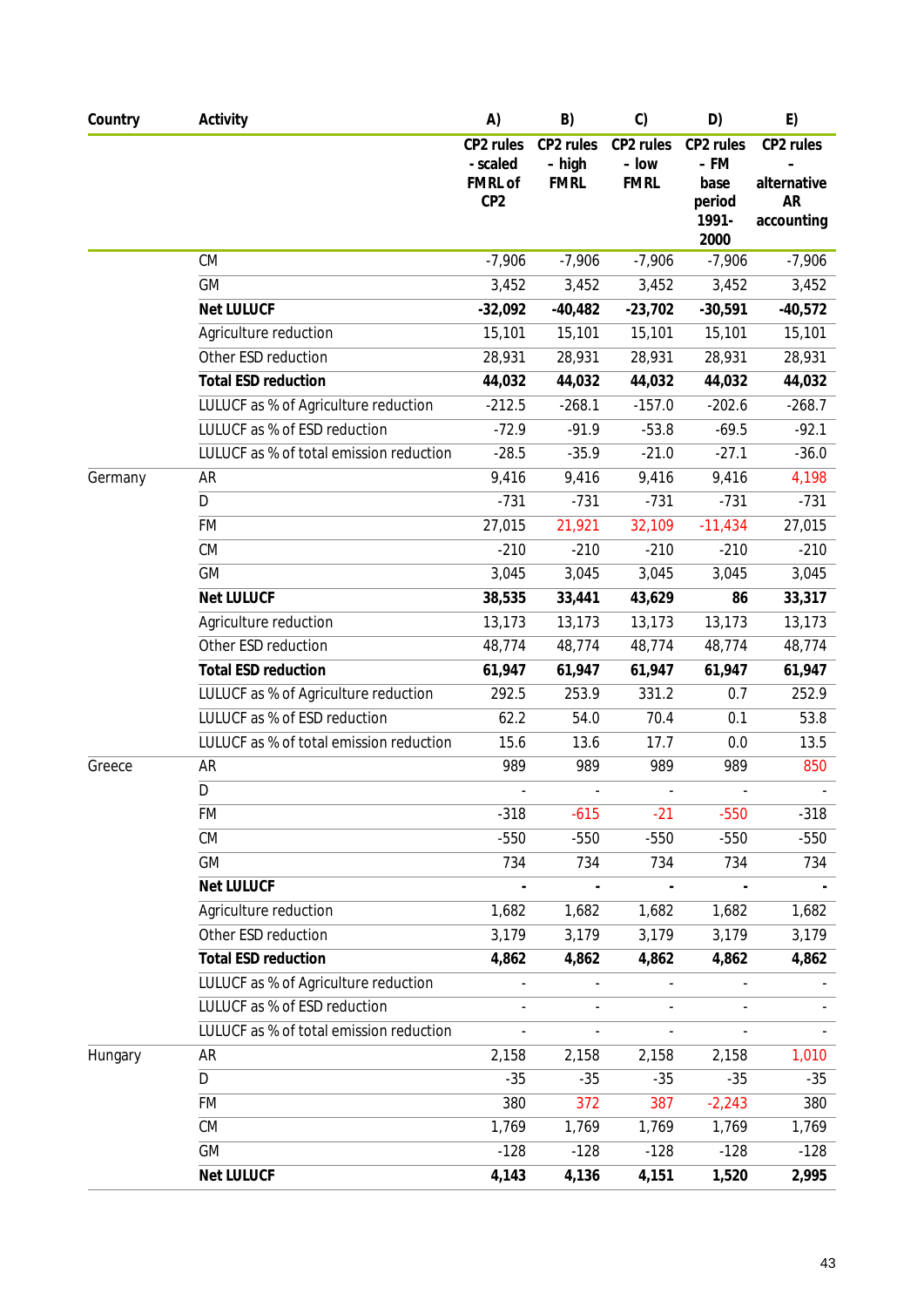| Country | Activity                                | A)                                                         | B)                                 | C)                                | D)                                                   | E)                                                  |
|---------|-----------------------------------------|------------------------------------------------------------|------------------------------------|-----------------------------------|------------------------------------------------------|-----------------------------------------------------|
|         |                                         | CP2 rules<br>- scaled<br><b>FMRL of</b><br>CP <sub>2</sub> | CP2 rules<br>- high<br><b>FMRL</b> | CP2 rules<br>- low<br><b>FMRL</b> | CP2 rules<br>– FM<br>base<br>period<br>1991-<br>2000 | CP2 rules<br>alternative<br><b>AR</b><br>accounting |
|         | Agriculture reduction                   | 2,274                                                      | 2,274                              | 2,274                             | 2,274                                                | 2,274                                               |
|         | Other ESD reduction                     | 2,189                                                      | 2,189                              | 2,189                             | 2,189                                                | 2,189                                               |
|         | <b>Total ESD reduction</b>              | 4,462                                                      | 4,462                              | 4,462                             | 4,462                                                | 4,462                                               |
|         | LULUCF as % of Agriculture reduction    | 182.2                                                      | 181.9                              | 182.5                             | 66.9                                                 | 131.7                                               |
|         | LULUCF as % of ESD reduction            | 92.8                                                       | 92.7                               | 93.0                              | 34.1                                                 | 67.1                                                |
|         | LULUCF as % of total emission reduction | 18.0                                                       | 17.9                               | 18.0                              | 6.6                                                  | 13.0                                                |
| Ireland | <b>AR</b>                               | 4,536                                                      | 4,536                              | 4,536                             | 4,536                                                | 956                                                 |
|         | D                                       | $-306$                                                     | $-306$                             | $-306$                            | $-306$                                               | $-306$                                              |
|         | FM                                      | 10                                                         | 234                                | $-213$                            | $-3,290$                                             | 10                                                  |
|         | CM                                      | $-252$                                                     | $-252$                             | $-252$                            | $-252$                                               | $-252$                                              |
|         | <b>GM</b>                               | 506                                                        | 506                                | 506                               | 506                                                  | 506                                                 |
|         | <b>Net LULUCF</b>                       | 4,495                                                      | 4,719                              | 4,272                             | 1,195                                                | 915                                                 |
|         | Agriculture reduction                   | 2,945                                                      | 2,945                              | 2,945                             | 2,945                                                | 2,945                                               |
|         | Other ESD reduction                     | $-622$                                                     | $-622$                             | $-622$                            | $-622$                                               | $-622$                                              |
|         | <b>Total ESD reduction</b>              | 2,323                                                      | 2,323                              | 2,323                             | 2,323                                                | 2,323                                               |
|         | LULUCF as % of Agriculture reduction    | 152.6                                                      | 160.2                              | 145.0                             | 40.6                                                 | 31.1                                                |
|         | LULUCF as % of ESD reduction            | 193.5                                                      | 203.2                              | 183.9                             | 51.4                                                 | 39.4                                                |
|         | LULUCF as % of total emission reduction | 40.4                                                       | 42.4                               | 38.4                              | 10.7                                                 | 8.2                                                 |
| Italy   | <b>AR</b>                               | 12,382                                                     | 12,382                             | 12,382                            | 12,382                                               | 5,938                                               |
|         | D                                       | $-631$                                                     | $-631$                             | $-631$                            | $-631$                                               | $-631$                                              |
|         | <b>FM</b>                               | 810                                                        | $-2,817$                           | 4,437                             | $-3,826$                                             | 810                                                 |
|         | CM                                      | $-713$                                                     | $-713$                             | $-713$                            | $-713$                                               | $-713$                                              |
|         | GM                                      | 8,132                                                      | 8,132                              | 8,132                             | 8,132                                                | 8,132                                               |
|         | <b>Net LULUCF</b>                       | 19,979                                                     | 16,353                             | 23,606                            | 15,343                                               | 13,536                                              |
|         | Agriculture reduction                   | 6,124                                                      | 6,124                              | 6,124                             | 6,124                                                | 6,124                                               |
|         | Other ESD reduction                     | 27,867                                                     | 27,867                             | 27,867                            | 27,867                                               | 27,867                                              |
|         | <b>Total ESD reduction</b>              | 33,992                                                     | 33,992                             | 33,992                            | 33,992                                               | 33,992                                              |
|         | LULUCF as % of Agriculture reduction    | 326.2                                                      | 267.0                              | 385.4                             | 250.5                                                | 221.0                                               |
|         | LULUCF as % of ESD reduction            | 58.8                                                       | 48.1                               | 69.4                              | 45.1                                                 | 39.8                                                |
|         | LULUCF as % of total emission reduction | 19.3                                                       | 15.8                               | 22.8                              | 14.8                                                 | 13.1                                                |
| Latvia  | <b>AR</b>                               | 538                                                        | 538                                | 538                               | 538                                                  | 234                                                 |
|         | D                                       | $-261$                                                     | $-261$                             | $-261$                            | $-261$                                               | $-261$                                              |
|         | FM                                      | $-5,840$                                                   | $-8,782$                           | $-2,898$                          | $-10,531$                                            | $-5,840$                                            |
|         | CM                                      | 366                                                        | 366                                | 366                               | 366                                                  | 366                                                 |
|         | GM                                      | 743                                                        | 743                                | 743                               | 743                                                  | 743                                                 |
|         | <b>Net LULUCF</b>                       | $-4,455$                                                   | $-7,396$                           | $-1,513$                          | $-9,145$                                             | $-4,758$                                            |
|         | Agriculture reduction                   | 890                                                        | 890                                | 890                               | 890                                                  | 890                                                 |
|         | Other ESD reduction                     | 225                                                        | 225                                | 225                               | 225                                                  | 225                                                 |
|         | <b>Total ESD reduction</b>              | 1,115                                                      | 1,115                              | 1,115                             | 1,115                                                | 1,115                                               |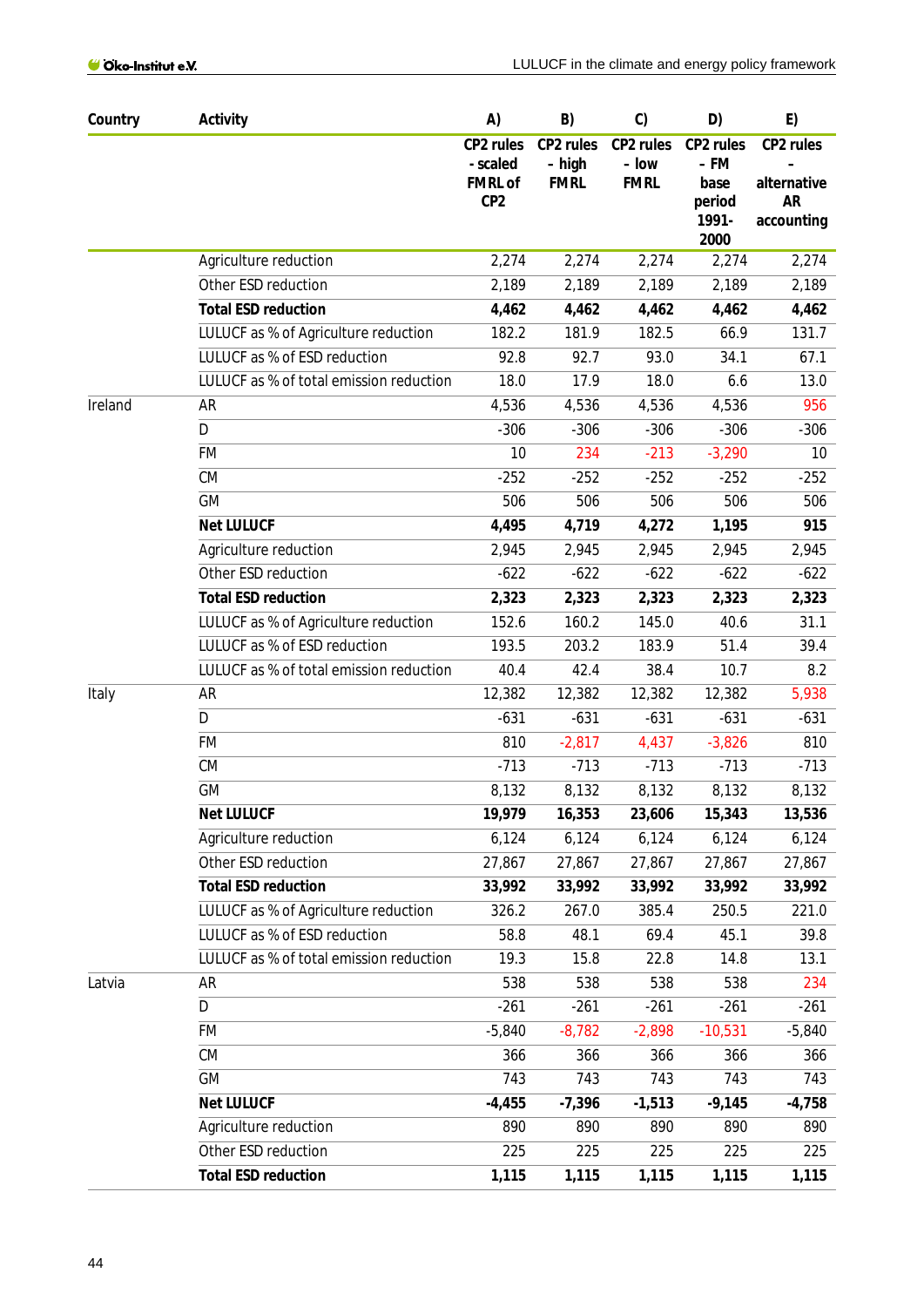| Country     | Activity                                | A)                                                         | B)                                 | C)                                | D)                                           | E)                                                  |
|-------------|-----------------------------------------|------------------------------------------------------------|------------------------------------|-----------------------------------|----------------------------------------------|-----------------------------------------------------|
|             |                                         | CP2 rules<br>- scaled<br><b>FMRL of</b><br>CP <sub>2</sub> | CP2 rules<br>- high<br><b>FMRL</b> | CP2 rules<br>– low<br><b>FMRL</b> | CP2 rules<br>– FM<br>base<br>period<br>1991- | CP2 rules<br>alternative<br><b>AR</b><br>accounting |
|             |                                         |                                                            |                                    |                                   | 2000                                         |                                                     |
|             | LULUCF as % of Agriculture reduction    | $-500.6$                                                   | $-831.2$                           | $-170.0$                          | $-1,027.7$                                   | $-534.7$                                            |
|             | LULUCF as % of ESD reduction            | $-399.5$                                                   | $-663.3$                           | $-135.7$                          | $-820.1$                                     | $-426.7$                                            |
|             | LULUCF as % of total emission reduction | $-86.0$                                                    | $-142.7$                           | $-29.2$                           | $-176.5$                                     | $-91.8$                                             |
| Lithuania   | AR                                      | 1,717                                                      | 1,717                              | 1,717                             | 1,717                                        | 574                                                 |
|             | D                                       | $-3$                                                       | $-3$                               | $-3$                              | $-3$                                         | $-3$                                                |
|             | <b>FM</b>                               | 1,730                                                      | 1,730                              | 1,730                             | 1,730                                        | 1,730                                               |
|             | CM                                      | 2,232                                                      | 2,232                              | 2,232                             | 2,232                                        | 2,232                                               |
|             | GM                                      | 1,142                                                      | 1,142                              | 1,142                             | 1,142                                        | 1,142                                               |
|             | <b>Net LULUCF</b>                       | 6,818                                                      | 6,818                              | 6,818                             | 6,818                                        | 5,675                                               |
|             | Agriculture reduction                   | 1,543                                                      | 1,543                              | 1,543                             | 1,543                                        | 1,543                                               |
|             | Other ESD reduction                     | 96                                                         | 96                                 | 96                                | 96                                           | 96                                                  |
|             | <b>Total ESD reduction</b>              | 1,639                                                      | 1,639                              | 1,639                             | 1,639                                        | 1,639                                               |
|             | LULUCF as % of Agriculture reduction    | 441.7                                                      | 441.7                              | 441.7                             | 441.7                                        | 367.7                                               |
|             | LULUCF as % of ESD reduction            | 415.9                                                      | 415.9                              | 415.9                             | 415.9                                        | 346.2                                               |
|             | LULUCF as % of total emission reduction | 69.0                                                       | 69.0                               | 69.0                              | 69.0                                         | 57.4                                                |
| Luxembourg  | AR                                      | 160                                                        | 160                                | 160                               | 160                                          | 88                                                  |
|             | $\overline{D}$                          | $-272$                                                     | $-272$                             | $-272$                            | $-272$                                       | $-272$                                              |
|             | <b>FM</b>                               | $-48$                                                      | $-75$                              | $-21$                             | $-264$                                       | -48                                                 |
|             | CM                                      | $-22$                                                      | $-22$                              | $-22$                             | $-22$                                        | $-22$                                               |
|             | GM                                      | $-26$                                                      | $-26$                              | $-26$                             | $-26$                                        | $-26$                                               |
|             | <b>Net LULUCF</b>                       | $-206$                                                     | $-233$                             | $-180$                            | $-423$                                       | $-279$                                              |
|             | Agriculture reduction                   | 111                                                        | 111                                | 111                               | 111                                          | 111                                                 |
|             | Other ESD reduction                     | 521                                                        | 521                                | 521                               | 521                                          | 521                                                 |
|             | <b>Total ESD reduction</b>              | 633                                                        | 633                                | 633                               | 633                                          | 633                                                 |
|             | LULUCF as % of Agriculture reduction    | $-185.1$                                                   | $-209.0$                           | $-161.2$                          | $-379.0$                                     | $-250.1$                                            |
|             | LULUCF as % of ESD reduction            | $-32.6$                                                    | $-36.8$                            | $-28.4$                           | $-66.8$                                      | $-44.1$                                             |
|             | LULUCF as % of total emission reduction | $-7.8$                                                     | $-8.8$                             | $-6.8$                            | $-16.0$                                      | $-10.6$                                             |
| Netherlands | AR                                      | 1,624                                                      | 1,624                              | 1,624                             | 1,624                                        | 1,028                                               |
|             | D                                       | $-584$                                                     | $-584$                             | $-584$                            | $-584$                                       | $-584$                                              |
|             | FM                                      | 1,056                                                      | 819                                | 1,293                             | $-336$                                       | 1,056                                               |
|             | CM                                      | $-754$                                                     | $-754$                             | $-754$                            | $-754$                                       | $-754$                                              |
|             | GM                                      | 685                                                        | 685                                | 685                               | 685                                          | 685                                                 |
|             | <b>Net LULUCF</b>                       | 2,026                                                      | 1,789                              | 2,263                             | 635                                          | 1,430                                               |
|             | Agriculture reduction                   | 3,383                                                      | 3,383                              | 3,383                             | 3,383                                        | 3,383                                               |
|             | Other ESD reduction                     | 7,535                                                      | 7,535                              | 7,535                             | 7,535                                        | 7,535                                               |
|             | <b>Total ESD reduction</b>              | 10,918                                                     | 10,918                             | 10,918                            | 10,918                                       | 10,918                                              |
|             | LULUCF as % of Agriculture reduction    | 59.9                                                       | 52.9                               | 66.9                              | 18.8                                         | 42.3                                                |
|             | LULUCF as % of ESD reduction            | 18.6                                                       | 16.4                               | 20.7                              | 5.8                                          | 13.1                                                |
|             | LULUCF as % of total emission reduction | 4.8                                                        | 4.2                                | 5.3                               | 1.5                                          | 3.4                                                 |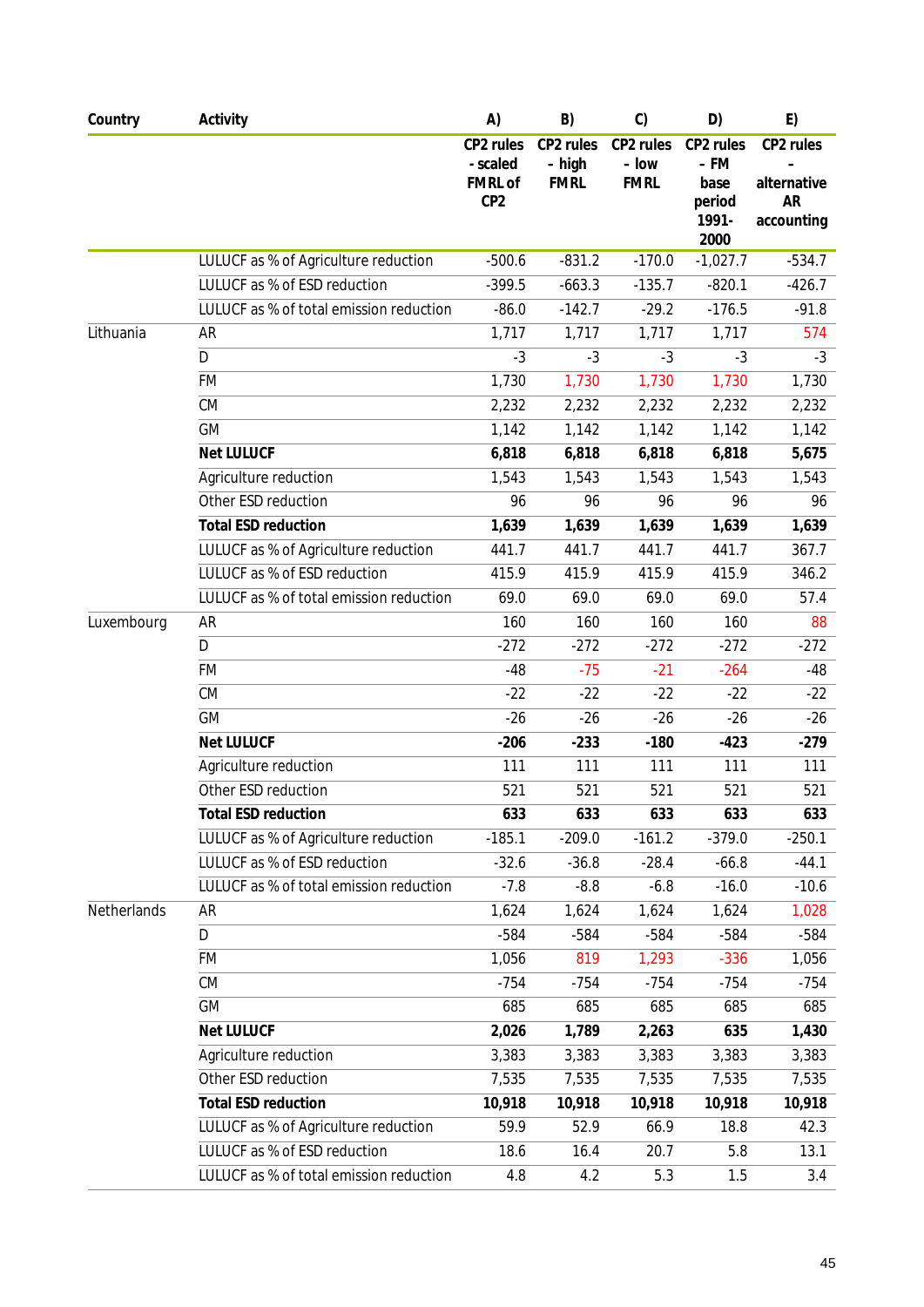| Country  | Activity                                     | A)                                                         | B)                                   | C)                                | D)                                           | E)                                                  |
|----------|----------------------------------------------|------------------------------------------------------------|--------------------------------------|-----------------------------------|----------------------------------------------|-----------------------------------------------------|
|          |                                              | CP2 rules<br>- scaled<br><b>FMRL of</b><br>CP <sub>2</sub> | CP2 rules<br>$-$ high<br><b>FMRL</b> | CP2 rules<br>- low<br><b>FMRL</b> | CP2 rules<br>– FM<br>base<br>period<br>1991- | CP2 rules<br>alternative<br><b>AR</b><br>accounting |
|          |                                              |                                                            |                                      |                                   | 2000                                         |                                                     |
| Poland   | <b>AR</b><br>D                               | 5,075<br>$-100$                                            | 5,075                                | 5,075                             | 5,075<br>$-100$                              | 2,480                                               |
|          |                                              |                                                            | $-100$                               | $-100$                            |                                              | $-100$                                              |
|          | <b>FM</b><br>CM                              | 5,657                                                      | 884                                  | 10,431                            | $-151$                                       | 5,657                                               |
|          | <b>GM</b>                                    | 2,621<br>918                                               | 2,621<br>918                         | 2,621<br>918                      | 2,621<br>918                                 | 2,621<br>918                                        |
|          |                                              |                                                            |                                      |                                   |                                              |                                                     |
|          | <b>Net LULUCF</b>                            | 14,172<br>8,149                                            | 9,398                                | 18,945                            | 8,363                                        | 11,576<br>8,149                                     |
|          | Agriculture reduction<br>Other ESD reduction | 10,388                                                     | 8,149<br>10,388                      | 8,149<br>10,388                   | 8,149<br>10,388                              |                                                     |
|          | <b>Total ESD reduction</b>                   |                                                            |                                      |                                   |                                              | 10,388                                              |
|          | LULUCF as % of Agriculture reduction         | 18,538<br>173.9                                            | 18,538<br>115.3                      | 18,538<br>232.5                   | 18,538<br>102.6                              | 18,538<br>142.1                                     |
|          | LULUCF as % of ESD reduction                 | 76.4                                                       | 50.7                                 | 102.2                             | 45.1                                         | 62.4                                                |
|          | LULUCF as % of total emission reduction      | 12.6                                                       | 8.3                                  | 16.8                              | 7.4                                          | 10.3                                                |
| Portugal | AR                                           | 9,108                                                      | 9,108                                | 9,108                             | 9,108                                        | 3,294                                               |
|          | D                                            | $-1,548$                                                   | $-1,548$                             | $-1,548$                          | $-1,548$                                     | $-1,548$                                            |
|          | FM                                           | 2,105                                                      | 2,105                                | 2,105                             | 1,478                                        | 2,105                                               |
|          | CM                                           | 3,501                                                      | 3,501                                | 3,501                             | 3,501                                        | 3,501                                               |
|          | <b>GM</b>                                    | 1,253                                                      | 1,253                                | 1,253                             | 1,253                                        | 1,253                                               |
|          | <b>Net LULUCF</b>                            | 14,420                                                     | 14,420                               | 14,420                            | 13,793                                       | 8,605                                               |
|          | Agriculture reduction                        | 1,218                                                      | 1,218                                | 1,218                             | 1,218                                        | 1,218                                               |
|          | Other ESD reduction                          | 3,197                                                      | 3,197                                | 3,197                             | 3,197                                        | 3,197                                               |
|          | <b>Total ESD reduction</b>                   | 4,415                                                      | 4,415                                | 4,415                             | 4,415                                        | 4,415                                               |
|          | LULUCF as % of Agriculture reduction         | 1,184.1                                                    | 1,184.1                              | 1,184.1                           | 1,132.6                                      | 706.6                                               |
|          | LULUCF as % of ESD reduction                 | 326.6                                                      | 326.6                                | 326.6                             | 312.4                                        | 194.9                                               |
|          | LULUCF as % of total emission reduction      | 119.9                                                      | 119.9                                | 119.9                             | 114.7                                        | 71.5                                                |
| Romania  | <b>AR</b>                                    | 3,156                                                      | 3,156                                | 3,156                             | 3,156                                        | 390                                                 |
|          | D                                            | $-1,547$                                                   | $-1,547$                             | $-1,547$                          | $-1,547$                                     | $-1,547$                                            |
|          | <b>FM</b>                                    | $-2,717$                                                   | $-3,747$                             | $-1,688$                          | $-22,250$                                    | $-2,717$                                            |
|          | CM                                           | 74                                                         | 74                                   | 74                                | 74                                           | 74                                                  |
|          | <b>GM</b>                                    | $-462$                                                     | $-462$                               | $-462$                            | $-462$                                       | $-462$                                              |
|          | <b>Net LULUCF</b>                            | $-1,496$                                                   | $-2,526$                             | $-467$                            | $-21,030$                                    | $-4,263$                                            |
|          | Agriculture reduction                        | 5,506                                                      | 5,506                                | 5,506                             | 5,506                                        | 5,506                                               |
|          | Other ESD reduction                          | 2,104                                                      | 2,104                                | 2,104                             | 2,104                                        | 2,104                                               |
|          | <b>Total ESD reduction</b>                   | 7,610                                                      | 7,610                                | 7,610                             | 7,610                                        | 7,610                                               |
|          | LULUCF as % of Agriculture reduction         | $-27.2$                                                    | $-45.9$                              | $-8.5$                            | $-381.9$                                     | $-77.4$                                             |
|          | LULUCF as % of ESD reduction                 | $-19.7$                                                    | $-33.2$                              | $-6.1$                            | $-276.3$                                     | $-56.0$                                             |
|          | LULUCF as % of total emission reduction      | $-2.9$                                                     | $-4.9$                               | $-0.9$                            | $-41.1$                                      | $-8.3$                                              |
| Slovakia | AR                                           | 461                                                        | 461                                  | 461                               | 461                                          | 88                                                  |
|          | D                                            | $-22$                                                      | $-22$                                | $-22$                             | $-22$                                        | $-22$                                               |
|          | FM                                           | 2,522                                                      | 2,522                                | 2,522                             | $-2,281$                                     | 2,522                                               |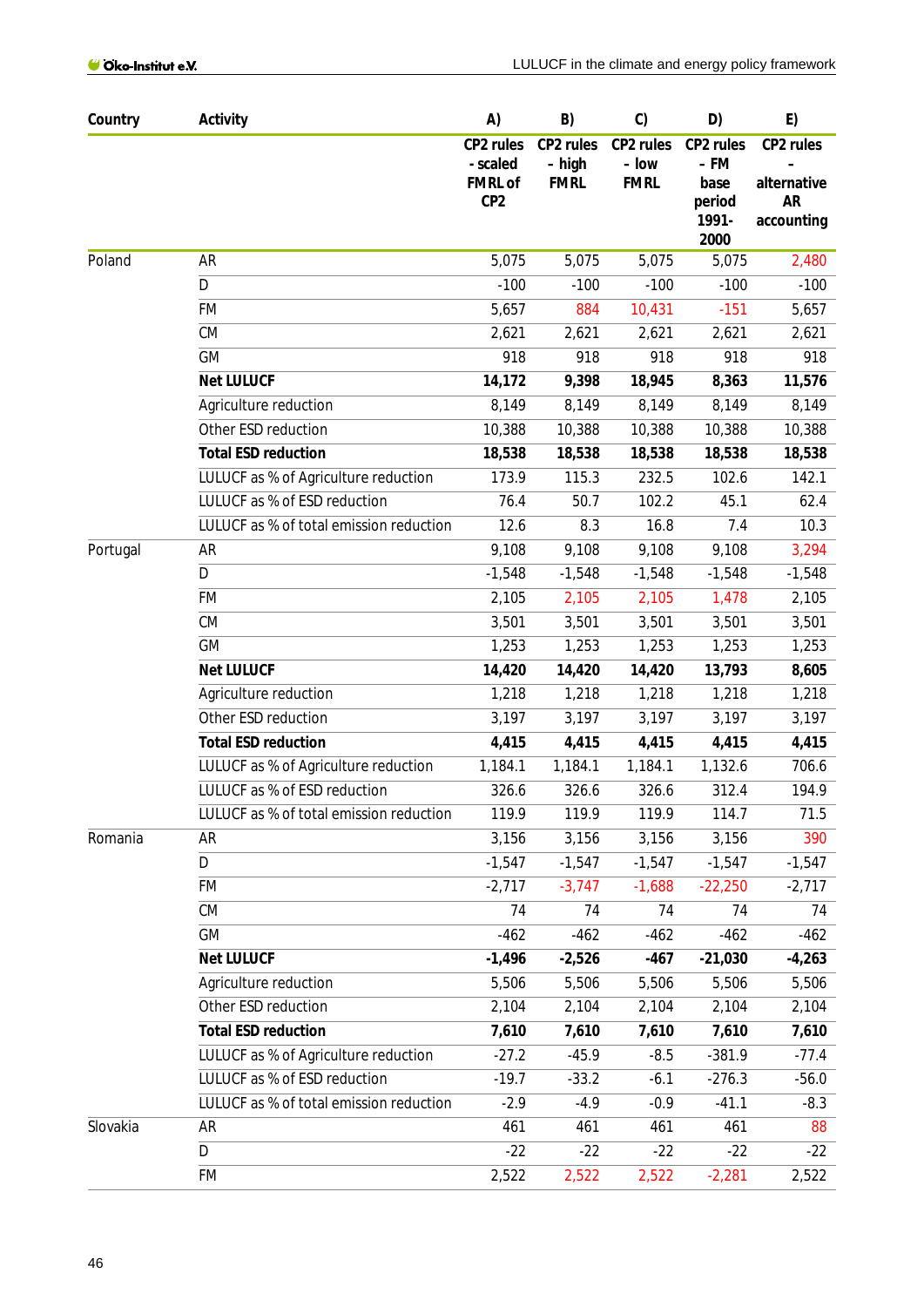| Country  | Activity                                | A)                                                         | B)                                 | C                                 | D)                                           | E)                                                  |
|----------|-----------------------------------------|------------------------------------------------------------|------------------------------------|-----------------------------------|----------------------------------------------|-----------------------------------------------------|
|          |                                         | CP2 rules<br>- scaled<br><b>FMRL of</b><br>CP <sub>2</sub> | CP2 rules<br>- high<br><b>FMRL</b> | CP2 rules<br>– Iow<br><b>FMRL</b> | CP2 rules<br>– FM<br>base<br>period<br>1991- | CP2 rules<br>alternative<br><b>AR</b><br>accounting |
|          |                                         |                                                            |                                    |                                   | 2000                                         |                                                     |
|          | CM                                      | 247                                                        | 247                                | 247                               | 247                                          | 247                                                 |
|          | <b>GM</b>                               | 50                                                         | 50                                 | 50                                | 50                                           | 50                                                  |
|          | <b>Net LULUCF</b>                       | 3,258                                                      | 3,258                              | 3,258                             | $-1,545$                                     | 2,885                                               |
|          | Agriculture reduction                   | 1,084                                                      | 1,084                              | 1,084                             | 1,084                                        | 1,084                                               |
|          | Other ESD reduction                     | 1,842                                                      | 1,842                              | 1,842                             | 1,842                                        | 1,842                                               |
|          | <b>Total ESD reduction</b>              | 2,926                                                      | 2,926                              | 2,926                             | 2,926                                        | 2,926                                               |
|          | LULUCF as % of Agriculture reduction    | 300.5                                                      | 300.5                              | 300.5                             | $-142.5$                                     | 266.1                                               |
|          | LULUCF as % of ESD reduction            | 111.3                                                      | 111.3                              | 111.3                             | $-52.8$                                      | 98.6                                                |
|          | LULUCF as % of total emission reduction | 22.6                                                       | 22.6                               | 22.6                              | $-10.7$                                      | 20.0                                                |
| Slovenia | AR                                      | 1,936                                                      | 1,936                              | 1,936                             | 1,936                                        | 1,098                                               |
|          | D                                       | $-758$                                                     | $-758$                             | $-758$                            | $-758$                                       | $-758$                                              |
|          | <b>FM</b>                               | 712                                                        | 712                                | 712                               | 712                                          | 712                                                 |
|          | CM                                      | 107                                                        | 107                                | 107                               | 107                                          | 107                                                 |
|          | <b>GM</b>                               | $-275$                                                     | $-275$                             | $-275$                            | $-275$                                       | $-275$                                              |
|          | <b>Net LULUCF</b>                       | 1,722                                                      | 1,722                              | 1,722                             | 1,722                                        | 884                                                 |
|          | Agriculture reduction                   | 320                                                        | 320                                | 320                               | 320                                          | 320                                                 |
|          | Other ESD reduction                     | 1,041                                                      | 1,041                              | 1,041                             | 1,041                                        | 1,041                                               |
|          | <b>Total ESD reduction</b>              | 1,361                                                      | 1,361                              | 1,361                             | 1,361                                        | 1,361                                               |
|          | LULUCF as % of Agriculture reduction    | 538.0                                                      | 538.0                              | 538.0                             | 538.0                                        | 276.2                                               |
|          | LULUCF as % of ESD reduction            | 126.6                                                      | 126.6                              | 126.6                             | 126.6                                        | 65.0                                                |
|          | LULUCF as % of total emission reduction | 42.3                                                       | 42.3                               | 42.3                              | 42.3                                         | 21.7                                                |
| Spain    | AR                                      | 11,259                                                     | 11,259                             | 11,259                            | 11,259                                       | 2,654                                               |
|          | D                                       | $-2,339$                                                   | $-2,339$                           | $-2,339$                          | $-2,339$                                     | $-2,339$                                            |
|          | FM                                      | $-234$                                                     | $-4,243$                           | 3,775                             | $-3,176$                                     | $-234$                                              |
|          | CM                                      | 912                                                        | 912                                | 912                               | 912                                          | 912                                                 |
|          | GM                                      | 4,086                                                      | 4,086                              | 4,086                             | 4,086                                        | 4,086                                               |
|          | <b>Net LULUCF</b>                       | 13,683                                                     | 9,674                              | 17,692                            | 10,741                                       | 5,079                                               |
|          | Agriculture reduction                   | 5,649                                                      | 5,649                              | 5,649                             | 5,649                                        | 5,649                                               |
|          | Other ESD reduction                     | 15,252                                                     | 15,252                             | 15,252                            | 15,252                                       | 15,252                                              |
|          | <b>Total ESD reduction</b>              | 20,901                                                     | 20,901                             | 20,901                            | 20,901                                       | 20,901                                              |
|          | LULUCF as % of Agriculture reduction    | 242.2                                                      | 171.3                              | 313.2                             | 190.1                                        | 89.9                                                |
|          | LULUCF as % of ESD reduction            | 65.5                                                       | 46.3                               | 84.6                              | 51.4                                         | 24.3                                                |
|          | LULUCF as % of total emission reduction | 23.6                                                       | 16.7                               | 30.5                              | 18.5                                         | 8.8                                                 |
| Sweden   | AR                                      | 4,301                                                      | 4,301                              | 4,301                             | 4,301                                        | 1,888                                               |
|          | D                                       | $-775$                                                     | $-775$                             | $-775$                            | $-775$                                       | $-775$                                              |
|          | FM                                      | $-1,319$                                                   | $-9,303$                           | 2,525                             | $-4,549$                                     | $-1,319$                                            |
|          | CM                                      | 925                                                        | 925                                | 925                               | 925                                          | 925                                                 |
|          | GM                                      | 369                                                        | 369                                | 369                               | 369                                          | 369                                                 |
|          | <b>Net LULUCF</b>                       | 3,501                                                      | $-4,483$                           | 7,345                             | 271                                          | 1,088                                               |